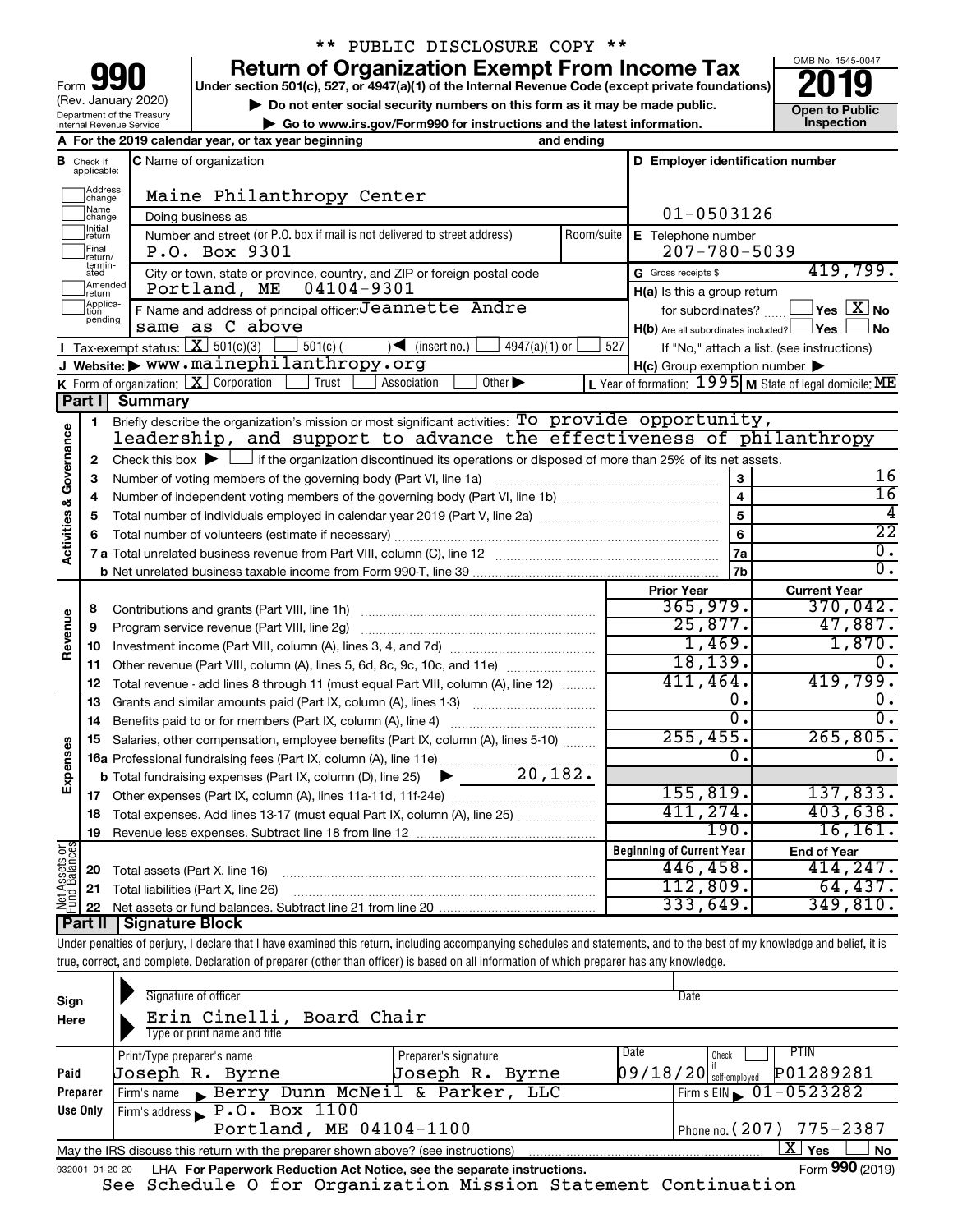| 1.<br>$\mathbf{2}$<br>3<br>4<br>4a (Code: | Part III   Statement of Program Service Accomplishments<br>Briefly describe the organization's mission:<br>The Maine Philanthropy Center (MPC) is the state's leading resource<br>that provides opportunity, leadership and support to advance the<br>effectiveness of philanthropy in Maine and its ability to make a<br>meaningful difference. It helps grant makers convene, collaborate and<br>Did the organization undertake any significant program services during the year which were not listed on the<br>$\overline{\ }$ Yes $\overline{\rm \bf X}$ No<br>prior Form 990 or 990-EZ?<br>If "Yes," describe these new services on Schedule O.<br>$\sqrt{\ }$ Yes $\sqrt{\ \text{X}}$ No<br>Did the organization cease conducting, or make significant changes in how it conducts, any program services?<br>If "Yes," describe these changes on Schedule O.<br>Describe the organization's program service accomplishments for each of its three largest program services, as measured by expenses.<br>Section 501(c)(3) and 501(c)(4) organizations are required to report the amount of grants and allocations to others, the total expenses, and<br>revenue, if any, for each program service reported.<br>343,093. including grants of \$<br>47,887. |
|-------------------------------------------|-----------------------------------------------------------------------------------------------------------------------------------------------------------------------------------------------------------------------------------------------------------------------------------------------------------------------------------------------------------------------------------------------------------------------------------------------------------------------------------------------------------------------------------------------------------------------------------------------------------------------------------------------------------------------------------------------------------------------------------------------------------------------------------------------------------------------------------------------------------------------------------------------------------------------------------------------------------------------------------------------------------------------------------------------------------------------------------------------------------------------------------------------------------------------------------------------------------------------------------------------------------------|
|                                           |                                                                                                                                                                                                                                                                                                                                                                                                                                                                                                                                                                                                                                                                                                                                                                                                                                                                                                                                                                                                                                                                                                                                                                                                                                                                 |
|                                           |                                                                                                                                                                                                                                                                                                                                                                                                                                                                                                                                                                                                                                                                                                                                                                                                                                                                                                                                                                                                                                                                                                                                                                                                                                                                 |
|                                           |                                                                                                                                                                                                                                                                                                                                                                                                                                                                                                                                                                                                                                                                                                                                                                                                                                                                                                                                                                                                                                                                                                                                                                                                                                                                 |
|                                           |                                                                                                                                                                                                                                                                                                                                                                                                                                                                                                                                                                                                                                                                                                                                                                                                                                                                                                                                                                                                                                                                                                                                                                                                                                                                 |
|                                           |                                                                                                                                                                                                                                                                                                                                                                                                                                                                                                                                                                                                                                                                                                                                                                                                                                                                                                                                                                                                                                                                                                                                                                                                                                                                 |
|                                           |                                                                                                                                                                                                                                                                                                                                                                                                                                                                                                                                                                                                                                                                                                                                                                                                                                                                                                                                                                                                                                                                                                                                                                                                                                                                 |
|                                           |                                                                                                                                                                                                                                                                                                                                                                                                                                                                                                                                                                                                                                                                                                                                                                                                                                                                                                                                                                                                                                                                                                                                                                                                                                                                 |
|                                           |                                                                                                                                                                                                                                                                                                                                                                                                                                                                                                                                                                                                                                                                                                                                                                                                                                                                                                                                                                                                                                                                                                                                                                                                                                                                 |
|                                           |                                                                                                                                                                                                                                                                                                                                                                                                                                                                                                                                                                                                                                                                                                                                                                                                                                                                                                                                                                                                                                                                                                                                                                                                                                                                 |
|                                           |                                                                                                                                                                                                                                                                                                                                                                                                                                                                                                                                                                                                                                                                                                                                                                                                                                                                                                                                                                                                                                                                                                                                                                                                                                                                 |
|                                           |                                                                                                                                                                                                                                                                                                                                                                                                                                                                                                                                                                                                                                                                                                                                                                                                                                                                                                                                                                                                                                                                                                                                                                                                                                                                 |
|                                           |                                                                                                                                                                                                                                                                                                                                                                                                                                                                                                                                                                                                                                                                                                                                                                                                                                                                                                                                                                                                                                                                                                                                                                                                                                                                 |
|                                           |                                                                                                                                                                                                                                                                                                                                                                                                                                                                                                                                                                                                                                                                                                                                                                                                                                                                                                                                                                                                                                                                                                                                                                                                                                                                 |
|                                           |                                                                                                                                                                                                                                                                                                                                                                                                                                                                                                                                                                                                                                                                                                                                                                                                                                                                                                                                                                                                                                                                                                                                                                                                                                                                 |
|                                           | ) (Revenue \$<br>) (Expenses \$                                                                                                                                                                                                                                                                                                                                                                                                                                                                                                                                                                                                                                                                                                                                                                                                                                                                                                                                                                                                                                                                                                                                                                                                                                 |
|                                           | MPC hosts a wide range of educational and professional development                                                                                                                                                                                                                                                                                                                                                                                                                                                                                                                                                                                                                                                                                                                                                                                                                                                                                                                                                                                                                                                                                                                                                                                              |
|                                           | programs and webinars for grant makers to inform them about local and                                                                                                                                                                                                                                                                                                                                                                                                                                                                                                                                                                                                                                                                                                                                                                                                                                                                                                                                                                                                                                                                                                                                                                                           |
|                                           | national trends in philanthropy, explore common issues, and promote                                                                                                                                                                                                                                                                                                                                                                                                                                                                                                                                                                                                                                                                                                                                                                                                                                                                                                                                                                                                                                                                                                                                                                                             |
|                                           | best practice exchange, shared learning and collaboration. MPC staff<br>also provides individual technical assistance as well as print and                                                                                                                                                                                                                                                                                                                                                                                                                                                                                                                                                                                                                                                                                                                                                                                                                                                                                                                                                                                                                                                                                                                      |
|                                           | electronic information to its members about the field of philanthropy.                                                                                                                                                                                                                                                                                                                                                                                                                                                                                                                                                                                                                                                                                                                                                                                                                                                                                                                                                                                                                                                                                                                                                                                          |
|                                           |                                                                                                                                                                                                                                                                                                                                                                                                                                                                                                                                                                                                                                                                                                                                                                                                                                                                                                                                                                                                                                                                                                                                                                                                                                                                 |
|                                           | In 2019, we hosted 2 events, our Spring Symposium "Partnerships for the                                                                                                                                                                                                                                                                                                                                                                                                                                                                                                                                                                                                                                                                                                                                                                                                                                                                                                                                                                                                                                                                                                                                                                                         |
|                                           | Future: Working Together to Get Things Done" and a Fall Forum "A                                                                                                                                                                                                                                                                                                                                                                                                                                                                                                                                                                                                                                                                                                                                                                                                                                                                                                                                                                                                                                                                                                                                                                                                |
|                                           | Conversation with Edgar Villanueva." The symposium explored how                                                                                                                                                                                                                                                                                                                                                                                                                                                                                                                                                                                                                                                                                                                                                                                                                                                                                                                                                                                                                                                                                                                                                                                                 |
|                                           | organizations in the corporate, nonprofit, philanthropic, and                                                                                                                                                                                                                                                                                                                                                                                                                                                                                                                                                                                                                                                                                                                                                                                                                                                                                                                                                                                                                                                                                                                                                                                                   |
|                                           | government sectors are productively collaborating to make life better                                                                                                                                                                                                                                                                                                                                                                                                                                                                                                                                                                                                                                                                                                                                                                                                                                                                                                                                                                                                                                                                                                                                                                                           |
|                                           |                                                                                                                                                                                                                                                                                                                                                                                                                                                                                                                                                                                                                                                                                                                                                                                                                                                                                                                                                                                                                                                                                                                                                                                                                                                                 |
|                                           |                                                                                                                                                                                                                                                                                                                                                                                                                                                                                                                                                                                                                                                                                                                                                                                                                                                                                                                                                                                                                                                                                                                                                                                                                                                                 |
|                                           |                                                                                                                                                                                                                                                                                                                                                                                                                                                                                                                                                                                                                                                                                                                                                                                                                                                                                                                                                                                                                                                                                                                                                                                                                                                                 |
|                                           |                                                                                                                                                                                                                                                                                                                                                                                                                                                                                                                                                                                                                                                                                                                                                                                                                                                                                                                                                                                                                                                                                                                                                                                                                                                                 |
|                                           |                                                                                                                                                                                                                                                                                                                                                                                                                                                                                                                                                                                                                                                                                                                                                                                                                                                                                                                                                                                                                                                                                                                                                                                                                                                                 |
|                                           |                                                                                                                                                                                                                                                                                                                                                                                                                                                                                                                                                                                                                                                                                                                                                                                                                                                                                                                                                                                                                                                                                                                                                                                                                                                                 |
| 4с                                        | $\left(\text{Code:}\right)$ $\left(\text{Expenses $}\right)$<br>) (Revenue \$<br>including grants of \$                                                                                                                                                                                                                                                                                                                                                                                                                                                                                                                                                                                                                                                                                                                                                                                                                                                                                                                                                                                                                                                                                                                                                         |
|                                           |                                                                                                                                                                                                                                                                                                                                                                                                                                                                                                                                                                                                                                                                                                                                                                                                                                                                                                                                                                                                                                                                                                                                                                                                                                                                 |
|                                           |                                                                                                                                                                                                                                                                                                                                                                                                                                                                                                                                                                                                                                                                                                                                                                                                                                                                                                                                                                                                                                                                                                                                                                                                                                                                 |
|                                           |                                                                                                                                                                                                                                                                                                                                                                                                                                                                                                                                                                                                                                                                                                                                                                                                                                                                                                                                                                                                                                                                                                                                                                                                                                                                 |
|                                           |                                                                                                                                                                                                                                                                                                                                                                                                                                                                                                                                                                                                                                                                                                                                                                                                                                                                                                                                                                                                                                                                                                                                                                                                                                                                 |
|                                           |                                                                                                                                                                                                                                                                                                                                                                                                                                                                                                                                                                                                                                                                                                                                                                                                                                                                                                                                                                                                                                                                                                                                                                                                                                                                 |
|                                           |                                                                                                                                                                                                                                                                                                                                                                                                                                                                                                                                                                                                                                                                                                                                                                                                                                                                                                                                                                                                                                                                                                                                                                                                                                                                 |
|                                           |                                                                                                                                                                                                                                                                                                                                                                                                                                                                                                                                                                                                                                                                                                                                                                                                                                                                                                                                                                                                                                                                                                                                                                                                                                                                 |
|                                           |                                                                                                                                                                                                                                                                                                                                                                                                                                                                                                                                                                                                                                                                                                                                                                                                                                                                                                                                                                                                                                                                                                                                                                                                                                                                 |
|                                           |                                                                                                                                                                                                                                                                                                                                                                                                                                                                                                                                                                                                                                                                                                                                                                                                                                                                                                                                                                                                                                                                                                                                                                                                                                                                 |
|                                           |                                                                                                                                                                                                                                                                                                                                                                                                                                                                                                                                                                                                                                                                                                                                                                                                                                                                                                                                                                                                                                                                                                                                                                                                                                                                 |
|                                           |                                                                                                                                                                                                                                                                                                                                                                                                                                                                                                                                                                                                                                                                                                                                                                                                                                                                                                                                                                                                                                                                                                                                                                                                                                                                 |
|                                           |                                                                                                                                                                                                                                                                                                                                                                                                                                                                                                                                                                                                                                                                                                                                                                                                                                                                                                                                                                                                                                                                                                                                                                                                                                                                 |
| 4d.                                       | Other program services (Describe on Schedule O.)                                                                                                                                                                                                                                                                                                                                                                                                                                                                                                                                                                                                                                                                                                                                                                                                                                                                                                                                                                                                                                                                                                                                                                                                                |
|                                           | (Expenses \$<br>(Revenue \$<br>including grants of \$                                                                                                                                                                                                                                                                                                                                                                                                                                                                                                                                                                                                                                                                                                                                                                                                                                                                                                                                                                                                                                                                                                                                                                                                           |
|                                           | 343,093.<br>Total program service expenses                                                                                                                                                                                                                                                                                                                                                                                                                                                                                                                                                                                                                                                                                                                                                                                                                                                                                                                                                                                                                                                                                                                                                                                                                      |
|                                           | Form 990 (2019)                                                                                                                                                                                                                                                                                                                                                                                                                                                                                                                                                                                                                                                                                                                                                                                                                                                                                                                                                                                                                                                                                                                                                                                                                                                 |
|                                           | See Schedule O for Continuation(s)<br>932002 01-20-20                                                                                                                                                                                                                                                                                                                                                                                                                                                                                                                                                                                                                                                                                                                                                                                                                                                                                                                                                                                                                                                                                                                                                                                                           |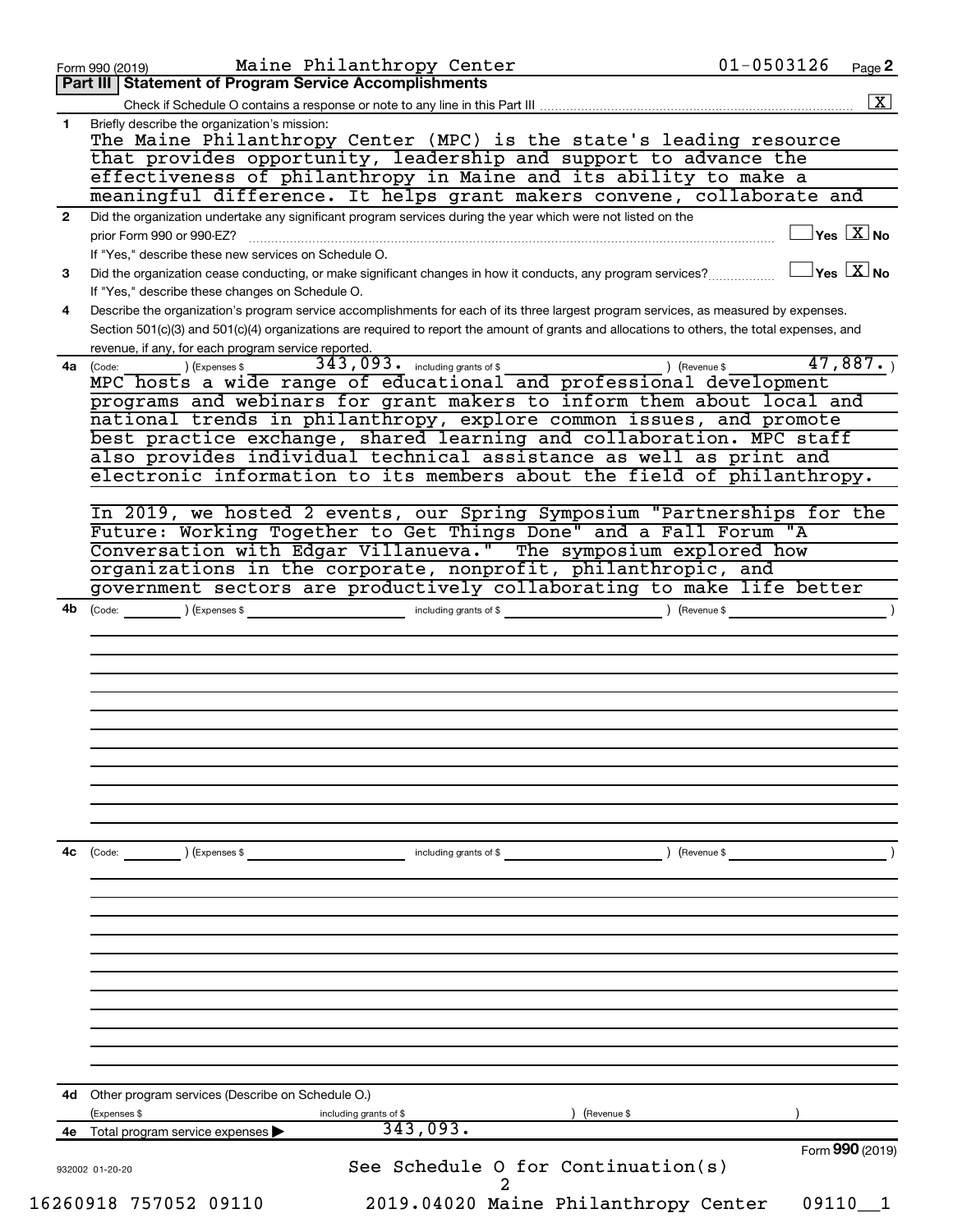| Form 990 (2019) |  |  |
|-----------------|--|--|

**Part IV Checklist of Required Schedules**

Form 990 (2019) Page Maine Philanthropy Center 01-0503126

|    |                                                                                                                                                                                                                                           |                 | Yes                   | No.                     |
|----|-------------------------------------------------------------------------------------------------------------------------------------------------------------------------------------------------------------------------------------------|-----------------|-----------------------|-------------------------|
| 1. | Is the organization described in section $501(c)(3)$ or $4947(a)(1)$ (other than a private foundation)?                                                                                                                                   | 1               | х                     |                         |
| 2  |                                                                                                                                                                                                                                           | $\mathbf{2}$    | $\overline{\text{x}}$ |                         |
| 3  | Did the organization engage in direct or indirect political campaign activities on behalf of or in opposition to candidates for                                                                                                           |                 |                       |                         |
|    | public office? If "Yes," complete Schedule C, Part I                                                                                                                                                                                      | З               |                       | x                       |
| 4  | Section 501(c)(3) organizations. Did the organization engage in lobbying activities, or have a section 501(h) election in effect                                                                                                          | 4               |                       | x                       |
| 5  | Is the organization a section 501(c)(4), 501(c)(5), or 501(c)(6) organization that receives membership dues, assessments, or                                                                                                              |                 |                       |                         |
|    |                                                                                                                                                                                                                                           | 5               |                       | х                       |
| 6  | Did the organization maintain any donor advised funds or any similar funds or accounts for which donors have the right to                                                                                                                 |                 |                       | х                       |
| 7  | provide advice on the distribution or investment of amounts in such funds or accounts? If "Yes," complete Schedule D, Part I<br>Did the organization receive or hold a conservation easement, including easements to preserve open space, | 6               |                       |                         |
|    | the environment, historic land areas, or historic structures? If "Yes," complete Schedule D, Part II                                                                                                                                      | $\overline{7}$  |                       | х                       |
| 8  | Did the organization maintain collections of works of art, historical treasures, or other similar assets? If "Yes," complete                                                                                                              |                 |                       |                         |
|    | Schedule D, Part III                                                                                                                                                                                                                      | 8               |                       | x                       |
| 9  | Did the organization report an amount in Part X, line 21, for escrow or custodial account liability, serve as a custodian for                                                                                                             |                 |                       |                         |
|    | amounts not listed in Part X; or provide credit counseling, debt management, credit repair, or debt negotiation services?                                                                                                                 | 9               |                       | х                       |
| 10 | Did the organization, directly or through a related organization, hold assets in donor-restricted endowments                                                                                                                              |                 |                       |                         |
|    |                                                                                                                                                                                                                                           | 10              |                       | x                       |
| 11 | If the organization's answer to any of the following questions is "Yes," then complete Schedule D, Parts VI, VII, VIII, IX, or X<br>as applicable.                                                                                        |                 |                       |                         |
|    | a Did the organization report an amount for land, buildings, and equipment in Part X, line 10? If "Yes," complete Schedule D,                                                                                                             |                 |                       |                         |
|    |                                                                                                                                                                                                                                           | 11a             |                       | X                       |
|    | <b>b</b> Did the organization report an amount for investments - other securities in Part X, line 12, that is 5% or more of its total                                                                                                     | 11 <sub>b</sub> |                       | x                       |
|    | c Did the organization report an amount for investments - program related in Part X, line 13, that is 5% or more of its total                                                                                                             |                 |                       |                         |
|    |                                                                                                                                                                                                                                           | 11c             |                       | х                       |
|    | d Did the organization report an amount for other assets in Part X, line 15, that is 5% or more of its total assets reported in                                                                                                           |                 |                       |                         |
|    |                                                                                                                                                                                                                                           | 11d             |                       | x                       |
|    |                                                                                                                                                                                                                                           | 11c             |                       | $\overline{\text{x}}$   |
| f. | Did the organization's separate or consolidated financial statements for the tax year include a footnote that addresses                                                                                                                   |                 |                       |                         |
|    | the organization's liability for uncertain tax positions under FIN 48 (ASC 740)? If "Yes," complete Schedule D, Part X                                                                                                                    | 11f             |                       | х                       |
|    | 12a Did the organization obtain separate, independent audited financial statements for the tax year? If "Yes," complete                                                                                                                   | 12a             |                       | х                       |
|    | <b>b</b> Was the organization included in consolidated, independent audited financial statements for the tax year?                                                                                                                        |                 |                       |                         |
|    | If "Yes," and if the organization answered "No" to line 12a, then completing Schedule D, Parts XI and XII is optional                                                                                                                     | 12 <sub>b</sub> |                       | х                       |
| 13 |                                                                                                                                                                                                                                           | 13              |                       | $\overline{\textbf{x}}$ |
|    |                                                                                                                                                                                                                                           | 14a             |                       | x                       |
|    | <b>b</b> Did the organization have aggregate revenues or expenses of more than \$10,000 from grantmaking, fundraising, business,                                                                                                          |                 |                       |                         |
|    | investment, and program service activities outside the United States, or aggregate foreign investments valued at \$100,000                                                                                                                |                 |                       |                         |
|    |                                                                                                                                                                                                                                           | 14b             |                       | x                       |
| 15 | Did the organization report on Part IX, column (A), line 3, more than \$5,000 of grants or other assistance to or for any                                                                                                                 |                 |                       | x                       |
|    | Did the organization report on Part IX, column (A), line 3, more than \$5,000 of aggregate grants or other assistance to                                                                                                                  | 15              |                       |                         |
| 16 |                                                                                                                                                                                                                                           | 16              |                       | x                       |
| 17 | Did the organization report a total of more than \$15,000 of expenses for professional fundraising services on Part IX,                                                                                                                   |                 |                       |                         |
|    |                                                                                                                                                                                                                                           | 17              |                       | x                       |
| 18 | Did the organization report more than \$15,000 total of fundraising event gross income and contributions on Part VIII, lines                                                                                                              | 18              |                       | x                       |
| 19 | Did the organization report more than \$15,000 of gross income from gaming activities on Part VIII, line 9a? If "Yes,"                                                                                                                    | 19              |                       | х                       |
|    |                                                                                                                                                                                                                                           | <b>20a</b>      |                       | $\overline{\text{X}}$   |
|    |                                                                                                                                                                                                                                           | 20 <sub>b</sub> |                       |                         |
| 21 | Did the organization report more than \$5,000 of grants or other assistance to any domestic organization or                                                                                                                               |                 |                       |                         |
|    |                                                                                                                                                                                                                                           | 21              |                       | x                       |
|    | 932003 01-20-20                                                                                                                                                                                                                           |                 |                       | Form 990 (2019)         |

932003 01-20-20

16260918 757052 09110 2019.04020 Maine Philanthropy Center 09110\_\_1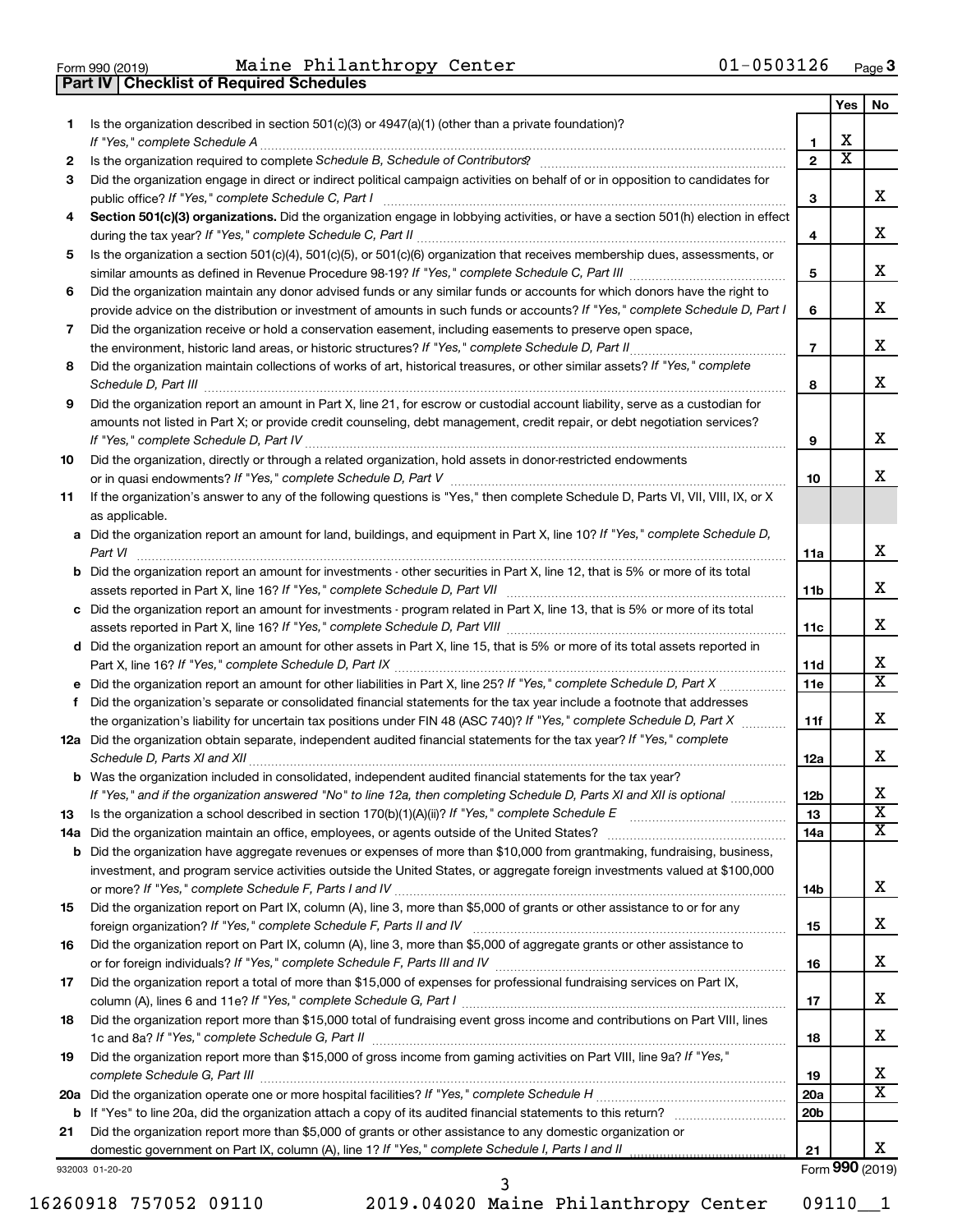**Part IV Checklist of Required Schedules**

*(continued)*

|               |                                                                                                                                                                                                    |                        | Yes | No                           |
|---------------|----------------------------------------------------------------------------------------------------------------------------------------------------------------------------------------------------|------------------------|-----|------------------------------|
| 22            | Did the organization report more than \$5,000 of grants or other assistance to or for domestic individuals on                                                                                      |                        |     |                              |
|               |                                                                                                                                                                                                    | 22                     |     | x                            |
| 23            | Did the organization answer "Yes" to Part VII, Section A, line 3, 4, or 5 about compensation of the organization's current                                                                         |                        |     |                              |
|               | and former officers, directors, trustees, key employees, and highest compensated employees? If "Yes," complete                                                                                     |                        |     |                              |
|               | Schedule J <b>Execute Schedule J Execute Schedule J</b>                                                                                                                                            | 23                     |     | x                            |
|               | 24a Did the organization have a tax-exempt bond issue with an outstanding principal amount of more than \$100,000 as of the                                                                        |                        |     |                              |
|               | last day of the year, that was issued after December 31, 2002? If "Yes," answer lines 24b through 24d and complete                                                                                 |                        |     | x                            |
|               |                                                                                                                                                                                                    | 24a<br>24 <sub>b</sub> |     |                              |
|               | c Did the organization maintain an escrow account other than a refunding escrow at any time during the year to defease                                                                             |                        |     |                              |
|               |                                                                                                                                                                                                    | 24c                    |     |                              |
|               |                                                                                                                                                                                                    | 24d                    |     |                              |
|               | 25a Section 501(c)(3), 501(c)(4), and 501(c)(29) organizations. Did the organization engage in an excess benefit                                                                                   |                        |     |                              |
|               |                                                                                                                                                                                                    | 25a                    |     | x                            |
|               | <b>b</b> Is the organization aware that it engaged in an excess benefit transaction with a disqualified person in a prior year, and                                                                |                        |     |                              |
|               | that the transaction has not been reported on any of the organization's prior Forms 990 or 990-EZ? If "Yes," complete                                                                              |                        |     |                              |
|               | Schedule L, Part I                                                                                                                                                                                 | 25b                    |     | x                            |
| 26            | Did the organization report any amount on Part X, line 5 or 22, for receivables from or payables to any current                                                                                    |                        |     |                              |
|               | or former officer, director, trustee, key employee, creator or founder, substantial contributor, or 35%                                                                                            |                        |     |                              |
|               | controlled entity or family member of any of these persons? If "Yes," complete Schedule L, Part II                                                                                                 | 26                     |     | x                            |
| 27            | Did the organization provide a grant or other assistance to any current or former officer, director, trustee, key employee,                                                                        |                        |     |                              |
|               | creator or founder, substantial contributor or employee thereof, a grant selection committee member, or to a 35% controlled                                                                        |                        |     |                              |
|               | entity (including an employee thereof) or family member of any of these persons? If "Yes," complete Schedule L, Part III                                                                           | 27                     |     | X                            |
| 28            | Was the organization a party to a business transaction with one of the following parties (see Schedule L, Part IV                                                                                  |                        |     |                              |
|               | instructions, for applicable filing thresholds, conditions, and exceptions):<br>a A current or former officer, director, trustee, key employee, creator or founder, or substantial contributor? If |                        |     |                              |
|               |                                                                                                                                                                                                    | 28a                    |     | X                            |
|               |                                                                                                                                                                                                    | 28 <sub>b</sub>        |     | $\overline{\mathtt{x}}$      |
|               | c A 35% controlled entity of one or more individuals and/or organizations described in lines 28a or 28b?If                                                                                         |                        |     |                              |
|               |                                                                                                                                                                                                    | 28c                    |     | x                            |
| 29            |                                                                                                                                                                                                    | 29                     |     | $\overline{\mathtt{x}}$      |
| 30            | Did the organization receive contributions of art, historical treasures, or other similar assets, or qualified conservation                                                                        |                        |     |                              |
|               |                                                                                                                                                                                                    | 30                     |     | х                            |
| 31            | Did the organization liquidate, terminate, or dissolve and cease operations? If "Yes," complete Schedule N, Part I                                                                                 | 31                     |     | $\overline{\mathtt{x}}$      |
| 32            | Did the organization sell, exchange, dispose of, or transfer more than 25% of its net assets? If "Yes," complete                                                                                   |                        |     |                              |
|               |                                                                                                                                                                                                    | 32                     |     | x                            |
| 33            | Did the organization own 100% of an entity disregarded as separate from the organization under Regulations                                                                                         |                        |     |                              |
|               |                                                                                                                                                                                                    | 33                     |     | х                            |
| 34            | Was the organization related to any tax-exempt or taxable entity? If "Yes," complete Schedule R, Part II, III, or IV, and                                                                          |                        |     |                              |
|               | Part V, line 1                                                                                                                                                                                     | 34                     |     | x<br>$\overline{\texttt{x}}$ |
|               |                                                                                                                                                                                                    | 35a                    |     |                              |
|               | b If "Yes" to line 35a, did the organization receive any payment from or engage in any transaction with a controlled entity                                                                        | 35 <sub>b</sub>        |     |                              |
| 36            | Section 501(c)(3) organizations. Did the organization make any transfers to an exempt non-charitable related organization?                                                                         |                        |     |                              |
|               |                                                                                                                                                                                                    | 36                     |     | x                            |
| 37            | Did the organization conduct more than 5% of its activities through an entity that is not a related organization                                                                                   |                        |     |                              |
|               |                                                                                                                                                                                                    | 37                     |     | x                            |
| 38            | Did the organization complete Schedule O and provide explanations in Schedule O for Part VI, lines 11b and 19?                                                                                     |                        |     |                              |
|               |                                                                                                                                                                                                    | 38                     | x   |                              |
| <b>Part V</b> | <b>Statements Regarding Other IRS Filings and Tax Compliance</b>                                                                                                                                   |                        |     |                              |
|               |                                                                                                                                                                                                    |                        |     |                              |
|               |                                                                                                                                                                                                    |                        | Yes | No                           |
|               | 8<br>1a<br>0                                                                                                                                                                                       |                        |     |                              |
|               | 1 <sub>b</sub><br>c Did the organization comply with backup withholding rules for reportable payments to vendors and reportable gaming                                                             |                        |     |                              |
|               |                                                                                                                                                                                                    | 1c                     | х   |                              |
|               | 932004 01-20-20                                                                                                                                                                                    |                        |     | Form 990 (2019)              |
|               | 4                                                                                                                                                                                                  |                        |     |                              |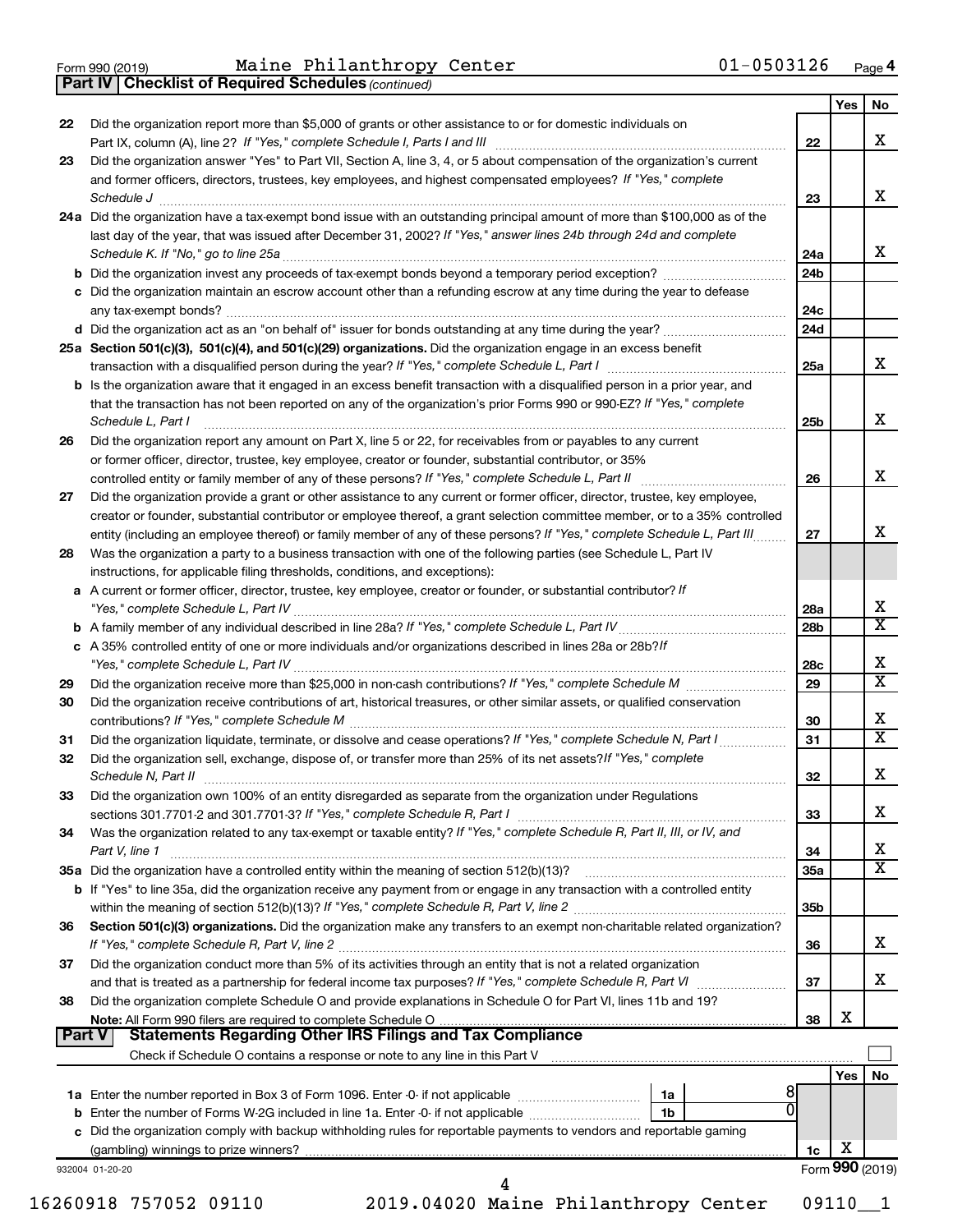| Form 990 (2019) | Maine Philanthropy Center                                                           | $01 - 0503126$ | Page |
|-----------------|-------------------------------------------------------------------------------------|----------------|------|
|                 | <b>Part V</b> Statements Regarding Other IRS Filings and Tax Compliance (continued) |                |      |

|    |                                                                                                                                                 |                | Yes                     | No                           |  |
|----|-------------------------------------------------------------------------------------------------------------------------------------------------|----------------|-------------------------|------------------------------|--|
|    | 2a Enter the number of employees reported on Form W-3, Transmittal of Wage and Tax Statements,                                                  |                |                         |                              |  |
|    | 4<br>filed for the calendar year ending with or within the year covered by this return<br>2a                                                    |                |                         |                              |  |
|    | b If at least one is reported on line 2a, did the organization file all required federal employment tax returns?                                | 2 <sub>b</sub> | X                       |                              |  |
|    |                                                                                                                                                 |                |                         |                              |  |
|    | 3a Did the organization have unrelated business gross income of \$1,000 or more during the year?                                                | За             |                         | x                            |  |
|    |                                                                                                                                                 | 3b             |                         |                              |  |
|    | 4a At any time during the calendar year, did the organization have an interest in, or a signature or other authority over, a                    |                |                         |                              |  |
|    | financial account in a foreign country (such as a bank account, securities account, or other financial account)?                                | 4a             |                         | х                            |  |
|    | <b>b</b> If "Yes," enter the name of the foreign country $\blacktriangleright$                                                                  |                |                         |                              |  |
|    | See instructions for filing requirements for FinCEN Form 114, Report of Foreign Bank and Financial Accounts (FBAR).                             |                |                         |                              |  |
| 5а |                                                                                                                                                 | 5a             |                         | х                            |  |
| b  |                                                                                                                                                 | 5b             |                         | $\overline{\textbf{X}}$      |  |
|    |                                                                                                                                                 | 5c             |                         |                              |  |
|    | 6a Does the organization have annual gross receipts that are normally greater than \$100,000, and did the organization solicit                  |                |                         |                              |  |
|    | any contributions that were not tax deductible as charitable contributions?                                                                     | 6a             |                         | х                            |  |
|    | b If "Yes," did the organization include with every solicitation an express statement that such contributions or gifts                          |                |                         |                              |  |
|    | were not tax deductible?                                                                                                                        | 6b             |                         |                              |  |
| 7  | Organizations that may receive deductible contributions under section 170(c).                                                                   |                |                         |                              |  |
|    | Did the organization receive a payment in excess of \$75 made partly as a contribution and partly for goods and services provided to the payor? | 7a             | х                       |                              |  |
|    |                                                                                                                                                 | 7b             | $\overline{\textbf{x}}$ |                              |  |
|    | Did the organization sell, exchange, or otherwise dispose of tangible personal property for which it was required                               |                |                         |                              |  |
|    |                                                                                                                                                 | 7c             |                         | х                            |  |
|    | 7d                                                                                                                                              |                |                         |                              |  |
|    | Did the organization receive any funds, directly or indirectly, to pay premiums on a personal benefit contract?                                 | 7е             |                         | х<br>$\overline{\textbf{X}}$ |  |
| t  | Did the organization, during the year, pay premiums, directly or indirectly, on a personal benefit contract?                                    | 7f<br>7g       |                         |                              |  |
|    | If the organization received a contribution of qualified intellectual property, did the organization file Form 8899 as required?                |                |                         |                              |  |
|    | If the organization received a contribution of cars, boats, airplanes, or other vehicles, did the organization file a Form 1098-C?<br>h         |                |                         |                              |  |
| 8  | Sponsoring organizations maintaining donor advised funds. Did a donor advised fund maintained by the                                            | 8              |                         |                              |  |
| 9  | Sponsoring organizations maintaining donor advised funds.                                                                                       |                |                         |                              |  |
| а  | Did the sponsoring organization make any taxable distributions under section 4966?                                                              | 9a             |                         |                              |  |
| b  |                                                                                                                                                 | 9b             |                         |                              |  |
| 10 | Section 501(c)(7) organizations. Enter:                                                                                                         |                |                         |                              |  |
| а  | 10a                                                                                                                                             |                |                         |                              |  |
| b  | 10 <sub>b</sub><br>Gross receipts, included on Form 990, Part VIII, line 12, for public use of club facilities                                  |                |                         |                              |  |
| 11 | Section 501(c)(12) organizations. Enter:                                                                                                        |                |                         |                              |  |
|    | 11a                                                                                                                                             |                |                         |                              |  |
|    | b Gross income from other sources (Do not net amounts due or paid to other sources against                                                      |                |                         |                              |  |
|    | 11 <sub>b</sub>                                                                                                                                 |                |                         |                              |  |
|    | 12a Section 4947(a)(1) non-exempt charitable trusts. Is the organization filing Form 990 in lieu of Form 1041?                                  | 12a            |                         |                              |  |
|    | 12 <sub>b</sub><br><b>b</b> If "Yes," enter the amount of tax-exempt interest received or accrued during the year                               |                |                         |                              |  |
| 13 | Section 501(c)(29) qualified nonprofit health insurance issuers.                                                                                |                |                         |                              |  |
|    | a Is the organization licensed to issue qualified health plans in more than one state?                                                          | 13a            |                         |                              |  |
|    | Note: See the instructions for additional information the organization must report on Schedule O.                                               |                |                         |                              |  |
|    | <b>b</b> Enter the amount of reserves the organization is required to maintain by the states in which the                                       |                |                         |                              |  |
|    | 13b                                                                                                                                             |                |                         |                              |  |
|    | 13 <sub>c</sub>                                                                                                                                 |                |                         |                              |  |
|    | 14a Did the organization receive any payments for indoor tanning services during the tax year?                                                  | 14a            |                         | x                            |  |
|    | <b>b</b> If "Yes," has it filed a Form 720 to report these payments? If "No," provide an explanation on Schedule O                              | 14b            |                         |                              |  |
| 15 | Is the organization subject to the section 4960 tax on payment(s) of more than \$1,000,000 in remuneration or                                   |                |                         |                              |  |
|    | excess parachute payment(s) during the year?                                                                                                    | 15             |                         | х                            |  |
|    | If "Yes," see instructions and file Form 4720, Schedule N.                                                                                      |                |                         |                              |  |
| 16 | Is the organization an educational institution subject to the section 4968 excise tax on net investment income?                                 | 16             |                         | х                            |  |
|    | If "Yes," complete Form 4720, Schedule O.                                                                                                       |                |                         |                              |  |

Form (2019) **990**

932005 01-20-20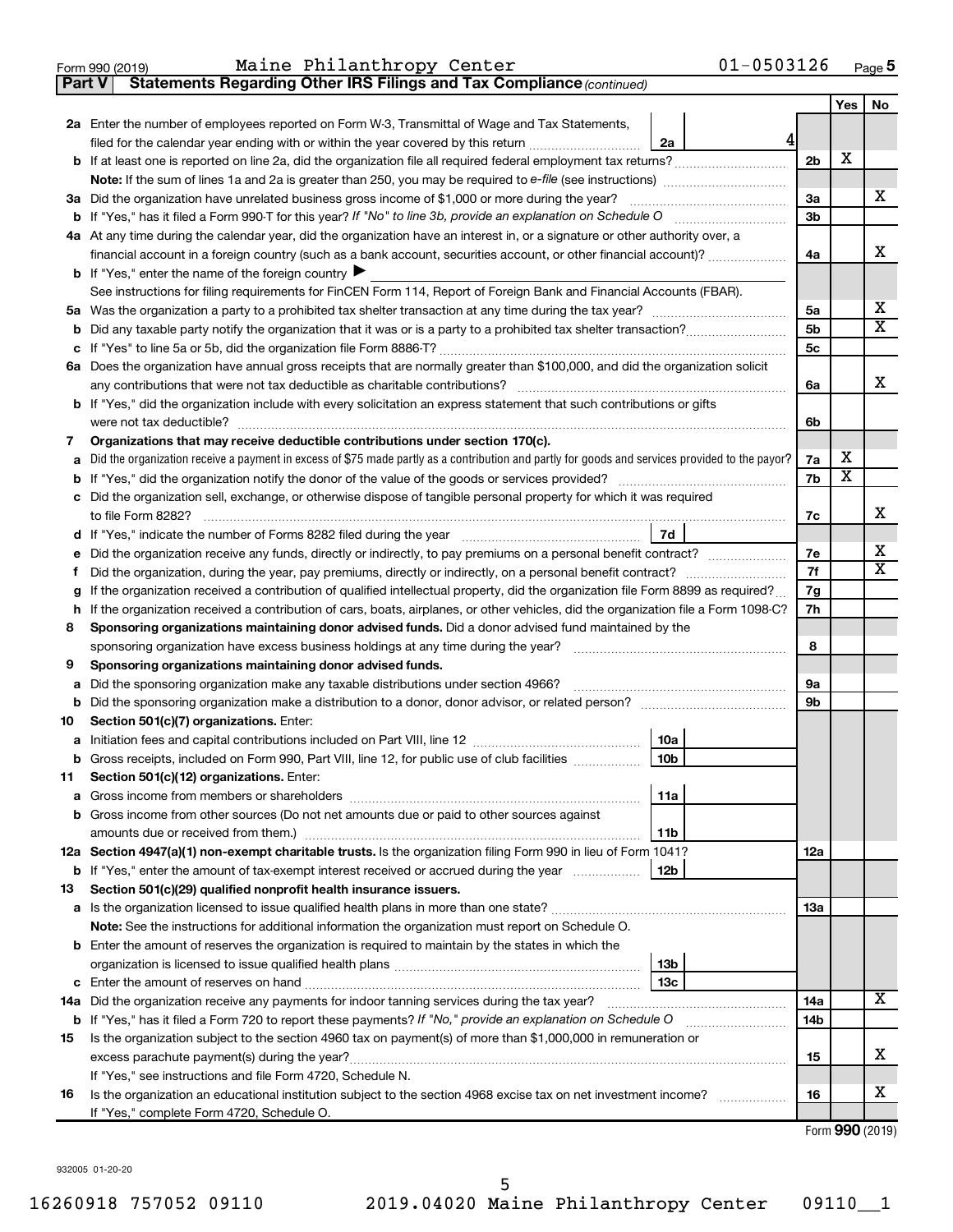|  |  | Form 990 (2019) |  |
|--|--|-----------------|--|
|--|--|-----------------|--|

### Form 990 (2019) Maine Philanthropy Center 01-0503126 <sub>Page</sub>

**Part VI** Governance, Management, and Disclosure For each "Yes" response to lines 2 through 7b below, and for a "No" response *to line 8a, 8b, or 10b below, describe the circumstances, processes, or changes on Schedule O. See instructions.*

|     |                                                                                                                                                  |                               |                 |                         | $\overline{\mathbf{x}}$ |
|-----|--------------------------------------------------------------------------------------------------------------------------------------------------|-------------------------------|-----------------|-------------------------|-------------------------|
|     | <b>Section A. Governing Body and Management</b>                                                                                                  |                               |                 |                         |                         |
|     |                                                                                                                                                  |                               |                 | Yes                     | No                      |
|     | 1a Enter the number of voting members of the governing body at the end of the tax year                                                           | 16<br>1a                      |                 |                         |                         |
|     | If there are material differences in voting rights among members of the governing body, or if the governing                                      |                               |                 |                         |                         |
|     | body delegated broad authority to an executive committee or similar committee, explain on Schedule O.                                            |                               |                 |                         |                         |
|     | <b>b</b> Enter the number of voting members included on line 1a, above, who are independent                                                      | 16<br>1b                      |                 |                         |                         |
| 2   | Did any officer, director, trustee, or key employee have a family relationship or a business relationship with any other                         |                               |                 |                         |                         |
|     | officer, director, trustee, or key employee?                                                                                                     |                               | $\mathbf{2}$    |                         | х                       |
| 3   | Did the organization delegate control over management duties customarily performed by or under the direct supervision                            |                               |                 |                         |                         |
|     |                                                                                                                                                  |                               | 3               |                         | х                       |
| 4   | Did the organization make any significant changes to its governing documents since the prior Form 990 was filed?                                 |                               | 4               |                         | $\overline{\mathbf{x}}$ |
| 5   |                                                                                                                                                  |                               | 5               |                         | $\overline{\mathbf{x}}$ |
| 6   |                                                                                                                                                  |                               | 6               | $\overline{\mathbf{x}}$ |                         |
| 7a  | Did the organization have members, stockholders, or other persons who had the power to elect or appoint one or                                   |                               |                 |                         |                         |
|     |                                                                                                                                                  |                               | 7a              |                         | х                       |
|     | <b>b</b> Are any governance decisions of the organization reserved to (or subject to approval by) members, stockholders, or                      |                               |                 |                         |                         |
|     | persons other than the governing body?                                                                                                           |                               | 7b              |                         | x                       |
| 8   | Did the organization contemporaneously document the meetings held or written actions undertaken during the year by the following:                |                               |                 |                         |                         |
|     |                                                                                                                                                  |                               | 8a              | X                       |                         |
|     |                                                                                                                                                  |                               | 8b              | $\overline{\textbf{x}}$ |                         |
| 9   | Is there any officer, director, trustee, or key employee listed in Part VII, Section A, who cannot be reached at the                             |                               |                 |                         |                         |
|     | organization's mailing address? If "Yes," provide the names and addresses on Schedule O manual content content                                   |                               | 9               |                         | х                       |
|     | Section B. Policies (This Section B requests information about policies not required by the Internal Revenue Code.)                              |                               |                 |                         |                         |
|     |                                                                                                                                                  |                               |                 | Yes                     | No                      |
|     |                                                                                                                                                  |                               | 10a             |                         | $\mathbf x$             |
|     | <b>b</b> If "Yes," did the organization have written policies and procedures governing the activities of such chapters, affiliates,              |                               |                 |                         |                         |
|     |                                                                                                                                                  |                               | 10b             |                         |                         |
|     | 11a Has the organization provided a complete copy of this Form 990 to all members of its governing body before filing the form?                  |                               | 11a             | X                       |                         |
|     | <b>b</b> Describe in Schedule O the process, if any, used by the organization to review this Form 990.                                           |                               |                 |                         |                         |
| 12a |                                                                                                                                                  |                               | 12a             | х                       |                         |
| b   |                                                                                                                                                  |                               | 12 <sub>b</sub> | $\overline{\textbf{x}}$ |                         |
|     | c Did the organization regularly and consistently monitor and enforce compliance with the policy? If "Yes," describe                             |                               |                 |                         |                         |
|     | in Schedule O how this was done <i>machine and a continuum continuum continuum continuum continuum continuum continuum</i>                       |                               | 12c             | х                       |                         |
| 13  |                                                                                                                                                  |                               | 13              | $\overline{\mathbf{x}}$ |                         |
| 14  | Did the organization have a written document retention and destruction policy? [11] manufaction manufaction in                                   |                               | 14              | $\overline{\mathbf{x}}$ |                         |
| 15  | Did the process for determining compensation of the following persons include a review and approval by independent                               |                               |                 |                         |                         |
|     | persons, comparability data, and contemporaneous substantiation of the deliberation and decision?                                                |                               |                 |                         |                         |
|     |                                                                                                                                                  |                               | <b>15a</b>      | х                       |                         |
|     |                                                                                                                                                  |                               | 15b             | $\overline{\textbf{x}}$ |                         |
|     | If "Yes" to line 15a or 15b, describe the process in Schedule O (see instructions).                                                              |                               |                 |                         |                         |
|     | 16a Did the organization invest in, contribute assets to, or participate in a joint venture or similar arrangement with a                        |                               |                 |                         |                         |
|     | taxable entity during the year?                                                                                                                  |                               | 16a             |                         | x                       |
|     | <b>b</b> If "Yes," did the organization follow a written policy or procedure requiring the organization to evaluate its participation            |                               |                 |                         |                         |
|     | in joint venture arrangements under applicable federal tax law, and take steps to safeguard the organization's                                   |                               |                 |                         |                         |
|     | exempt status with respect to such arrangements?                                                                                                 |                               | 16b             |                         |                         |
|     | <b>Section C. Disclosure</b>                                                                                                                     |                               |                 |                         |                         |
| 17  | None<br>List the states with which a copy of this Form 990 is required to be filed >                                                             |                               |                 |                         |                         |
| 18  | Section 6104 requires an organization to make its Forms 1023 (1024 or 1024-A, if applicable), 990, and 990-T (Section 501(c)(3)s only) available |                               |                 |                         |                         |
|     | for public inspection. Indicate how you made these available. Check all that apply.                                                              |                               |                 |                         |                         |
|     | $\lfloor x \rfloor$ Upon request<br>Own website<br>Another's website                                                                             | Other (explain on Schedule O) |                 |                         |                         |
| 19  | Describe on Schedule O whether (and if so, how) the organization made its governing documents, conflict of interest policy, and financial        |                               |                 |                         |                         |
|     | statements available to the public during the tax year.                                                                                          |                               |                 |                         |                         |
| 20  | State the name, address, and telephone number of the person who possesses the organization's books and records                                   |                               |                 |                         |                         |
|     | Jeannette Andre - (207) 780-5029                                                                                                                 |                               |                 |                         |                         |
|     | USM Library, P.O. Box 9301, Portland, ME<br>04104                                                                                                |                               |                 |                         |                         |
|     |                                                                                                                                                  |                               |                 | Form 990 (2019)         |                         |
|     | 932006 01-20-20                                                                                                                                  |                               |                 |                         |                         |
|     | 16260918 757052 09110<br>2019.04020 Maine Philanthropy Center                                                                                    |                               |                 | 09110                   | $\mathbf{1}$            |
|     |                                                                                                                                                  |                               |                 |                         |                         |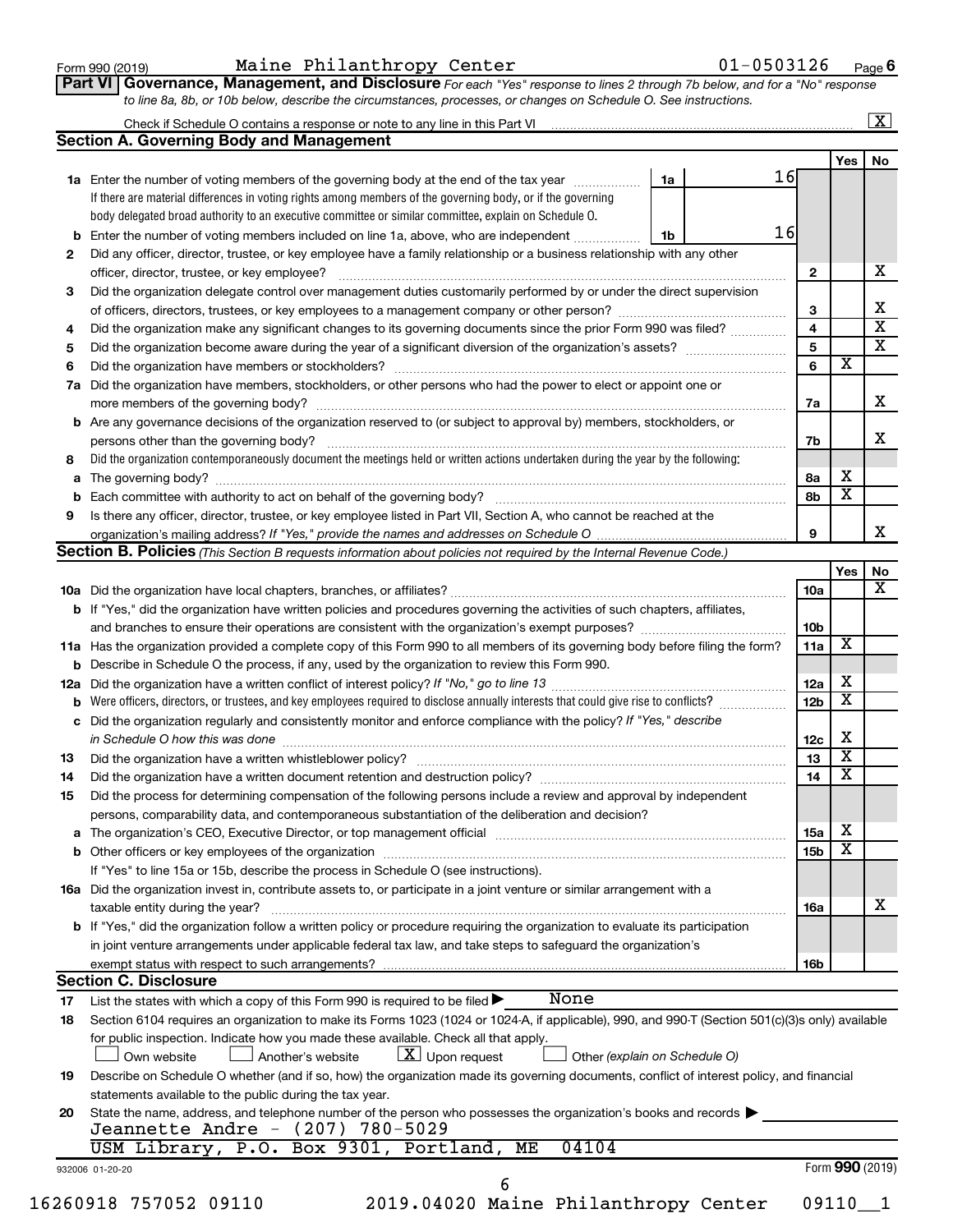$\Box$ 

| Part VII Compensation of Officers, Directors, Trustees, Key Employees, Highest Compensated |  |  |  |  |
|--------------------------------------------------------------------------------------------|--|--|--|--|
| <b>Employees, and Independent Contractors</b>                                              |  |  |  |  |

Check if Schedule O contains a response or note to any line in this Part VII

**Section A. Officers, Directors, Trustees, Key Employees, and Highest Compensated Employees**

**1a**  Complete this table for all persons required to be listed. Report compensation for the calendar year ending with or within the organization's tax year.  $\bullet$  List all of the organization's current officers, directors, trustees (whether individuals or organizations), regardless of amount of compensation.

Enter -0- in columns (D), (E), and (F) if no compensation was paid.

**•** List all of the organization's current key employees, if any. See instructions for definition of "key employee."

• List the organization's five *current* highest compensated employees (other than an officer, director, trustee, or key employee) who received reportable compensation (Box 5 of Form W-2 and/or Box 7 of Form 1099-MISC) of more than \$100,000 from the organization and any related organizations.

 $\bullet$  List all of the organization's former officers, key employees, and highest compensated employees who received more than \$100,000 of reportable compensation from the organization and any related organizations.

**•** List all of the organization's former directors or trustees that received, in the capacity as a former director or trustee of the organization, more than \$10,000 of reportable compensation from the organization and any related organizations.

See instructions for the order in which to list the persons above.

Check this box if neither the organization nor any related organization compensated any current officer, director, or trustee.  $\Box$ 

| (A)                       | (B)                    |                                |                                                                  | (C)         |              |                                   |        | (D)                 | (E)                              | (F)                      |
|---------------------------|------------------------|--------------------------------|------------------------------------------------------------------|-------------|--------------|-----------------------------------|--------|---------------------|----------------------------------|--------------------------|
| Name and title            | Average                |                                | (do not check more than one                                      | Position    |              |                                   |        | Reportable          | Reportable                       | Estimated                |
|                           | hours per              |                                | box, unless person is both an<br>officer and a director/trustee) |             |              |                                   |        | compensation        | compensation                     | amount of                |
|                           | week                   |                                |                                                                  |             |              |                                   |        | from                | from related                     | other                    |
|                           | (list any<br>hours for |                                |                                                                  |             |              |                                   |        | the<br>organization | organizations<br>(W-2/1099-MISC) | compensation<br>from the |
|                           | related                |                                |                                                                  |             |              |                                   |        | (W-2/1099-MISC)     |                                  | organization             |
|                           | organizations          |                                |                                                                  |             |              |                                   |        |                     |                                  | and related              |
|                           | below                  | Individual trustee or director | nstitutional trustee                                             |             | Key employee |                                   |        |                     |                                  | organizations            |
|                           | line)                  |                                |                                                                  | Officer     |              | Highest compensated<br>  employee | Former |                     |                                  |                          |
| Erin Cinelli<br>(1)       | 3.00                   |                                |                                                                  |             |              |                                   |        |                     |                                  |                          |
| Chair                     |                        | $\mathbf x$                    |                                                                  | $\mathbf x$ |              |                                   |        | 0.                  | $\mathbf 0$ .                    | 0.                       |
| Phillip Walsh<br>(2)      | 3.00                   |                                |                                                                  |             |              |                                   |        |                     |                                  |                          |
| Vice Chair                |                        | X                              |                                                                  | $\mathbf X$ |              |                                   |        | 0.                  | $\mathbf 0$ .                    | $\mathbf 0$ .            |
| Kristen Miale<br>(3)      | 2.00                   |                                |                                                                  |             |              |                                   |        |                     |                                  |                          |
| Secretary                 |                        | X                              |                                                                  | X           |              |                                   |        | $\mathbf 0$ .       | 0.                               | 0.                       |
| Kati Denham<br>(4)        | 2.00                   |                                |                                                                  |             |              |                                   |        |                     |                                  |                          |
| Treasurer                 |                        | $\mathbf X$                    |                                                                  | $\mathbf X$ |              |                                   |        | $\mathbf 0$ .       | $\mathbf 0$ .                    | $\mathbf 0$ .            |
| Joleen Bedard<br>(5)      | 1.00                   |                                |                                                                  |             |              |                                   |        |                     |                                  |                          |
| Director                  |                        | $\mathbf X$                    |                                                                  |             |              |                                   |        | $\mathbf 0$ .       | $\mathbf 0$ .                    | $\mathbf 0$ .            |
| Michael Bevilacqua<br>(6) | 1.00                   |                                |                                                                  |             |              |                                   |        |                     |                                  |                          |
| Past Director             |                        | $\mathbf X$                    |                                                                  |             |              |                                   |        | $\mathbf 0$ .       | $\mathbf 0$ .                    | 0.                       |
| Charlene Cates<br>(7)     | 1.00                   |                                |                                                                  |             |              |                                   |        |                     |                                  |                          |
| Director                  |                        | $\mathbf X$                    |                                                                  |             |              |                                   |        | 0.                  | $\mathbf 0$                      | $\mathbf 0$ .            |
| Melissa Dudley<br>(8)     | 1.00                   |                                |                                                                  |             |              |                                   |        |                     |                                  |                          |
| Director                  |                        | $\mathbf X$                    |                                                                  |             |              |                                   |        | $\mathbf 0$ .       | $\mathbf 0$ .                    | $\mathbf 0$ .            |
| Martin Grohman<br>(9)     | 1.00                   |                                |                                                                  |             |              |                                   |        |                     |                                  |                          |
| Director                  |                        | X                              |                                                                  |             |              |                                   |        | $\mathbf{0}$ .      | $\mathbf 0$ .                    | $\mathbf 0$ .            |
| (10) Heather Harris       | 1.00                   |                                |                                                                  |             |              |                                   |        |                     |                                  |                          |
| Director                  |                        | $\mathbf X$                    |                                                                  |             |              |                                   |        | 0.                  | $\mathbf 0$ .                    | 0.                       |
| (11) Morgan Hynd          | 1.50                   |                                |                                                                  |             |              |                                   |        |                     |                                  |                          |
| Director                  |                        | $\mathbf X$                    |                                                                  |             |              |                                   |        | $\mathbf 0$ .       | $\mathbf 0$                      | $\mathbf 0$ .            |
| (12) Ruta Kadnoff         | 1.00                   |                                |                                                                  |             |              |                                   |        |                     |                                  |                          |
| Director                  |                        | $\mathbf X$                    |                                                                  |             |              |                                   |        | $\mathbf 0$ .       | $\mathbf 0$ .                    | 0.                       |
| (13) Susan Onion          | 2.00                   |                                |                                                                  |             |              |                                   |        |                     |                                  |                          |
| Director                  |                        | $\mathbf X$                    |                                                                  |             |              |                                   |        | $\mathbf 0$ .       | $\mathbf 0$ .                    | $\mathbf 0$ .            |
| (14) Andrea Perry         | 1.00                   |                                |                                                                  |             |              |                                   |        |                     |                                  |                          |
| Past Director             |                        | $\mathbf X$                    |                                                                  |             |              |                                   |        | 0.                  | $\mathbf 0$ .                    | $\mathbf 0$ .            |
| (15) Gioia Perugini       | 2.00                   |                                |                                                                  |             |              |                                   |        |                     |                                  |                          |
| Director                  |                        | $\mathbf X$                    |                                                                  |             |              |                                   |        | $\mathbf 0$ .       | $\mathbf 0$ .                    | $\mathbf 0$ .            |
| (16) Steven Rowe          | 1.00                   |                                |                                                                  |             |              |                                   |        |                     |                                  |                          |
| Director                  |                        | $\mathbf X$                    |                                                                  |             |              |                                   |        | 0.                  | $\mathbf 0$ .                    | $0$ .                    |
| (17) John Shoos           | 2.00                   |                                |                                                                  |             |              |                                   |        |                     |                                  |                          |
| Director                  |                        | $\mathbf X$                    |                                                                  |             |              |                                   |        | 0.                  | $\mathbf 0$ .                    | $0$ .                    |
| 932007 01-20-20           |                        |                                |                                                                  |             |              |                                   |        |                     |                                  | Form 990 (2019)          |

16260918 757052 09110 2019.04020 Maine Philanthropy Center 09110\_\_1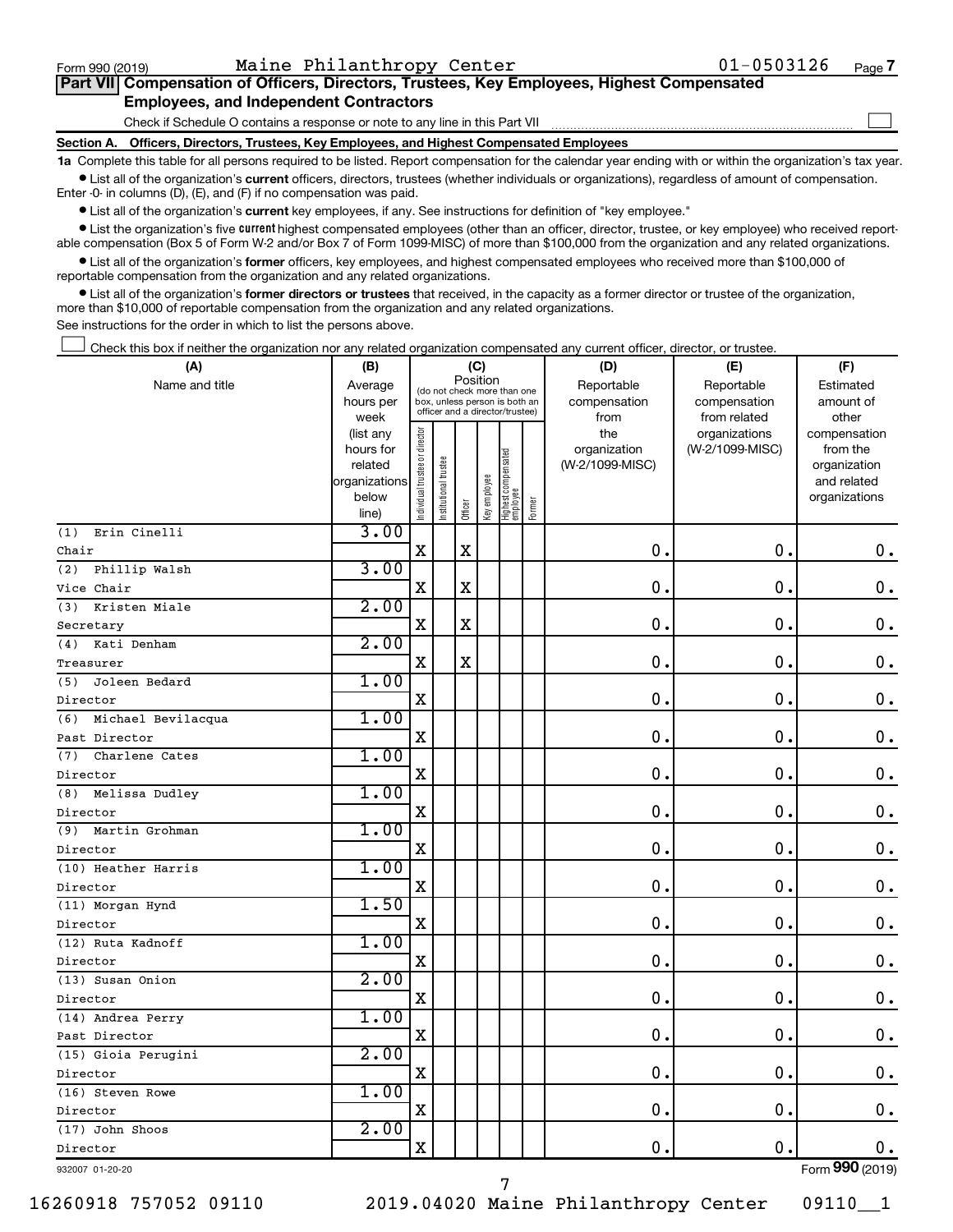|   | Maine Philanthropy Center<br>Form 990 (2019)                                                                                         |               |                                |                       |         |              |                                                              |        |                         | $01 - 0503126$  |                  |   |               | Page 8           |
|---|--------------------------------------------------------------------------------------------------------------------------------------|---------------|--------------------------------|-----------------------|---------|--------------|--------------------------------------------------------------|--------|-------------------------|-----------------|------------------|---|---------------|------------------|
|   | <b>Part VII</b><br>Section A. Officers, Directors, Trustees, Key Employees, and Highest Compensated Employees (continued)            |               |                                |                       |         |              |                                                              |        |                         |                 |                  |   |               |                  |
|   | (A)                                                                                                                                  | (B)           |                                |                       |         | (C)          |                                                              |        | (D)                     | (E)             |                  |   | (F)           |                  |
|   | Name and title                                                                                                                       | Average       |                                |                       |         | Position     |                                                              |        | Reportable              | Reportable      |                  |   | Estimated     |                  |
|   |                                                                                                                                      | hours per     |                                |                       |         |              | (do not check more than one<br>box, unless person is both an |        | compensation            | compensation    |                  |   | amount of     |                  |
|   |                                                                                                                                      | week          |                                |                       |         |              | officer and a director/trustee)                              |        | from                    | from related    |                  |   | other         |                  |
|   |                                                                                                                                      | (list any     |                                |                       |         |              |                                                              |        | the                     | organizations   |                  |   | compensation  |                  |
|   |                                                                                                                                      | hours for     |                                |                       |         |              |                                                              |        | organization            | (W-2/1099-MISC) |                  |   | from the      |                  |
|   |                                                                                                                                      | related       |                                |                       |         |              |                                                              |        | (W-2/1099-MISC)         |                 |                  |   | organization  |                  |
|   |                                                                                                                                      | organizations |                                |                       |         |              |                                                              |        |                         |                 |                  |   | and related   |                  |
|   |                                                                                                                                      | below         | Individual trustee or director | Institutional trustee |         | Key employee | Highest compensated<br> employee                             | Former |                         |                 |                  |   | organizations |                  |
|   |                                                                                                                                      | line)         |                                |                       | Officer |              |                                                              |        |                         |                 |                  |   |               |                  |
|   | (18) Megan Shore                                                                                                                     | 2.00          |                                |                       |         |              |                                                              |        |                         |                 |                  |   |               |                  |
|   | Director                                                                                                                             |               | X                              |                       |         |              |                                                              |        | $\mathbf 0$ .           |                 | 0.               |   |               | 0.               |
|   | (19) Ainsley Wallace                                                                                                                 | 1.00          |                                |                       |         |              |                                                              |        |                         |                 |                  |   |               |                  |
|   | Director                                                                                                                             |               | X                              |                       |         |              |                                                              |        | 0.                      |                 | $\mathbf 0$ .    |   |               | $\mathbf 0$ .    |
|   | (20) Barbara Wheaton                                                                                                                 | 1.00          |                                |                       |         |              |                                                              |        |                         |                 |                  |   |               |                  |
|   | Past Director                                                                                                                        |               | X                              |                       |         |              |                                                              |        | 0.                      |                 | $\mathbf 0$ .    |   |               | $\mathbf 0$ .    |
|   | (21) Ian Yaffe                                                                                                                       | 1.00          |                                |                       |         |              |                                                              |        |                         |                 |                  |   |               |                  |
|   | Director                                                                                                                             |               | X                              |                       |         |              |                                                              |        | 0.                      |                 | $\mathbf 0$ .    |   |               | 0.               |
|   | (22) Jeannette Andre                                                                                                                 | 40.00         |                                |                       |         |              |                                                              |        |                         |                 |                  |   |               |                  |
|   | President                                                                                                                            |               |                                |                       | X       |              |                                                              |        | 48,558.                 |                 | 0.               |   | 2,913.        |                  |
|   | (23) Barbara Edmond                                                                                                                  | 40.00         |                                |                       |         |              |                                                              |        |                         |                 |                  |   |               |                  |
|   | Past President                                                                                                                       |               |                                |                       | Χ       |              |                                                              |        | 59,237.                 |                 | 0.               |   | 3,555.        |                  |
|   |                                                                                                                                      |               |                                |                       |         |              |                                                              |        |                         |                 |                  |   |               |                  |
|   |                                                                                                                                      |               |                                |                       |         |              |                                                              |        |                         |                 |                  |   |               |                  |
|   |                                                                                                                                      |               |                                |                       |         |              |                                                              |        |                         |                 |                  |   |               |                  |
|   |                                                                                                                                      |               |                                |                       |         |              |                                                              |        |                         |                 |                  |   |               |                  |
|   |                                                                                                                                      |               |                                |                       |         |              |                                                              |        |                         |                 |                  |   |               |                  |
|   |                                                                                                                                      |               |                                |                       |         |              |                                                              |        |                         |                 |                  |   |               |                  |
|   |                                                                                                                                      |               |                                |                       |         |              |                                                              |        |                         |                 |                  |   |               |                  |
|   |                                                                                                                                      |               |                                |                       |         |              |                                                              |        | 107,795.                |                 | Ο.               |   |               | 6,468.           |
|   | c Total from continuation sheets to Part VII, Section A manuscreen continuum                                                         |               |                                |                       |         |              |                                                              |        | σ.                      |                 | $\overline{0}$ . |   |               | $\overline{0}$ . |
|   |                                                                                                                                      |               |                                |                       |         |              |                                                              |        | 107,795.                |                 | σ.               |   | 6,468.        |                  |
| 2 | Total number of individuals (including but not limited to those listed above) who received more than \$100,000 of reportable         |               |                                |                       |         |              |                                                              |        |                         |                 |                  |   |               |                  |
|   | compensation from the organization $\blacktriangleright$                                                                             |               |                                |                       |         |              |                                                              |        |                         |                 |                  |   |               | 0                |
|   |                                                                                                                                      |               |                                |                       |         |              |                                                              |        |                         |                 |                  |   | Yes           | No               |
| 3 | Did the organization list any former officer, director, trustee, key employee, or highest compensated employee on                    |               |                                |                       |         |              |                                                              |        |                         |                 |                  |   |               |                  |
|   | line 1a? If "Yes," complete Schedule J for such individual manufacture content to the successive complete schedu                     |               |                                |                       |         |              |                                                              |        |                         |                 |                  | 3 |               | X                |
|   | For any individual listed on line 1a, is the sum of reportable compensation and other compensation from the organization             |               |                                |                       |         |              |                                                              |        |                         |                 |                  |   |               |                  |
|   | and related organizations greater than \$150,000? If "Yes," complete Schedule J for such individual                                  |               |                                |                       |         |              |                                                              |        |                         |                 |                  | 4 |               | х                |
| 5 | Did any person listed on line 1a receive or accrue compensation from any unrelated organization or individual for services           |               |                                |                       |         |              |                                                              |        |                         |                 |                  |   |               |                  |
|   |                                                                                                                                      |               |                                |                       |         |              |                                                              |        |                         |                 |                  | 5 |               | х                |
|   | <b>Section B. Independent Contractors</b>                                                                                            |               |                                |                       |         |              |                                                              |        |                         |                 |                  |   |               |                  |
| 1 | Complete this table for your five highest compensated independent contractors that received more than \$100,000 of compensation from |               |                                |                       |         |              |                                                              |        |                         |                 |                  |   |               |                  |
|   | the organization. Report compensation for the calendar year ending with or within the organization's tax year.                       |               |                                |                       |         |              |                                                              |        |                         |                 |                  |   |               |                  |
|   | (A)                                                                                                                                  |               |                                |                       |         |              |                                                              |        | (B)                     |                 |                  |   | (C)           |                  |
|   | Name and business address                                                                                                            |               |                                | <b>NONE</b>           |         |              |                                                              |        | Description of services |                 |                  |   | Compensation  |                  |
|   |                                                                                                                                      |               |                                |                       |         |              |                                                              |        |                         |                 |                  |   |               |                  |
|   |                                                                                                                                      |               |                                |                       |         |              |                                                              |        |                         |                 |                  |   |               |                  |
|   |                                                                                                                                      |               |                                |                       |         |              |                                                              |        |                         |                 |                  |   |               |                  |
|   |                                                                                                                                      |               |                                |                       |         |              |                                                              |        |                         |                 |                  |   |               |                  |
|   |                                                                                                                                      |               |                                |                       |         |              |                                                              |        |                         |                 |                  |   |               |                  |
|   |                                                                                                                                      |               |                                |                       |         |              |                                                              |        |                         |                 |                  |   |               |                  |
|   |                                                                                                                                      |               |                                |                       |         |              |                                                              |        |                         |                 |                  |   |               |                  |
|   |                                                                                                                                      |               |                                |                       |         |              |                                                              |        |                         |                 |                  |   |               |                  |
|   |                                                                                                                                      |               |                                |                       |         |              |                                                              |        |                         |                 |                  |   |               |                  |
|   |                                                                                                                                      |               |                                |                       |         |              |                                                              |        |                         |                 |                  |   |               |                  |
|   |                                                                                                                                      |               |                                |                       |         |              |                                                              |        |                         |                 |                  |   |               |                  |
| 2 | Total number of independent contractors (including but not limited to those listed above) who received more than                     |               |                                |                       |         |              |                                                              |        |                         |                 |                  |   |               |                  |
|   | \$100,000 of compensation from the organization                                                                                      |               |                                |                       |         |              | 0                                                            |        |                         |                 |                  |   |               |                  |
|   |                                                                                                                                      |               |                                |                       |         |              |                                                              |        |                         |                 |                  |   |               | Form 990 (2019)  |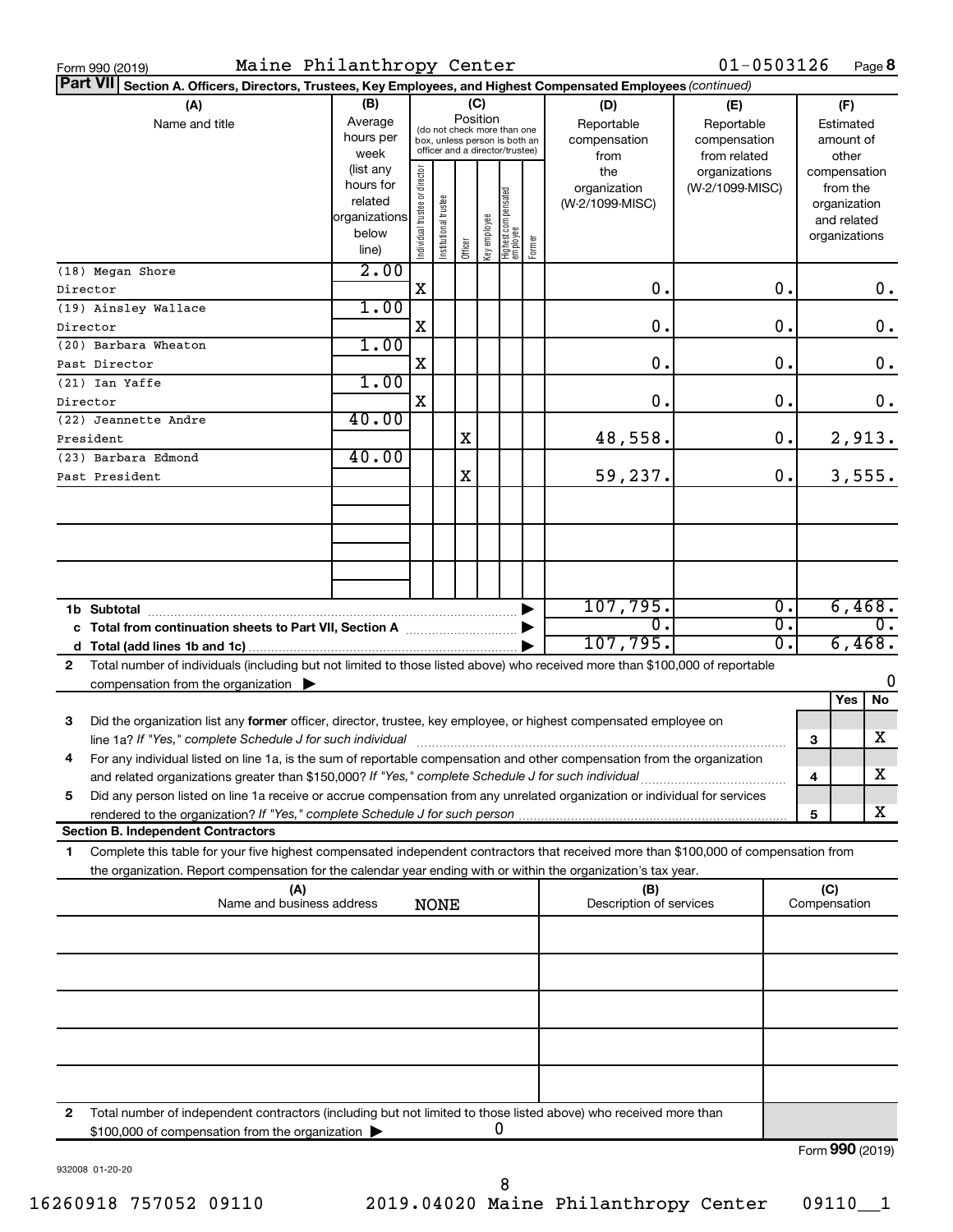|                                                                                         |                  |                                                       | Maine Philanthropy Center<br>Form 990 (2019)                                                                                                                                                                                                                                                                                                                                                                                                                                                          |                                                                   |                               |                                                               | $01 - 0503126$              | Page 9                                                          |
|-----------------------------------------------------------------------------------------|------------------|-------------------------------------------------------|-------------------------------------------------------------------------------------------------------------------------------------------------------------------------------------------------------------------------------------------------------------------------------------------------------------------------------------------------------------------------------------------------------------------------------------------------------------------------------------------------------|-------------------------------------------------------------------|-------------------------------|---------------------------------------------------------------|-----------------------------|-----------------------------------------------------------------|
|                                                                                         | <b>Part VIII</b> |                                                       | <b>Statement of Revenue</b>                                                                                                                                                                                                                                                                                                                                                                                                                                                                           |                                                                   |                               |                                                               |                             |                                                                 |
|                                                                                         |                  |                                                       | Check if Schedule O contains a response or note to any line in this Part VIII                                                                                                                                                                                                                                                                                                                                                                                                                         |                                                                   |                               |                                                               |                             |                                                                 |
|                                                                                         |                  |                                                       |                                                                                                                                                                                                                                                                                                                                                                                                                                                                                                       |                                                                   | (A)<br>Total revenue          | (B)<br>Related or exempt<br>function revenue business revenue | $\overline{C}$<br>Unrelated | (D)<br>Revenue excluded<br>from tax under<br>sections 512 - 514 |
| Contributions, Gifts, Grants<br>and Other Similar Amounts<br>Program Service<br>Revenue |                  | b<br>c<br>d<br>е<br>h.<br>2a<br>$\mathbf b$<br>c<br>d | 1a<br>1 a Federated campaigns<br>1 <sub>b</sub><br>Membership dues<br>1 <sub>c</sub><br>Fundraising events<br>1 <sub>d</sub><br>Related organizations<br>Government grants (contributions)<br>1e<br>All other contributions, gifts, grants, and<br>similar amounts not included above<br>1f<br>1g \$<br>Noncash contributions included in lines 1a-1f<br>Total. Add lines 1a-1f<br>Program Fees<br>Miscellaneous Income<br>the control of the control of the control of the control of the control of | 232, 130.<br>137,912.<br><b>Business Code</b><br>900099<br>900099 | 370,042.<br>38,070.<br>9,817. | 38,070.<br>9,817.                                             |                             |                                                                 |
|                                                                                         |                  | е                                                     |                                                                                                                                                                                                                                                                                                                                                                                                                                                                                                       |                                                                   |                               |                                                               |                             |                                                                 |
|                                                                                         |                  | f                                                     | All other program service revenue                                                                                                                                                                                                                                                                                                                                                                                                                                                                     |                                                                   | 47,887.                       |                                                               |                             |                                                                 |
|                                                                                         | 3<br>4           |                                                       | Investment income (including dividends, interest, and<br>other similar amounts)<br>Income from investment of tax-exempt bond proceeds                                                                                                                                                                                                                                                                                                                                                                 |                                                                   | 1,870.                        |                                                               |                             | 1,870.                                                          |
|                                                                                         | 5                | 6а<br>с<br>d<br>7 а                                   | (i) Real<br>6a<br>Gross rents<br>.<br>6b<br>Less: rental expenses<br>Rental income or (loss)<br>6с<br>Net rental income or (loss)<br>(i) Securities<br>Gross amount from sales of                                                                                                                                                                                                                                                                                                                     | (ii) Personal<br>(ii) Other                                       |                               |                                                               |                             |                                                                 |
| evenue<br>Œ<br>Other                                                                    |                  |                                                       | assets other than inventory<br>7a<br><b>b</b> Less: cost or other basis<br>and sales expenses<br>7b<br>7c<br>c Gain or (loss)<br>8 a Gross income from fundraising events (not<br>including \$<br>of<br>contributions reported on line 1c). See                                                                                                                                                                                                                                                       |                                                                   |                               |                                                               |                             |                                                                 |
|                                                                                         |                  | b<br>c                                                | Less: direct expenses<br>Net income or (loss) from fundraising events<br>9 a Gross income from gaming activities. See                                                                                                                                                                                                                                                                                                                                                                                 | 8a<br>8b<br>9a                                                    |                               |                                                               |                             |                                                                 |
|                                                                                         |                  |                                                       | <b>b</b> Less: direct expenses <b>contained b</b> Less: direct expenses<br>c Net income or (loss) from gaming activities<br>10 a Gross sales of inventory, less returns<br><b>b</b> Less: cost of goods sold                                                                                                                                                                                                                                                                                          | 9 <sub>b</sub><br> 10a <br>H <sub>0b</sub>                        |                               |                                                               |                             |                                                                 |
|                                                                                         | 11a              |                                                       | c Net income or (loss) from sales of inventory                                                                                                                                                                                                                                                                                                                                                                                                                                                        | <b>Business Code</b>                                              |                               |                                                               |                             |                                                                 |
| Miscellaneous<br>Revenue                                                                |                  | b<br>c                                                |                                                                                                                                                                                                                                                                                                                                                                                                                                                                                                       |                                                                   |                               |                                                               |                             |                                                                 |
|                                                                                         | 12               |                                                       |                                                                                                                                                                                                                                                                                                                                                                                                                                                                                                       |                                                                   | 419,799.                      | 47,887.                                                       | 0.                          | 1,870.                                                          |
| 932009 01-20-20                                                                         |                  |                                                       |                                                                                                                                                                                                                                                                                                                                                                                                                                                                                                       |                                                                   |                               |                                                               |                             | Form 990 (2019)                                                 |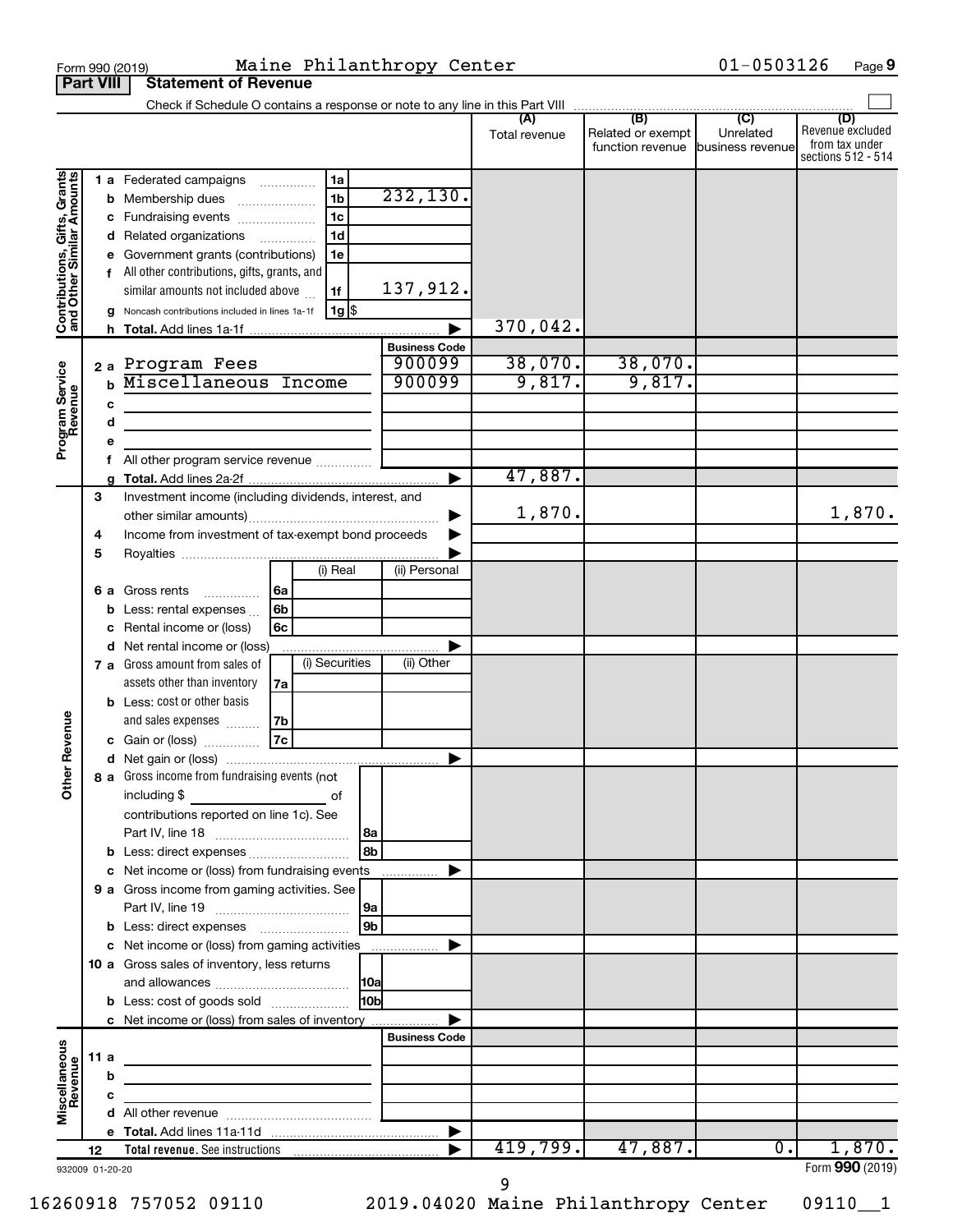Form 990 (2019) Maine Philanthropy Center 01-0503126 Page **Part IX Statement of Functional Expenses**

*Section 501(c)(3) and 501(c)(4) organizations must complete all columns. All other organizations must complete column (A).*

|              | $\mathbf{X}$<br>Check if Schedule O contains a response or note to any line in this Part IX                                                                                                                |                       |                                    |                                           |                                |  |  |  |  |  |  |
|--------------|------------------------------------------------------------------------------------------------------------------------------------------------------------------------------------------------------------|-----------------------|------------------------------------|-------------------------------------------|--------------------------------|--|--|--|--|--|--|
|              | Do not include amounts reported on lines 6b,<br>7b, 8b, 9b, and 10b of Part VIII.                                                                                                                          | (A)<br>Total expenses | (B)<br>Program service<br>expenses | (C)<br>Management and<br>general expenses | (D)<br>Fundraising<br>expenses |  |  |  |  |  |  |
| 1.           | Grants and other assistance to domestic organizations                                                                                                                                                      |                       |                                    |                                           |                                |  |  |  |  |  |  |
|              | and domestic governments. See Part IV, line 21                                                                                                                                                             |                       |                                    |                                           |                                |  |  |  |  |  |  |
| $\mathbf{2}$ | Grants and other assistance to domestic                                                                                                                                                                    |                       |                                    |                                           |                                |  |  |  |  |  |  |
|              | individuals. See Part IV, line 22                                                                                                                                                                          |                       |                                    |                                           |                                |  |  |  |  |  |  |
| 3            | Grants and other assistance to foreign                                                                                                                                                                     |                       |                                    |                                           |                                |  |  |  |  |  |  |
|              | organizations, foreign governments, and foreign                                                                                                                                                            |                       |                                    |                                           |                                |  |  |  |  |  |  |
|              | individuals. See Part IV, lines 15 and 16                                                                                                                                                                  |                       |                                    |                                           |                                |  |  |  |  |  |  |
| 4            | Benefits paid to or for members                                                                                                                                                                            |                       |                                    |                                           |                                |  |  |  |  |  |  |
| 5            | Compensation of current officers, directors,                                                                                                                                                               |                       |                                    |                                           |                                |  |  |  |  |  |  |
|              |                                                                                                                                                                                                            | 114,263.              | 97,124.                            | $11,426$ .                                | 5,713.                         |  |  |  |  |  |  |
| 6            | Compensation not included above to disqualified                                                                                                                                                            |                       |                                    |                                           |                                |  |  |  |  |  |  |
|              | persons (as defined under section $4958(f)(1)$ ) and                                                                                                                                                       |                       |                                    |                                           |                                |  |  |  |  |  |  |
|              | persons described in section 4958(c)(3)(B)                                                                                                                                                                 |                       |                                    |                                           |                                |  |  |  |  |  |  |
| 7            |                                                                                                                                                                                                            | 103,067.              | 87,607.                            | 10, 307.                                  | 5,153.                         |  |  |  |  |  |  |
| 8            | Pension plan accruals and contributions (include                                                                                                                                                           |                       |                                    |                                           |                                |  |  |  |  |  |  |
|              | section 401(k) and 403(b) employer contributions)                                                                                                                                                          | 6, 213.               | 5,281.                             | 621.                                      | 311.                           |  |  |  |  |  |  |
| 9            |                                                                                                                                                                                                            | 26,091.               | 22,177.                            | 2,609.                                    | 1,305.                         |  |  |  |  |  |  |
| 10           |                                                                                                                                                                                                            | 16, 171.              | 13,745.                            | 1,617.                                    | 809.                           |  |  |  |  |  |  |
| 11           | Fees for services (nonemployees):                                                                                                                                                                          |                       |                                    |                                           |                                |  |  |  |  |  |  |
|              |                                                                                                                                                                                                            |                       |                                    |                                           |                                |  |  |  |  |  |  |
|              |                                                                                                                                                                                                            |                       |                                    |                                           |                                |  |  |  |  |  |  |
|              |                                                                                                                                                                                                            | 5,023.                | 4,270.                             | 502.                                      | 251.                           |  |  |  |  |  |  |
|              |                                                                                                                                                                                                            |                       |                                    |                                           |                                |  |  |  |  |  |  |
|              | e Professional fundraising services. See Part IV, line 17                                                                                                                                                  |                       |                                    |                                           |                                |  |  |  |  |  |  |
| f            | Investment management fees                                                                                                                                                                                 |                       |                                    |                                           |                                |  |  |  |  |  |  |
|              | g Other. (If line 11g amount exceeds 10% of line 25,                                                                                                                                                       |                       |                                    |                                           |                                |  |  |  |  |  |  |
|              | column (A) amount, list line 11g expenses on Sch O.)                                                                                                                                                       | 54,582.               | 46,394.                            | 5,459.                                    | 2,729.                         |  |  |  |  |  |  |
| 12           |                                                                                                                                                                                                            | 4,387.                | 3,729.                             | 439.                                      | 219.                           |  |  |  |  |  |  |
| 13           |                                                                                                                                                                                                            | 11,609.               | 9,868.                             | 1,161.                                    | 580.                           |  |  |  |  |  |  |
| 14           |                                                                                                                                                                                                            | 9,322.                | 7,924.                             | 932.                                      | 466.                           |  |  |  |  |  |  |
| 15           |                                                                                                                                                                                                            |                       |                                    |                                           |                                |  |  |  |  |  |  |
| 16           |                                                                                                                                                                                                            |                       |                                    |                                           |                                |  |  |  |  |  |  |
| 17           |                                                                                                                                                                                                            | 10,456.               | 8,887.                             | $1,046$ .                                 | 523.                           |  |  |  |  |  |  |
| 18           | Payments of travel or entertainment expenses                                                                                                                                                               |                       |                                    |                                           |                                |  |  |  |  |  |  |
|              | for any federal, state, or local public officials                                                                                                                                                          |                       |                                    |                                           |                                |  |  |  |  |  |  |
| 19           | Conferences, conventions, and meetings                                                                                                                                                                     |                       |                                    |                                           |                                |  |  |  |  |  |  |
| 20           | Interest                                                                                                                                                                                                   |                       |                                    |                                           |                                |  |  |  |  |  |  |
| 21           |                                                                                                                                                                                                            |                       |                                    |                                           |                                |  |  |  |  |  |  |
| 22           | Depreciation, depletion, and amortization                                                                                                                                                                  |                       |                                    |                                           |                                |  |  |  |  |  |  |
| 23           | Insurance                                                                                                                                                                                                  | 2,111.                | 1,794.                             | 211.                                      | 106.                           |  |  |  |  |  |  |
| 24           | Other expenses. Itemize expenses not covered<br>above (List miscellaneous expenses on line 24e. If<br>line 24e amount exceeds 10% of line 25, column (A)<br>amount, list line 24e expenses on Schedule O.) |                       |                                    |                                           |                                |  |  |  |  |  |  |
|              | Program Expenses                                                                                                                                                                                           | 30, 723.              | 26, 115.                           | 3,072.                                    | 1,536.                         |  |  |  |  |  |  |
| b            | Dues                                                                                                                                                                                                       | 7,291.                | 6,197.                             | 729.                                      | 365.                           |  |  |  |  |  |  |
| с            |                                                                                                                                                                                                            |                       |                                    |                                           |                                |  |  |  |  |  |  |
| d            |                                                                                                                                                                                                            |                       |                                    |                                           |                                |  |  |  |  |  |  |
| е            | All other expenses                                                                                                                                                                                         | 2,329.                | 1,981.                             | 232.                                      | 116.                           |  |  |  |  |  |  |
| 25           | Total functional expenses. Add lines 1 through 24e                                                                                                                                                         | 403,638.              | 343,093.                           | 40, 363.                                  | 20,182.                        |  |  |  |  |  |  |
| 26           | Joint costs. Complete this line only if the organization                                                                                                                                                   |                       |                                    |                                           |                                |  |  |  |  |  |  |
|              | reported in column (B) joint costs from a combined                                                                                                                                                         |                       |                                    |                                           |                                |  |  |  |  |  |  |
|              | educational campaign and fundraising solicitation.                                                                                                                                                         |                       |                                    |                                           |                                |  |  |  |  |  |  |
|              | Check here $\blacktriangleright$<br>if following SOP 98-2 (ASC 958-720)                                                                                                                                    |                       |                                    |                                           |                                |  |  |  |  |  |  |

932010 01-20-20

Form (2019) **990**

16260918 757052 09110 2019.04020 Maine Philanthropy Center 09110\_\_1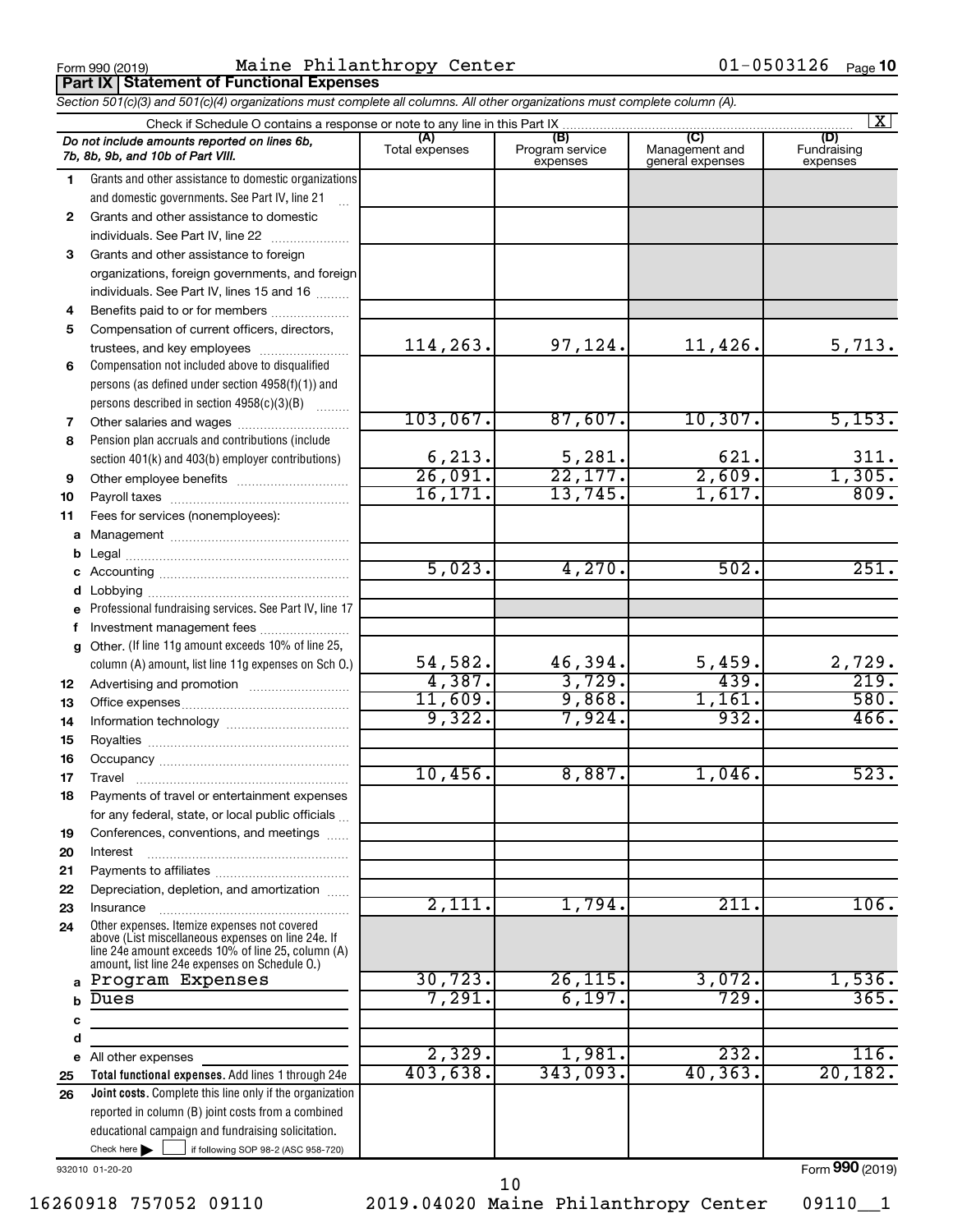**32 33**

**Net Assets or Fund Balances**

Net Assets or Fund Balances

**32 33**

 $333,649.$   $32$   $349,810.$  $446, 458.$   $33$   $414, 247.$ 

Form (2019) **990**

#### Form 990 (2019) Maine Philanthropy Center 61-0503126 Page **Part X** | **Balance Sheet**

Check if Schedule O contains a response or note to any line in this Part X

Total net assets or fund balances ~~~~~~~~~~~~~~~~~~~~~~

Total liabilities and net assets/fund balances ...

**1 2 3** Pledges and grants receivable, net ~~~~~~~~~~~~~~~~~~~~~ **4** Accounts receivable, net ~~~~~~~~~~~~~~~~~~~~~~~~~~ **5** Loans and other receivables from any current or former officer, director, **6 7 8 9 10 a** Land, buildings, and equipment: cost or other **11 12** Investments - other securities. See Part IV, line 11 ~~~~~~~~~~~~~~ **13** Investments - program-related. See Part IV, line 11 ~~~~~~~~~~~~~ **14** Intangible assets ~~~~~~~~~~~~~~~~~~~~~~~~~~~~~~ **15 16 17 18 19 20 21 22 23 24 25 26 27 28 29 30 31 1 2 3 4 5 6 7 8 9 10c 11 12 13 14 15 16 17 18 19 20 21 22 23 24 25 26 b** Less: accumulated depreciation  $\ldots$  [10b basis. Complete Part VI of Schedule D  $\frac{1}{10}$  10a **Total assets.**  Add lines 1 through 15 (must equal line 33) **Total liabilities.**  Add lines 17 through 25 Organizations that follow FASB ASC 958, check here  $\blacktriangleright \boxed{\text{X}}$ **and complete lines 27, 28, 32, and 33. 27 28 Organizations that do not follow FASB ASC 958, check here** | † **and complete lines 29 through 33. 29 30 31** Cash - non-interest-bearing ~~~~~~~~~~~~~~~~~~~~~~~~~ Savings and temporary cash investments ~~~~~~~~~~~~~~~~~~ trustee, key employee, creator or founder, substantial contributor, or 35% controlled entity or family member of any of these persons  $\ldots$ ........................ Loans and other receivables from other disqualified persons (as defined under section 4958(f)(1)), and persons described in section  $4958(c)(3)(B)$  ...... Notes and loans receivable, net ~~~~~~~~~~~~~~~~~~~~~~~ Inventories for sale or use ~~~~~~~~~~~~~~~~~~~~~~~~~~ Prepaid expenses and deferred charges ~~~~~~~~~~~~~~~~~~ Investments - publicly traded securities ~~~~~~~~~~~~~~~~~~~ Other assets. See Part IV, line 11 ~~~~~~~~~~~~~~~~~~~~~~ Accounts payable and accrued expenses ~~~~~~~~~~~~~~~~~~ Grants payable ~~~~~~~~~~~~~~~~~~~~~~~~~~~~~~~ Deferred revenue ~~~~~~~~~~~~~~~~~~~~~~~~~~~~~~ Tax-exempt bond liabilities ~~~~~~~~~~~~~~~~~~~~~~~~~ Escrow or custodial account liability. Complete Part IV of Schedule D ........... Loans and other payables to any current or former officer, director, trustee, key employee, creator or founder, substantial contributor, or 35% controlled entity or family member of any of these persons ~~~~~~~~~ Secured mortgages and notes payable to unrelated third parties  $\ldots$ ................. Unsecured notes and loans payable to unrelated third parties ~~~~~~~~ Other liabilities (including federal income tax, payables to related third parties, and other liabilities not included on lines 17-24). Complete Part X of Schedule D ~~~~~~~~~~~~~~~~~~~~~~~~~~~~~~~ Net assets without donor restrictions ~~~~~~~~~~~~~~~~~~~~ Net assets with donor restrictions ~~~~~~~~~~~~~~~~~~~~~~ Capital stock or trust principal, or current funds ~~~~~~~~~~~~~~~ Paid-in or capital surplus, or land, building, or equipment fund ....................... Retained earnings, endowment, accumulated income, or other funds ............  $101,468.$   $1$   $69,299.$ 330,616. 332,486.  $8,652. 4$  38.  $5,722.$   $9$   $12,424.$ 446,458. 414,247. 14, 159. 17 10, 787.  $68,650$ .  $19$  53,650. 30,000. 0. 112,809. 64,437.  $319,071. |z_7|$   $312,031.$ 14,578. 37,779.

01-0503126 <sub>Page</sub> 11

 $\perp$ 

**Assets**

**Liabilities**

**(A) (B)**

Beginning of year  $\begin{vmatrix} 1 & 1 \end{vmatrix}$  End of year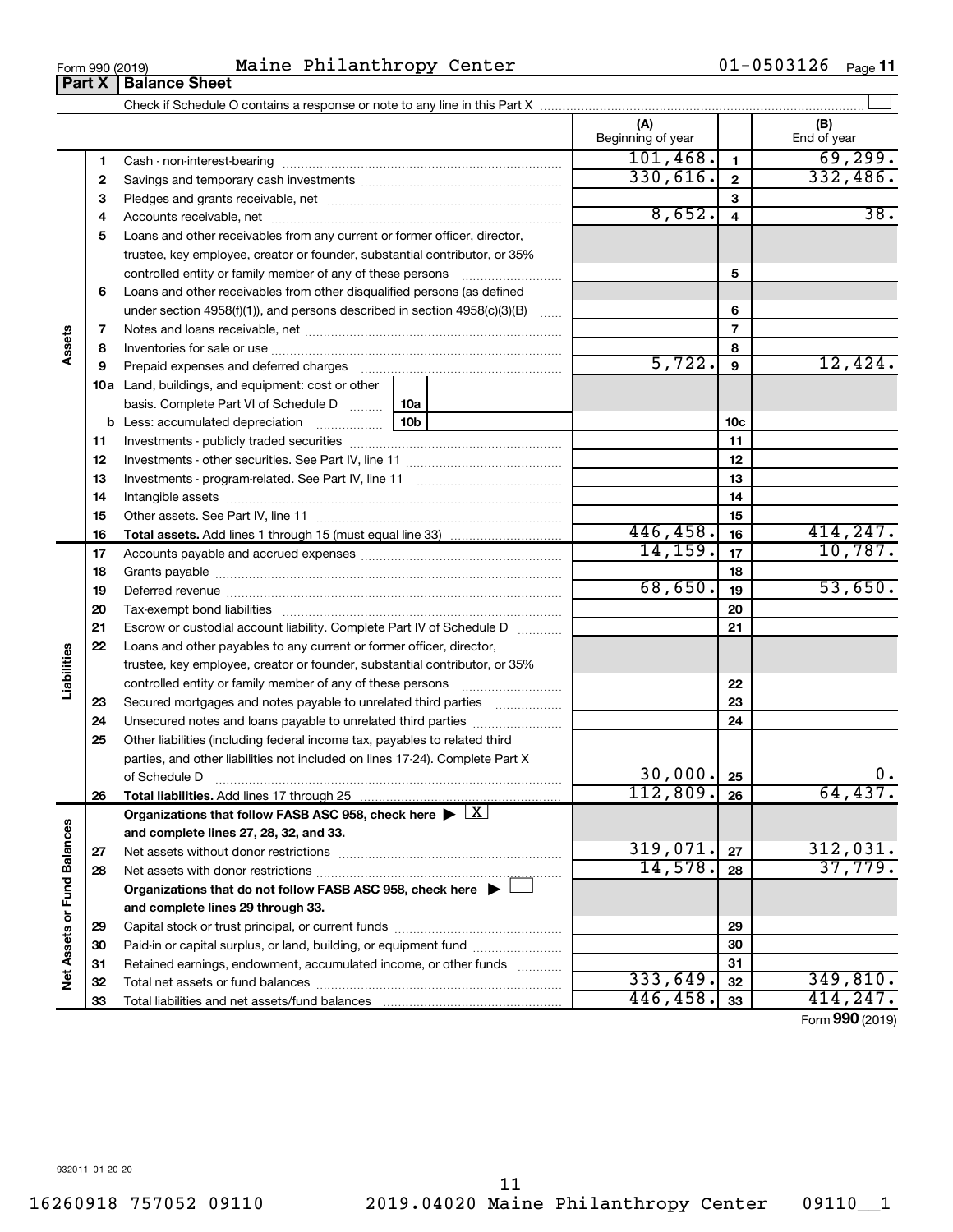|    | Maine Philanthropy Center<br>Form 990 (2019)                                                                                                                                                                                   |                | $01 - 0503126$ |            | Page 12          |
|----|--------------------------------------------------------------------------------------------------------------------------------------------------------------------------------------------------------------------------------|----------------|----------------|------------|------------------|
|    | Part XI<br><b>Reconciliation of Net Assets</b>                                                                                                                                                                                 |                |                |            |                  |
|    |                                                                                                                                                                                                                                |                |                |            |                  |
|    |                                                                                                                                                                                                                                |                |                |            |                  |
| 1  |                                                                                                                                                                                                                                | $\mathbf{1}$   | 419,799.       |            |                  |
| 2  |                                                                                                                                                                                                                                | $\mathbf{2}$   | 403,638.       |            |                  |
| з  |                                                                                                                                                                                                                                | 3              |                |            | 16, 161.         |
| 4  |                                                                                                                                                                                                                                | 4              |                |            | 333,649.         |
| 5  |                                                                                                                                                                                                                                | 5              |                |            |                  |
| 6  |                                                                                                                                                                                                                                | 6              |                |            |                  |
| 7  | Investment expenses www.communication.com/www.communication.com/www.communication.com/www.com                                                                                                                                  | $\overline{7}$ |                |            |                  |
| 8  | Prior period adjustments material contents and content and content and content and content and content and content and content and content and content and content and content and content and content and content and content | 8              |                |            |                  |
| 9  |                                                                                                                                                                                                                                | 9              |                |            | $\overline{0}$ . |
| 10 | Net assets or fund balances at end of year. Combine lines 3 through 9 (must equal Part X, line 32,                                                                                                                             |                |                |            |                  |
|    |                                                                                                                                                                                                                                | 10             |                |            | 349,810.         |
|    | <b>Part XII</b> Financial Statements and Reporting                                                                                                                                                                             |                |                |            |                  |
|    |                                                                                                                                                                                                                                |                |                |            |                  |
|    |                                                                                                                                                                                                                                |                |                | <b>Yes</b> | <b>No</b>        |
| 1. | Accounting method used to prepare the Form 990: $\Box$ Cash $\Box X$ Accrual<br>$\Box$ Other                                                                                                                                   |                |                |            |                  |
|    | If the organization changed its method of accounting from a prior year or checked "Other," explain in Schedule O.                                                                                                              |                |                |            |                  |
|    |                                                                                                                                                                                                                                |                | 2a             |            | х                |
|    | If "Yes," check a box below to indicate whether the financial statements for the year were compiled or reviewed on a                                                                                                           |                |                |            |                  |
|    | separate basis, consolidated basis, or both:                                                                                                                                                                                   |                |                |            |                  |
|    | Both consolidated and separate basis<br>Separate basis<br>Consolidated basis                                                                                                                                                   |                |                |            |                  |
|    |                                                                                                                                                                                                                                |                | 2 <sub>b</sub> |            | X                |
|    | If "Yes," check a box below to indicate whether the financial statements for the year were audited on a separate basis,                                                                                                        |                |                |            |                  |
|    | consolidated basis, or both:                                                                                                                                                                                                   |                |                |            |                  |
|    | <b>Consolidated basis</b><br>Both consolidated and separate basis<br>Separate basis                                                                                                                                            |                |                |            |                  |
|    | c If "Yes" to line 2a or 2b, does the organization have a committee that assumes responsibility for oversight of the audit,                                                                                                    |                |                |            |                  |
|    |                                                                                                                                                                                                                                |                | 2c             |            |                  |
|    | If the organization changed either its oversight process or selection process during the tax year, explain on Schedule O.                                                                                                      |                |                |            |                  |
|    | 3a As a result of a federal award, was the organization required to undergo an audit or audits as set forth in the Single Audit                                                                                                |                |                |            |                  |
|    |                                                                                                                                                                                                                                |                | За             |            | X                |
|    | b If "Yes," did the organization undergo the required audit or audits? If the organization did not undergo the required audit                                                                                                  |                |                |            |                  |
|    |                                                                                                                                                                                                                                |                | 3 <sub>b</sub> |            |                  |

Form (2019) **990**

932012 01-20-20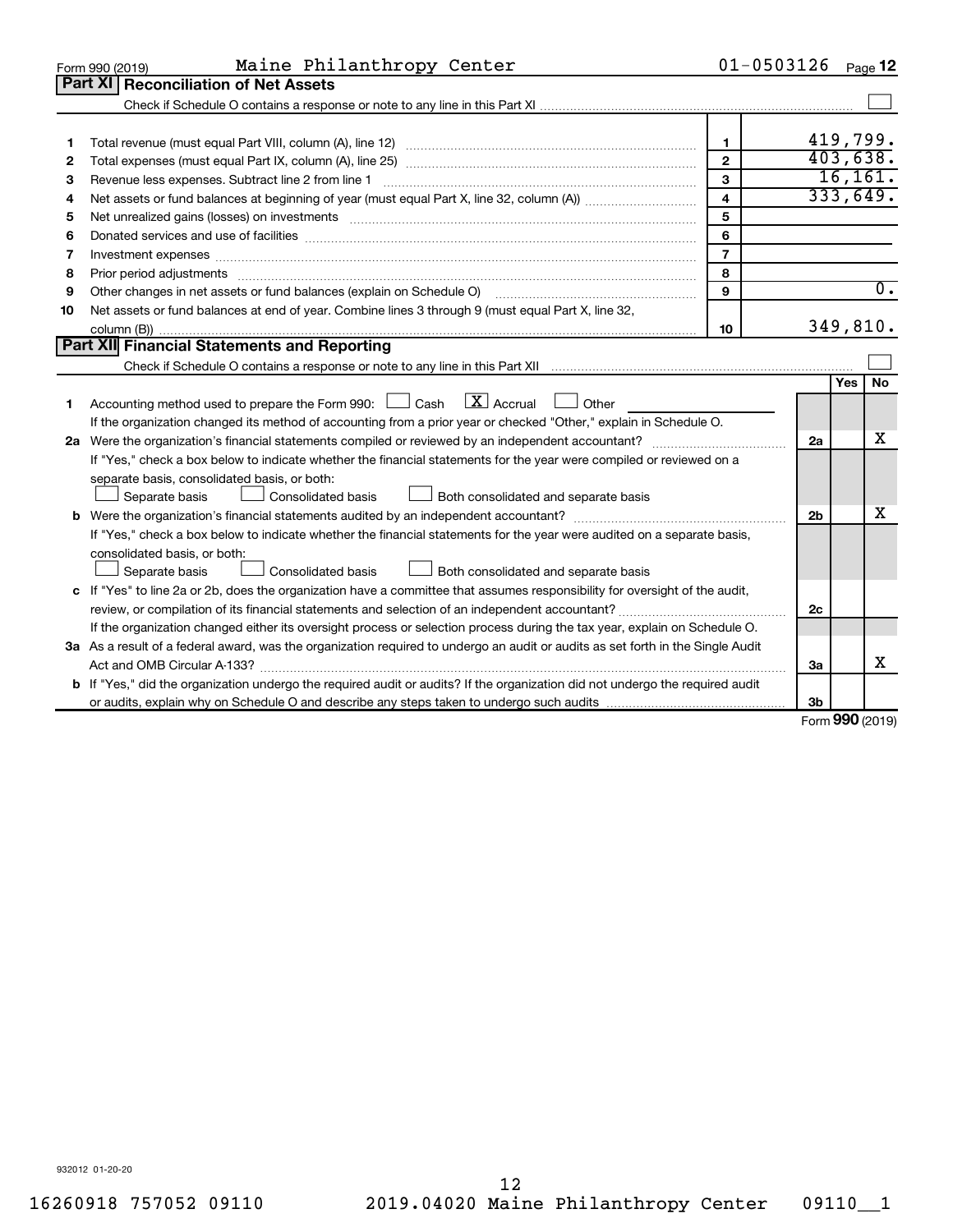**SCHEDULE A**

# Form 990 or 990-EZ)<br>
Complete if the organization is a section 501(c)(3) organization or a section<br> **Public Charity Status and Public Support**

**4947(a)(1) nonexempt charitable trust. | Attach to Form 990 or Form 990-EZ.** 

|    | <b>Open to Public</b><br>Inspection |
|----|-------------------------------------|
| ١r | identification numbe<br>ė           |

OMB No. 1545-0047

| Department of the Treasury<br>Internal Revenue Service |                     |                                                                                                                                                                            |  |                                                                        | Attach to Form 990 or Form 990-EZ.<br>Go to www.irs.gov/Form990 for instructions and the latest information.                                  |                                 |    |                                                      |  | <b>Open to Public</b><br>Inspection                |  |
|--------------------------------------------------------|---------------------|----------------------------------------------------------------------------------------------------------------------------------------------------------------------------|--|------------------------------------------------------------------------|-----------------------------------------------------------------------------------------------------------------------------------------------|---------------------------------|----|------------------------------------------------------|--|----------------------------------------------------|--|
|                                                        |                     | Name of the organization                                                                                                                                                   |  |                                                                        |                                                                                                                                               |                                 |    |                                                      |  | <b>Employer identification number</b>              |  |
|                                                        |                     |                                                                                                                                                                            |  |                                                                        | Maine Philanthropy Center                                                                                                                     |                                 |    |                                                      |  | $01 - 0503126$                                     |  |
|                                                        | <b>Part I</b>       |                                                                                                                                                                            |  |                                                                        | Reason for Public Charity Status (All organizations must complete this part.) See instructions.                                               |                                 |    |                                                      |  |                                                    |  |
|                                                        |                     |                                                                                                                                                                            |  |                                                                        | The organization is not a private foundation because it is: (For lines 1 through 12, check only one box.)                                     |                                 |    |                                                      |  |                                                    |  |
| 1                                                      |                     |                                                                                                                                                                            |  |                                                                        | A church, convention of churches, or association of churches described in section 170(b)(1)(A)(i).                                            |                                 |    |                                                      |  |                                                    |  |
| 2                                                      |                     |                                                                                                                                                                            |  |                                                                        | A school described in section 170(b)(1)(A)(ii). (Attach Schedule E (Form 990 or 990-EZ).)                                                     |                                 |    |                                                      |  |                                                    |  |
| з                                                      |                     |                                                                                                                                                                            |  |                                                                        | A hospital or a cooperative hospital service organization described in section 170(b)(1)(A)(iii).                                             |                                 |    |                                                      |  |                                                    |  |
| 4                                                      |                     |                                                                                                                                                                            |  |                                                                        | A medical research organization operated in conjunction with a hospital described in section 170(b)(1)(A)(iii). Enter the hospital's name,    |                                 |    |                                                      |  |                                                    |  |
|                                                        |                     | city, and state:                                                                                                                                                           |  |                                                                        |                                                                                                                                               |                                 |    |                                                      |  |                                                    |  |
| 5                                                      |                     |                                                                                                                                                                            |  |                                                                        |                                                                                                                                               |                                 |    |                                                      |  |                                                    |  |
|                                                        |                     | An organization operated for the benefit of a college or university owned or operated by a governmental unit described in<br>section 170(b)(1)(A)(iv). (Complete Part II.) |  |                                                                        |                                                                                                                                               |                                 |    |                                                      |  |                                                    |  |
| 6                                                      |                     |                                                                                                                                                                            |  |                                                                        | A federal, state, or local government or governmental unit described in section 170(b)(1)(A)(v).                                              |                                 |    |                                                      |  |                                                    |  |
| $\mathbf{7}$                                           | $\lfloor x \rfloor$ |                                                                                                                                                                            |  |                                                                        | An organization that normally receives a substantial part of its support from a governmental unit or from the general public described in     |                                 |    |                                                      |  |                                                    |  |
|                                                        |                     |                                                                                                                                                                            |  | section 170(b)(1)(A)(vi). (Complete Part II.)                          |                                                                                                                                               |                                 |    |                                                      |  |                                                    |  |
| 8                                                      |                     |                                                                                                                                                                            |  |                                                                        | A community trust described in section 170(b)(1)(A)(vi). (Complete Part II.)                                                                  |                                 |    |                                                      |  |                                                    |  |
| 9                                                      |                     |                                                                                                                                                                            |  |                                                                        | An agricultural research organization described in section 170(b)(1)(A)(ix) operated in conjunction with a land-grant college                 |                                 |    |                                                      |  |                                                    |  |
|                                                        |                     |                                                                                                                                                                            |  |                                                                        | or university or a non-land-grant college of agriculture (see instructions). Enter the name, city, and state of the college or                |                                 |    |                                                      |  |                                                    |  |
|                                                        |                     | university:                                                                                                                                                                |  |                                                                        |                                                                                                                                               |                                 |    |                                                      |  |                                                    |  |
| 10                                                     |                     |                                                                                                                                                                            |  |                                                                        | An organization that normally receives: (1) more than 33 1/3% of its support from contributions, membership fees, and gross receipts from     |                                 |    |                                                      |  |                                                    |  |
|                                                        |                     |                                                                                                                                                                            |  |                                                                        | activities related to its exempt functions - subject to certain exceptions, and (2) no more than 33 1/3% of its support from gross investment |                                 |    |                                                      |  |                                                    |  |
|                                                        |                     |                                                                                                                                                                            |  |                                                                        | income and unrelated business taxable income (less section 511 tax) from businesses acquired by the organization after June 30, 1975.         |                                 |    |                                                      |  |                                                    |  |
|                                                        |                     |                                                                                                                                                                            |  | See section 509(a)(2). (Complete Part III.)                            |                                                                                                                                               |                                 |    |                                                      |  |                                                    |  |
| 11                                                     |                     |                                                                                                                                                                            |  |                                                                        | An organization organized and operated exclusively to test for public safety. See section 509(a)(4).                                          |                                 |    |                                                      |  |                                                    |  |
| 12                                                     |                     |                                                                                                                                                                            |  |                                                                        | An organization organized and operated exclusively for the benefit of, to perform the functions of, or to carry out the purposes of one or    |                                 |    |                                                      |  |                                                    |  |
|                                                        |                     |                                                                                                                                                                            |  |                                                                        | more publicly supported organizations described in section 509(a)(1) or section 509(a)(2). See section 509(a)(3). Check the box in            |                                 |    |                                                      |  |                                                    |  |
|                                                        |                     |                                                                                                                                                                            |  |                                                                        | lines 12a through 12d that describes the type of supporting organization and complete lines 12e, 12f, and 12g.                                |                                 |    |                                                      |  |                                                    |  |
| a                                                      |                     |                                                                                                                                                                            |  |                                                                        | Type I. A supporting organization operated, supervised, or controlled by its supported organization(s), typically by giving                   |                                 |    |                                                      |  |                                                    |  |
|                                                        |                     |                                                                                                                                                                            |  |                                                                        | the supported organization(s) the power to regularly appoint or elect a majority of the directors or trustees of the supporting               |                                 |    |                                                      |  |                                                    |  |
|                                                        |                     |                                                                                                                                                                            |  | organization. You must complete Part IV, Sections A and B.             |                                                                                                                                               |                                 |    |                                                      |  |                                                    |  |
| b                                                      |                     |                                                                                                                                                                            |  |                                                                        | Type II. A supporting organization supervised or controlled in connection with its supported organization(s), by having                       |                                 |    |                                                      |  |                                                    |  |
|                                                        |                     |                                                                                                                                                                            |  |                                                                        | control or management of the supporting organization vested in the same persons that control or manage the supported                          |                                 |    |                                                      |  |                                                    |  |
|                                                        |                     |                                                                                                                                                                            |  | organization(s). You must complete Part IV, Sections A and C.          |                                                                                                                                               |                                 |    |                                                      |  |                                                    |  |
| с                                                      |                     |                                                                                                                                                                            |  |                                                                        | Type III functionally integrated. A supporting organization operated in connection with, and functionally integrated with,                    |                                 |    |                                                      |  |                                                    |  |
|                                                        |                     |                                                                                                                                                                            |  |                                                                        | its supported organization(s) (see instructions). You must complete Part IV, Sections A, D, and E.                                            |                                 |    |                                                      |  |                                                    |  |
|                                                        | d                   |                                                                                                                                                                            |  |                                                                        | Type III non-functionally integrated. A supporting organization operated in connection with its supported organization(s)                     |                                 |    |                                                      |  |                                                    |  |
|                                                        |                     |                                                                                                                                                                            |  |                                                                        | that is not functionally integrated. The organization generally must satisfy a distribution requirement and an attentiveness                  |                                 |    |                                                      |  |                                                    |  |
|                                                        |                     |                                                                                                                                                                            |  |                                                                        | requirement (see instructions). You must complete Part IV, Sections A and D, and Part V.                                                      |                                 |    |                                                      |  |                                                    |  |
| е                                                      |                     |                                                                                                                                                                            |  |                                                                        | Check this box if the organization received a written determination from the IRS that it is a Type I, Type II, Type III                       |                                 |    |                                                      |  |                                                    |  |
|                                                        |                     |                                                                                                                                                                            |  |                                                                        | functionally integrated, or Type III non-functionally integrated supporting organization.                                                     |                                 |    |                                                      |  |                                                    |  |
|                                                        |                     |                                                                                                                                                                            |  |                                                                        |                                                                                                                                               |                                 |    |                                                      |  |                                                    |  |
|                                                        | a                   |                                                                                                                                                                            |  | Provide the following information about the supported organization(s). |                                                                                                                                               | (iv) Is the organization listed |    |                                                      |  |                                                    |  |
|                                                        |                     | (i) Name of supported<br>organization                                                                                                                                      |  | (ii) EIN                                                               | (iii) Type of organization<br>(described on lines 1-10                                                                                        | in your governing document?     |    | (v) Amount of monetary<br>support (see instructions) |  | (vi) Amount of other<br>support (see instructions) |  |
|                                                        |                     |                                                                                                                                                                            |  |                                                                        | above (see instructions))                                                                                                                     | Yes                             | No |                                                      |  |                                                    |  |
|                                                        |                     |                                                                                                                                                                            |  |                                                                        |                                                                                                                                               |                                 |    |                                                      |  |                                                    |  |
|                                                        |                     |                                                                                                                                                                            |  |                                                                        |                                                                                                                                               |                                 |    |                                                      |  |                                                    |  |
|                                                        |                     |                                                                                                                                                                            |  |                                                                        |                                                                                                                                               |                                 |    |                                                      |  |                                                    |  |
|                                                        |                     |                                                                                                                                                                            |  |                                                                        |                                                                                                                                               |                                 |    |                                                      |  |                                                    |  |
|                                                        |                     |                                                                                                                                                                            |  |                                                                        |                                                                                                                                               |                                 |    |                                                      |  |                                                    |  |
|                                                        |                     |                                                                                                                                                                            |  |                                                                        |                                                                                                                                               |                                 |    |                                                      |  |                                                    |  |
|                                                        |                     |                                                                                                                                                                            |  |                                                                        |                                                                                                                                               |                                 |    |                                                      |  |                                                    |  |
|                                                        |                     |                                                                                                                                                                            |  |                                                                        |                                                                                                                                               |                                 |    |                                                      |  |                                                    |  |

**Total**

LHA For Paperwork Reduction Act Notice, see the Instructions for Form 990 or 990-EZ. 932021 09-25-19 Schedule A (Form 990 or 990-EZ) 2019 13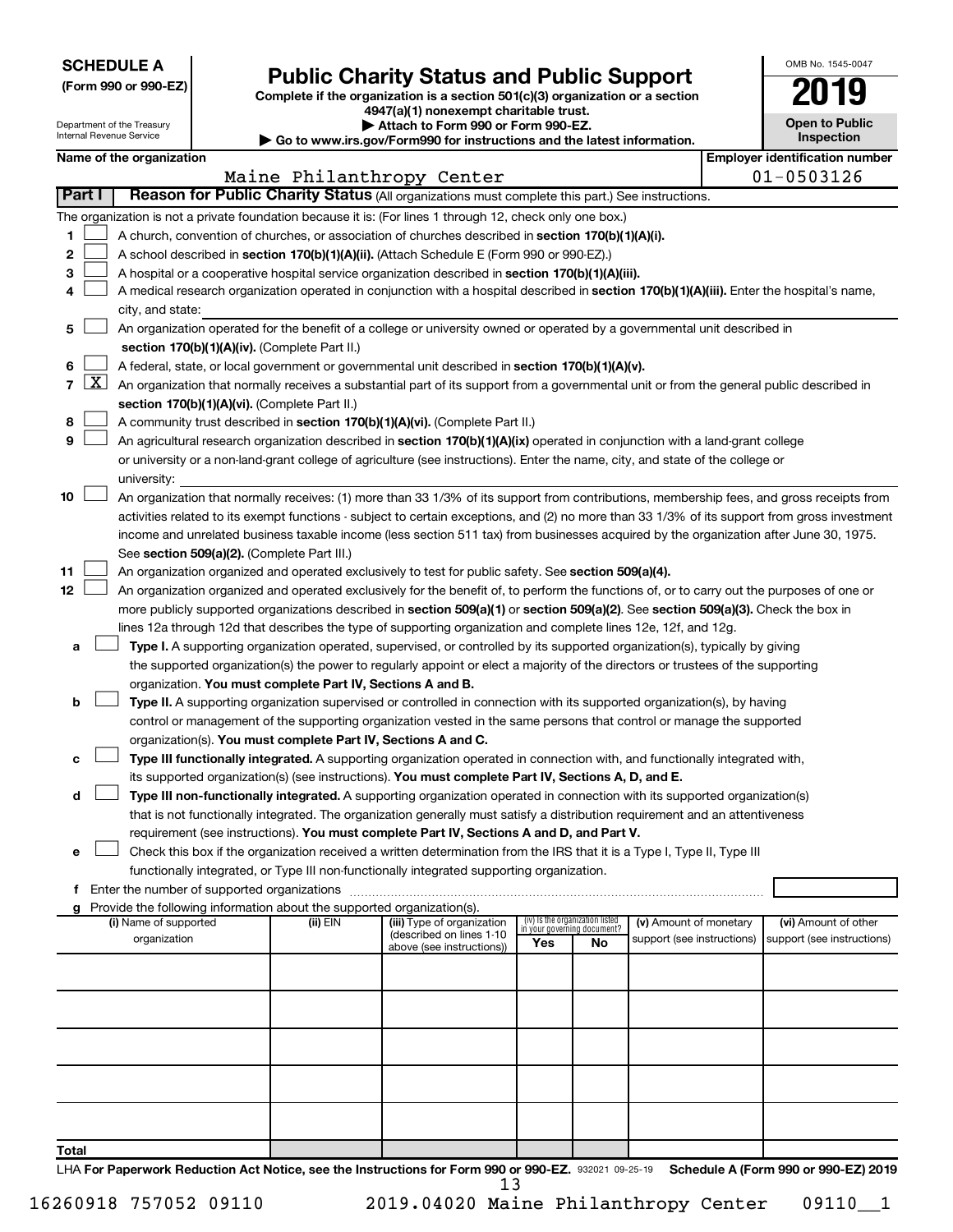### Schedule A (Form 990 or 990-EZ) 2019  ${\tt Maine~Philanthropy~Center} \hspace{1.5cm} 01-0503126$   ${\tt Page}$

01-0503126 Page 2

(Complete only if you checked the box on line 5, 7, or 8 of Part I or if the organization failed to qualify under Part III. If the organization fails to qualify under the tests listed below, please complete Part III.) **Part II Support Schedule for Organizations Described in Sections 170(b)(1)(A)(iv) and 170(b)(1)(A)(vi)**

|    | <b>Section A. Public Support</b>                                                                                                               |                      |                         |                      |            |                                      |                                          |
|----|------------------------------------------------------------------------------------------------------------------------------------------------|----------------------|-------------------------|----------------------|------------|--------------------------------------|------------------------------------------|
|    | Calendar year (or fiscal year beginning in)                                                                                                    | (a) 2015             | (b) 2016                | $(c)$ 2017           | $(d)$ 2018 | (e) 2019                             | (f) Total                                |
|    | 1 Gifts, grants, contributions, and                                                                                                            |                      |                         |                      |            |                                      |                                          |
|    | membership fees received. (Do not                                                                                                              |                      |                         |                      |            |                                      |                                          |
|    | include any "unusual grants.")                                                                                                                 | 278,815.             | 302, 463.               | 294,650.             | 365,979.   | 370,042.                             | 1,611,949.                               |
|    | 2 Tax revenues levied for the organ-                                                                                                           |                      |                         |                      |            |                                      |                                          |
|    | ization's benefit and either paid to                                                                                                           |                      |                         |                      |            |                                      |                                          |
|    | or expended on its behalf                                                                                                                      |                      |                         |                      |            |                                      |                                          |
|    | 3 The value of services or facilities                                                                                                          |                      |                         |                      |            |                                      |                                          |
|    | furnished by a governmental unit to                                                                                                            |                      |                         |                      |            |                                      |                                          |
|    | the organization without charge                                                                                                                |                      |                         |                      |            |                                      |                                          |
|    | 4 Total. Add lines 1 through 3                                                                                                                 | 278,815.             | 302, 463.               | 294,650.             | 365,979.   | 370,042.                             | 1,611,949.                               |
| 5. | The portion of total contributions                                                                                                             |                      |                         |                      |            |                                      |                                          |
|    | by each person (other than a                                                                                                                   |                      |                         |                      |            |                                      |                                          |
|    | governmental unit or publicly                                                                                                                  |                      |                         |                      |            |                                      |                                          |
|    | supported organization) included                                                                                                               |                      |                         |                      |            |                                      |                                          |
|    | on line 1 that exceeds 2% of the                                                                                                               |                      |                         |                      |            |                                      |                                          |
|    | amount shown on line 11,                                                                                                                       |                      |                         |                      |            |                                      |                                          |
|    | column (f)                                                                                                                                     |                      |                         |                      |            |                                      | 101,743.                                 |
|    | 6 Public support. Subtract line 5 from line 4.                                                                                                 |                      |                         |                      |            |                                      | 1,510,206.                               |
|    | <b>Section B. Total Support</b>                                                                                                                |                      |                         |                      |            |                                      |                                          |
|    | Calendar year (or fiscal year beginning in)                                                                                                    | (a) 2015             |                         | $(c)$ 2017           | $(d)$ 2018 |                                      | (f) Total                                |
|    | <b>7</b> Amounts from line 4                                                                                                                   | $\overline{278,815}$ | (b) $2016$<br>302, 463. | $\overline{294,650}$ | 365,979.   | $\frac{6}{2019}$<br>370,042.         | 1,611,949.                               |
| 8  | Gross income from interest,                                                                                                                    |                      |                         |                      |            |                                      |                                          |
|    | dividends, payments received on                                                                                                                |                      |                         |                      |            |                                      |                                          |
|    | securities loans, rents, royalties,                                                                                                            |                      |                         |                      |            |                                      |                                          |
|    | and income from similar sources                                                                                                                | 1,271.               | 1,012.                  | 1,316.               | 1,469.     | 1,870.                               | 6,938.                                   |
|    | <b>9</b> Net income from unrelated business                                                                                                    |                      |                         |                      |            |                                      |                                          |
|    | activities, whether or not the                                                                                                                 |                      |                         |                      |            |                                      |                                          |
|    | business is regularly carried on                                                                                                               |                      |                         |                      |            |                                      |                                          |
|    | 10 Other income. Do not include gain                                                                                                           |                      |                         |                      |            |                                      |                                          |
|    | or loss from the sale of capital                                                                                                               |                      |                         |                      |            |                                      |                                          |
|    | assets (Explain in Part VI.)                                                                                                                   |                      |                         |                      |            |                                      |                                          |
|    | 11 Total support. Add lines 7 through 10                                                                                                       |                      |                         |                      |            |                                      | 1,618,887.                               |
|    | 12 Gross receipts from related activities, etc. (see instructions)                                                                             |                      |                         |                      |            | 12                                   | 283, 304.                                |
|    | 13 First five years. If the Form 990 is for the organization's first, second, third, fourth, or fifth tax year as a section 501(c)(3)          |                      |                         |                      |            |                                      |                                          |
|    | organization, check this box and stop here                                                                                                     |                      |                         |                      |            |                                      |                                          |
|    | <b>Section C. Computation of Public Support Percentage</b>                                                                                     |                      |                         |                      |            |                                      |                                          |
|    |                                                                                                                                                |                      |                         |                      |            | 14                                   | 93.29<br>%                               |
|    |                                                                                                                                                |                      |                         |                      |            | 15                                   | 96.03<br>%                               |
|    | 16a 33 1/3% support test - 2019. If the organization did not check the box on line 13, and line 14 is 33 1/3% or more, check this box and      |                      |                         |                      |            |                                      |                                          |
|    | stop here. The organization qualifies as a publicly supported organization                                                                     |                      |                         |                      |            |                                      | $\blacktriangleright$ $\boxed{\text{X}}$ |
|    | b 33 1/3% support test - 2018. If the organization did not check a box on line 13 or 16a, and line 15 is 33 1/3% or more, check this box       |                      |                         |                      |            |                                      |                                          |
|    |                                                                                                                                                |                      |                         |                      |            |                                      |                                          |
|    | 17a 10% -facts-and-circumstances test - 2019. If the organization did not check a box on line 13, 16a, or 16b, and line 14 is 10% or more,     |                      |                         |                      |            |                                      |                                          |
|    | and if the organization meets the "facts-and-circumstances" test, check this box and stop here. Explain in Part VI how the organization        |                      |                         |                      |            |                                      |                                          |
|    |                                                                                                                                                |                      |                         |                      |            |                                      |                                          |
|    | <b>b 10%</b> -facts-and-circumstances test - 2018. If the organization did not check a box on line 13, 16a, 16b, or 17a, and line 15 is 10% or |                      |                         |                      |            |                                      |                                          |
|    | more, and if the organization meets the "facts-and-circumstances" test, check this box and stop here. Explain in Part VI how the               |                      |                         |                      |            |                                      |                                          |
|    | organization meets the "facts-and-circumstances" test. The organization qualifies as a publicly supported organization                         |                      |                         |                      |            |                                      |                                          |
| 18 | Private foundation. If the organization did not check a box on line 13, 16a, 16b, 17a, or 17b, check this box and see instructions             |                      |                         |                      |            |                                      |                                          |
|    |                                                                                                                                                |                      |                         |                      |            | Schedule A (Form 990 or 990-F7) 2019 |                                          |

**Schedule A (Form 990 or 990-EZ) 2019**

932022 09-25-19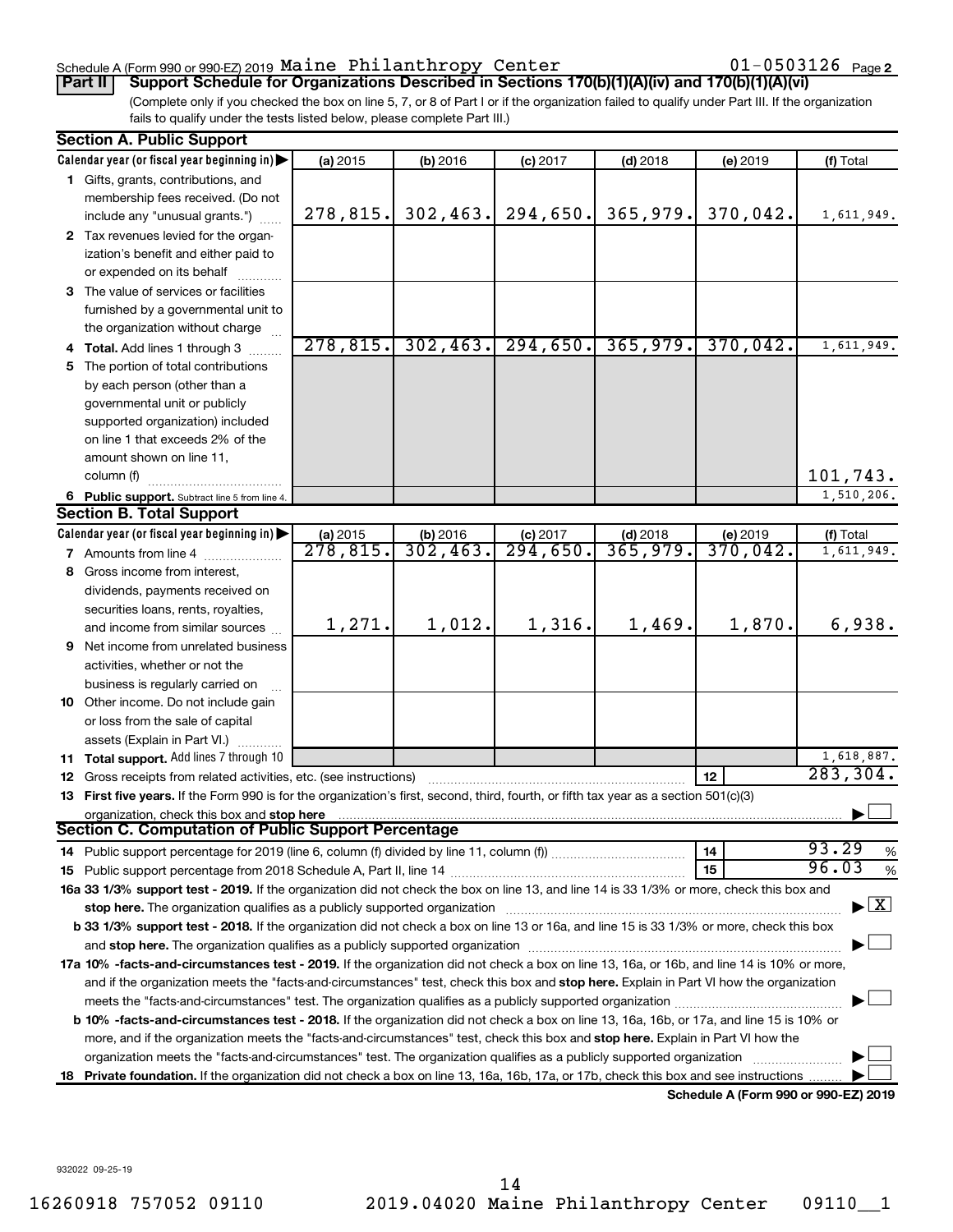### Schedule A (Form 990 or 990-EZ) 2019  ${\tt Maine~Philanthropy~Center} \hspace{1.5cm} 01-0503126$   ${\tt Page}$ **Part III Support Schedule for Organizations Described in Section 509(a)(2)**

(Complete only if you checked the box on line 10 of Part I or if the organization failed to qualify under Part II. If the organization fails to qualify under the tests listed below, please complete Part II.)

| <b>Section A. Public Support</b>                                                                                                                                                                |          |          |            |            |          |                                      |
|-------------------------------------------------------------------------------------------------------------------------------------------------------------------------------------------------|----------|----------|------------|------------|----------|--------------------------------------|
| Calendar year (or fiscal year beginning in)                                                                                                                                                     | (a) 2015 | (b) 2016 | $(c)$ 2017 | $(d)$ 2018 | (e) 2019 | (f) Total                            |
| 1 Gifts, grants, contributions, and                                                                                                                                                             |          |          |            |            |          |                                      |
| membership fees received. (Do not                                                                                                                                                               |          |          |            |            |          |                                      |
| include any "unusual grants.")                                                                                                                                                                  |          |          |            |            |          |                                      |
| <b>2</b> Gross receipts from admissions,<br>merchandise sold or services per-<br>formed, or facilities furnished in<br>any activity that is related to the<br>organization's tax-exempt purpose |          |          |            |            |          |                                      |
| 3 Gross receipts from activities that                                                                                                                                                           |          |          |            |            |          |                                      |
| are not an unrelated trade or bus-                                                                                                                                                              |          |          |            |            |          |                                      |
| iness under section 513                                                                                                                                                                         |          |          |            |            |          |                                      |
| 4 Tax revenues levied for the organ-                                                                                                                                                            |          |          |            |            |          |                                      |
| ization's benefit and either paid to                                                                                                                                                            |          |          |            |            |          |                                      |
| or expended on its behalf                                                                                                                                                                       |          |          |            |            |          |                                      |
| 5 The value of services or facilities                                                                                                                                                           |          |          |            |            |          |                                      |
| furnished by a governmental unit to                                                                                                                                                             |          |          |            |            |          |                                      |
| the organization without charge                                                                                                                                                                 |          |          |            |            |          |                                      |
| 6 Total. Add lines 1 through 5                                                                                                                                                                  |          |          |            |            |          |                                      |
| 7a Amounts included on lines 1, 2, and                                                                                                                                                          |          |          |            |            |          |                                      |
| 3 received from disqualified persons                                                                                                                                                            |          |          |            |            |          |                                      |
| <b>b</b> Amounts included on lines 2 and 3 received<br>from other than disqualified persons that<br>exceed the greater of \$5,000 or 1% of the<br>amount on line 13 for the year                |          |          |            |            |          |                                      |
| c Add lines 7a and 7b                                                                                                                                                                           |          |          |            |            |          |                                      |
| 8 Public support. (Subtract line 7c from line 6.)                                                                                                                                               |          |          |            |            |          |                                      |
| <b>Section B. Total Support</b>                                                                                                                                                                 |          |          |            |            |          |                                      |
| Calendar year (or fiscal year beginning in)                                                                                                                                                     | (a) 2015 | (b) 2016 | $(c)$ 2017 | $(d)$ 2018 | (e) 2019 | (f) Total                            |
| 9 Amounts from line 6                                                                                                                                                                           |          |          |            |            |          |                                      |
| <b>10a</b> Gross income from interest,<br>dividends, payments received on<br>securities loans, rents, royalties,<br>and income from similar sources                                             |          |          |            |            |          |                                      |
| <b>b</b> Unrelated business taxable income                                                                                                                                                      |          |          |            |            |          |                                      |
| (less section 511 taxes) from businesses<br>acquired after June 30, 1975                                                                                                                        |          |          |            |            |          |                                      |
| c Add lines 10a and 10b                                                                                                                                                                         |          |          |            |            |          |                                      |
| <b>11</b> Net income from unrelated business<br>activities not included in line 10b.<br>whether or not the business is<br>regularly carried on                                                  |          |          |            |            |          |                                      |
| <b>12</b> Other income. Do not include gain<br>or loss from the sale of capital                                                                                                                 |          |          |            |            |          |                                      |
| assets (Explain in Part VI.)<br><b>13</b> Total support. (Add lines 9, 10c, 11, and 12.)                                                                                                        |          |          |            |            |          |                                      |
| 14 First five years. If the Form 990 is for the organization's first, second, third, fourth, or fifth tax year as a section 501(c)(3) organization,                                             |          |          |            |            |          |                                      |
| check this box and stop here <b>contained and the contained and stop here</b> check this box and stop here <b>contained and stop here</b>                                                       |          |          |            |            |          |                                      |
| Section C. Computation of Public Support Percentage                                                                                                                                             |          |          |            |            |          |                                      |
|                                                                                                                                                                                                 |          |          |            |            | 15       | ℅                                    |
| 16 Public support percentage from 2018 Schedule A, Part III, line 15                                                                                                                            |          |          |            |            | 16       | %                                    |
| Section D. Computation of Investment Income Percentage                                                                                                                                          |          |          |            |            |          |                                      |
|                                                                                                                                                                                                 |          |          |            |            | 17       | %                                    |
| 18 Investment income percentage from 2018 Schedule A, Part III, line 17                                                                                                                         |          |          |            |            | 18       | %                                    |
| 19a 33 1/3% support tests - 2019. If the organization did not check the box on line 14, and line 15 is more than 33 1/3%, and line 17 is not                                                    |          |          |            |            |          |                                      |
| more than 33 1/3%, check this box and stop here. The organization qualifies as a publicly supported organization                                                                                |          |          |            |            |          |                                      |
| <b>b 33 1/3% support tests - 2018.</b> If the organization did not check a box on line 14 or line 19a, and line 16 is more than 33 1/3%, and                                                    |          |          |            |            |          |                                      |
| line 18 is not more than 33 1/3%, check this box and stop here. The organization qualifies as a publicly supported organization                                                                 |          |          |            |            |          |                                      |
|                                                                                                                                                                                                 |          |          |            |            |          |                                      |
| 932023 09-25-19                                                                                                                                                                                 |          |          |            |            |          | Schedule A (Form 990 or 990-EZ) 2019 |
|                                                                                                                                                                                                 |          |          | 15         |            |          |                                      |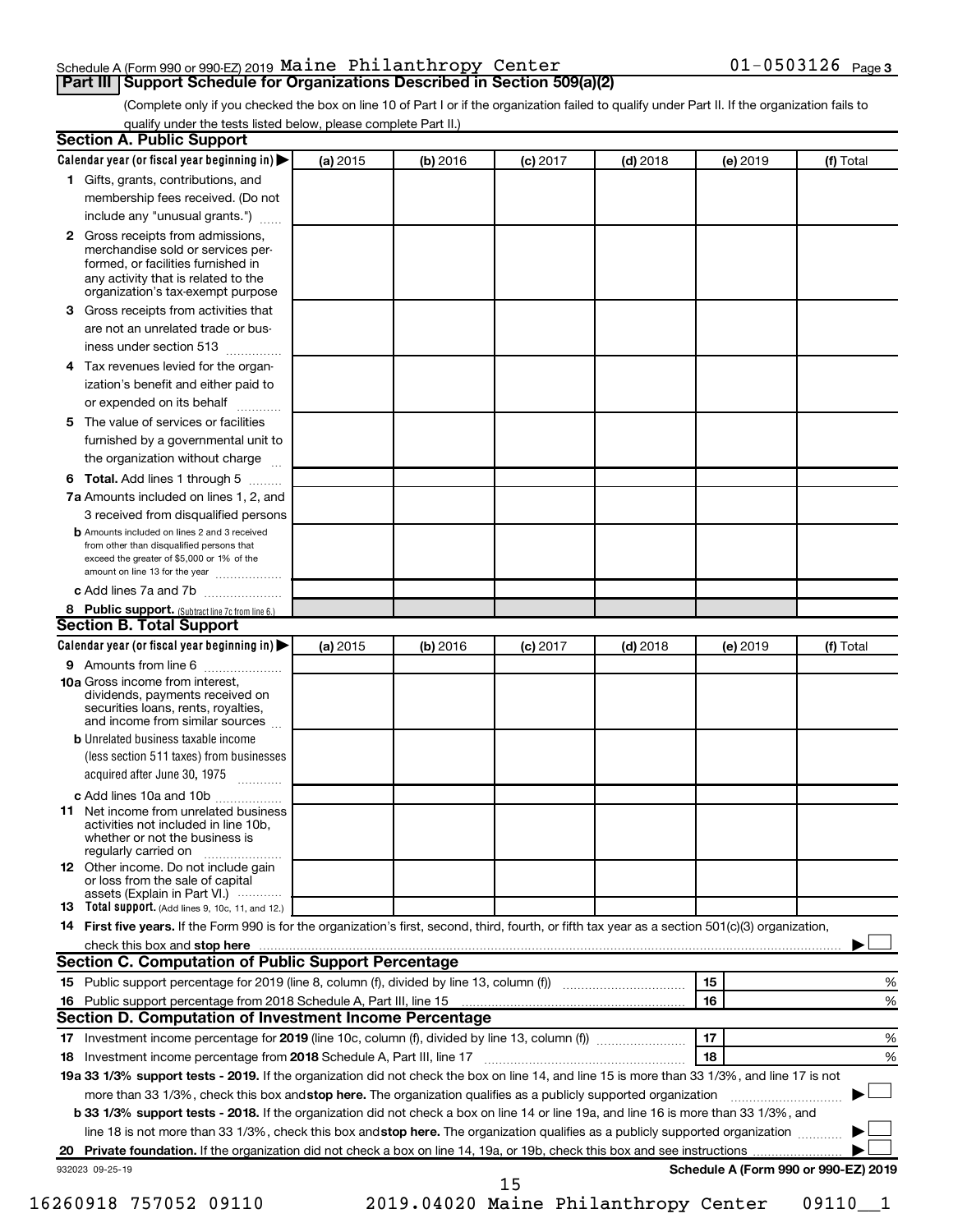### Schedule A (Form 990 or 990-EZ) 2019  ${\tt Maine~Philanthropy~Center} \hspace{1.5cm} 01-0503126$   ${\tt Page}$

**1**

**2**

**3a**

**Yes No**

### **Part IV Supporting Organizations**

(Complete only if you checked a box in line 12 on Part I. If you checked 12a of Part I, complete Sections A and B. If you checked 12b of Part I, complete Sections A and C. If you checked 12c of Part I, complete Sections A, D, and E. If you checked 12d of Part I, complete Sections A and D, and complete Part V.)

### **Section A. All Supporting Organizations**

- **1** Are all of the organization's supported organizations listed by name in the organization's governing documents? If "No," describe in Part VI how the supported organizations are designated. If designated by *class or purpose, describe the designation. If historic and continuing relationship, explain.*
- **2** Did the organization have any supported organization that does not have an IRS determination of status under section 509(a)(1) or (2)? If "Yes," explain in Part **VI** how the organization determined that the supported *organization was described in section 509(a)(1) or (2).*
- **3a** Did the organization have a supported organization described in section 501(c)(4), (5), or (6)? If "Yes," answer *(b) and (c) below.*
- **b** Did the organization confirm that each supported organization qualified under section 501(c)(4), (5), or (6) and satisfied the public support tests under section 509(a)(2)? If "Yes," describe in Part VI when and how the *organization made the determination.*
- **c** Did the organization ensure that all support to such organizations was used exclusively for section 170(c)(2)(B) purposes? If "Yes," explain in Part VI what controls the organization put in place to ensure such use.
- **4 a** *If* Was any supported organization not organized in the United States ("foreign supported organization")? *"Yes," and if you checked 12a or 12b in Part I, answer (b) and (c) below.*
- **b** Did the organization have ultimate control and discretion in deciding whether to make grants to the foreign supported organization? If "Yes," describe in Part VI how the organization had such control and discretion *despite being controlled or supervised by or in connection with its supported organizations.*
- **c** Did the organization support any foreign supported organization that does not have an IRS determination under sections 501(c)(3) and 509(a)(1) or (2)? If "Yes," explain in Part VI what controls the organization used *to ensure that all support to the foreign supported organization was used exclusively for section 170(c)(2)(B) purposes.*
- **5a** Did the organization add, substitute, or remove any supported organizations during the tax year? If "Yes," answer (b) and (c) below (if applicable). Also, provide detail in **Part VI,** including (i) the names and EIN *numbers of the supported organizations added, substituted, or removed; (ii) the reasons for each such action; (iii) the authority under the organization's organizing document authorizing such action; and (iv) how the action was accomplished (such as by amendment to the organizing document).*
- **b** Type I or Type II only. Was any added or substituted supported organization part of a class already designated in the organization's organizing document?
- **c Substitutions only.**  Was the substitution the result of an event beyond the organization's control?
- **6** Did the organization provide support (whether in the form of grants or the provision of services or facilities) to **Part VI.** support or benefit one or more of the filing organization's supported organizations? If "Yes," provide detail in anyone other than (i) its supported organizations, (ii) individuals that are part of the charitable class benefited by one or more of its supported organizations, or (iii) other supporting organizations that also
- **7** Did the organization provide a grant, loan, compensation, or other similar payment to a substantial contributor regard to a substantial contributor? If "Yes," complete Part I of Schedule L (Form 990 or 990-EZ). (as defined in section 4958(c)(3)(C)), a family member of a substantial contributor, or a 35% controlled entity with
- **8** Did the organization make a loan to a disqualified person (as defined in section 4958) not described in line 7? *If "Yes," complete Part I of Schedule L (Form 990 or 990-EZ).*
- **9 a** Was the organization controlled directly or indirectly at any time during the tax year by one or more in section 509(a)(1) or (2))? If "Yes," provide detail in **Part VI.** disqualified persons as defined in section 4946 (other than foundation managers and organizations described
- **b** Did one or more disqualified persons (as defined in line 9a) hold a controlling interest in any entity in which the supporting organization had an interest? If "Yes," provide detail in Part VI.
- **c** Did a disqualified person (as defined in line 9a) have an ownership interest in, or derive any personal benefit from, assets in which the supporting organization also had an interest? If "Yes," provide detail in Part VI.
- **10 a** Was the organization subject to the excess business holdings rules of section 4943 because of section supporting organizations)? If "Yes," answer 10b below. 4943(f) (regarding certain Type II supporting organizations, and all Type III non-functionally integrated
	- **b** Did the organization have any excess business holdings in the tax year? (Use Schedule C, Form 4720, to *determine whether the organization had excess business holdings.)*

932024 09-25-19

**Schedule A (Form 990 or 990-EZ) 2019**

16260918 757052 09110 2019.04020 Maine Philanthropy Center 09110\_\_1

16

**3b 3c 4a 4b 4c 5a 5b 5c 6 7 8 9a 9b 9c 10a 10b**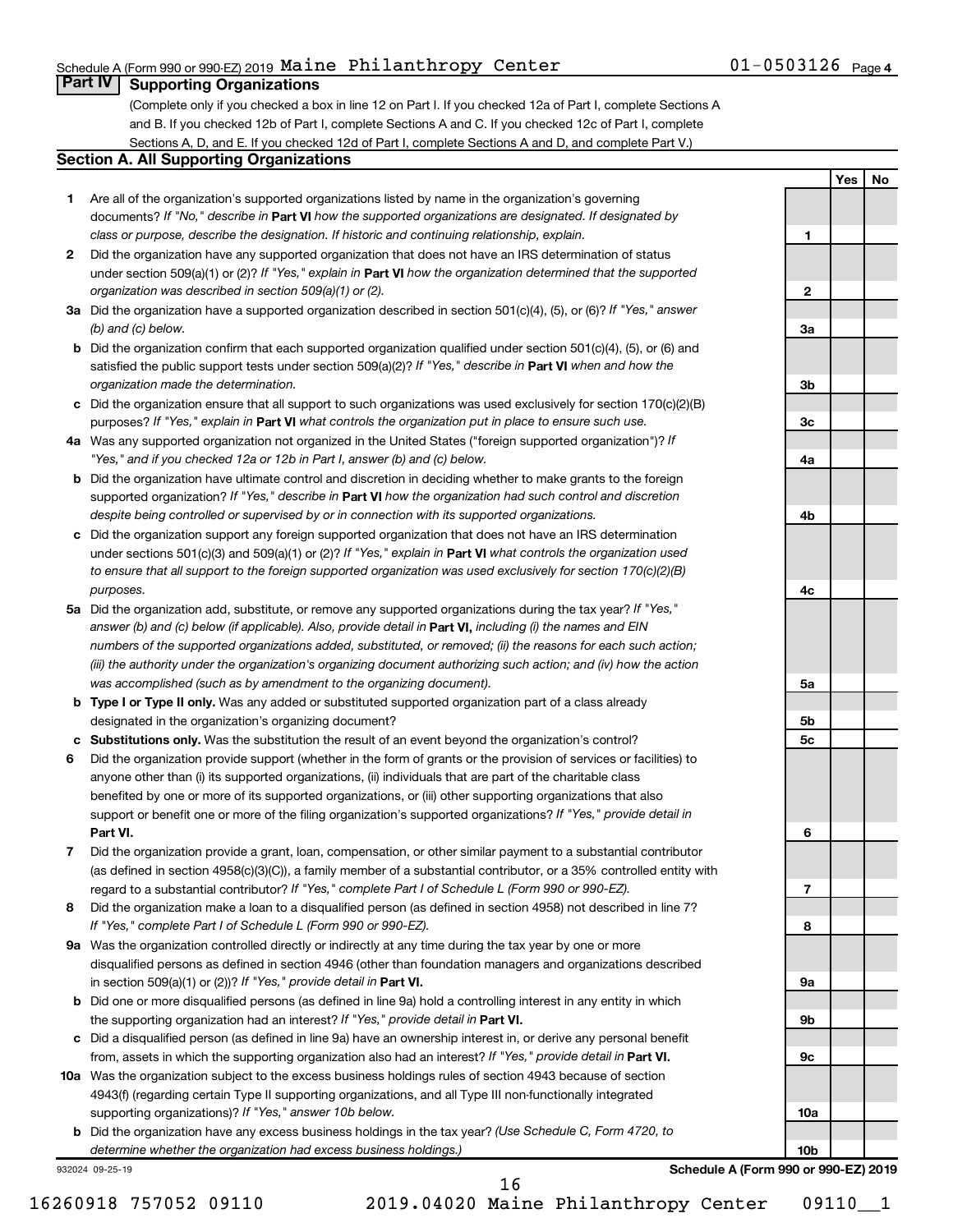#### Schedule A (Form 990 or 990-EZ) 2019 Maine Philanthropy Center  $01-0.503126$  Page Maine Philanthropy Center 01-0503126

|    | <b>Part IV</b>  | <b>Supporting Organizations (continued)</b>                                                                                                                                                                                |                 |            |    |
|----|-----------------|----------------------------------------------------------------------------------------------------------------------------------------------------------------------------------------------------------------------------|-----------------|------------|----|
|    |                 |                                                                                                                                                                                                                            |                 | Yes        | No |
| 11 |                 | Has the organization accepted a gift or contribution from any of the following persons?                                                                                                                                    |                 |            |    |
| а  |                 | A person who directly or indirectly controls, either alone or together with persons described in (b) and (c)                                                                                                               |                 |            |    |
|    |                 | below, the governing body of a supported organization?                                                                                                                                                                     | 11a             |            |    |
|    |                 | <b>b</b> A family member of a person described in (a) above?                                                                                                                                                               | 11 <sub>b</sub> |            |    |
|    |                 | c A 35% controlled entity of a person described in (a) or (b) above? If "Yes" to a, b, or c, provide detail in Part VI.                                                                                                    | 11c             |            |    |
|    |                 | <b>Section B. Type I Supporting Organizations</b>                                                                                                                                                                          |                 |            |    |
|    |                 |                                                                                                                                                                                                                            |                 | <b>Yes</b> | No |
| 1. |                 | Did the directors, trustees, or membership of one or more supported organizations have the power to                                                                                                                        |                 |            |    |
|    |                 | regularly appoint or elect at least a majority of the organization's directors or trustees at all times during the                                                                                                         |                 |            |    |
|    |                 | tax year? If "No," describe in Part VI how the supported organization(s) effectively operated, supervised, or                                                                                                              |                 |            |    |
|    |                 | controlled the organization's activities. If the organization had more than one supported organization,                                                                                                                    |                 |            |    |
|    |                 | describe how the powers to appoint and/or remove directors or trustees were allocated among the supported                                                                                                                  |                 |            |    |
|    |                 | organizations and what conditions or restrictions, if any, applied to such powers during the tax year.                                                                                                                     | 1               |            |    |
| 2  |                 | Did the organization operate for the benefit of any supported organization other than the supported                                                                                                                        |                 |            |    |
|    |                 | organization(s) that operated, supervised, or controlled the supporting organization? If "Yes," explain in                                                                                                                 |                 |            |    |
|    |                 | Part VI how providing such benefit carried out the purposes of the supported organization(s) that operated,                                                                                                                |                 |            |    |
|    |                 | supervised, or controlled the supporting organization.                                                                                                                                                                     | $\mathbf{2}$    |            |    |
|    |                 | <b>Section C. Type II Supporting Organizations</b>                                                                                                                                                                         |                 |            |    |
|    |                 |                                                                                                                                                                                                                            |                 | Yes        | No |
| 1. |                 | Were a majority of the organization's directors or trustees during the tax year also a majority of the directors                                                                                                           |                 |            |    |
|    |                 | or trustees of each of the organization's supported organization(s)? If "No," describe in Part VI how control                                                                                                              |                 |            |    |
|    |                 | or management of the supporting organization was vested in the same persons that controlled or managed                                                                                                                     |                 |            |    |
|    |                 | the supported organization(s).                                                                                                                                                                                             | 1               |            |    |
|    |                 | <b>Section D. All Type III Supporting Organizations</b>                                                                                                                                                                    |                 |            |    |
|    |                 |                                                                                                                                                                                                                            |                 | Yes        | No |
|    |                 | Did the organization provide to each of its supported organizations, by the last day of the fifth month of the                                                                                                             |                 |            |    |
| 1  |                 | organization's tax year, (i) a written notice describing the type and amount of support provided during the prior tax                                                                                                      |                 |            |    |
|    |                 |                                                                                                                                                                                                                            |                 |            |    |
|    |                 | year, (ii) a copy of the Form 990 that was most recently filed as of the date of notification, and (iii) copies of the                                                                                                     |                 |            |    |
|    |                 | organization's governing documents in effect on the date of notification, to the extent not previously provided?                                                                                                           | 1               |            |    |
| 2  |                 | Were any of the organization's officers, directors, or trustees either (i) appointed or elected by the supported                                                                                                           |                 |            |    |
|    |                 | organization(s) or (ii) serving on the governing body of a supported organization? If "No," explain in Part VI how                                                                                                         | $\mathbf{2}$    |            |    |
|    |                 | the organization maintained a close and continuous working relationship with the supported organization(s).                                                                                                                |                 |            |    |
| 3  |                 | By reason of the relationship described in (2), did the organization's supported organizations have a                                                                                                                      |                 |            |    |
|    |                 | significant voice in the organization's investment policies and in directing the use of the organization's<br>income or assets at all times during the tax year? If "Yes," describe in Part VI the role the organization's |                 |            |    |
|    |                 | supported organizations played in this regard.                                                                                                                                                                             |                 |            |    |
|    |                 | Section E. Type III Functionally Integrated Supporting Organizations                                                                                                                                                       | З               |            |    |
| 1  |                 | Check the box next to the method that the organization used to satisfy the Integral Part Test during the yealsee instructions).                                                                                            |                 |            |    |
| a  |                 | The organization satisfied the Activities Test. Complete line 2 below.                                                                                                                                                     |                 |            |    |
| b  |                 | The organization is the parent of each of its supported organizations. Complete line 3 below.                                                                                                                              |                 |            |    |
| c  |                 | The organization supported a governmental entity. Describe in Part VI how you supported a government entity (see instructions).                                                                                            |                 |            |    |
| 2  |                 | Activities Test. Answer (a) and (b) below.                                                                                                                                                                                 |                 | Yes        | No |
| а  |                 | Did substantially all of the organization's activities during the tax year directly further the exempt purposes of                                                                                                         |                 |            |    |
|    |                 | the supported organization(s) to which the organization was responsive? If "Yes," then in Part VI identify                                                                                                                 |                 |            |    |
|    |                 | those supported organizations and explain how these activities directly furthered their exempt purposes,                                                                                                                   |                 |            |    |
|    |                 | how the organization was responsive to those supported organizations, and how the organization determined                                                                                                                  |                 |            |    |
|    |                 | that these activities constituted substantially all of its activities.                                                                                                                                                     | 2a              |            |    |
| b  |                 | Did the activities described in (a) constitute activities that, but for the organization's involvement, one or more                                                                                                        |                 |            |    |
|    |                 | of the organization's supported organization(s) would have been engaged in? If "Yes," explain in Part VI the                                                                                                               |                 |            |    |
|    |                 | reasons for the organization's position that its supported organization(s) would have engaged in these                                                                                                                     |                 |            |    |
|    |                 | activities but for the organization's involvement.                                                                                                                                                                         | 2b              |            |    |
| з  |                 | Parent of Supported Organizations. Answer (a) and (b) below.                                                                                                                                                               |                 |            |    |
| а  |                 | Did the organization have the power to regularly appoint or elect a majority of the officers, directors, or                                                                                                                |                 |            |    |
|    |                 | trustees of each of the supported organizations? Provide details in Part VI.                                                                                                                                               | За              |            |    |
| b  |                 | Did the organization exercise a substantial degree of direction over the policies, programs, and activities of each                                                                                                        |                 |            |    |
|    |                 | of its supported organizations? If "Yes," describe in Part VI the role played by the organization in this regard.                                                                                                          | 3b              |            |    |
|    | 932025 09-25-19 | Schedule A (Form 990 or 990-EZ) 2019                                                                                                                                                                                       |                 |            |    |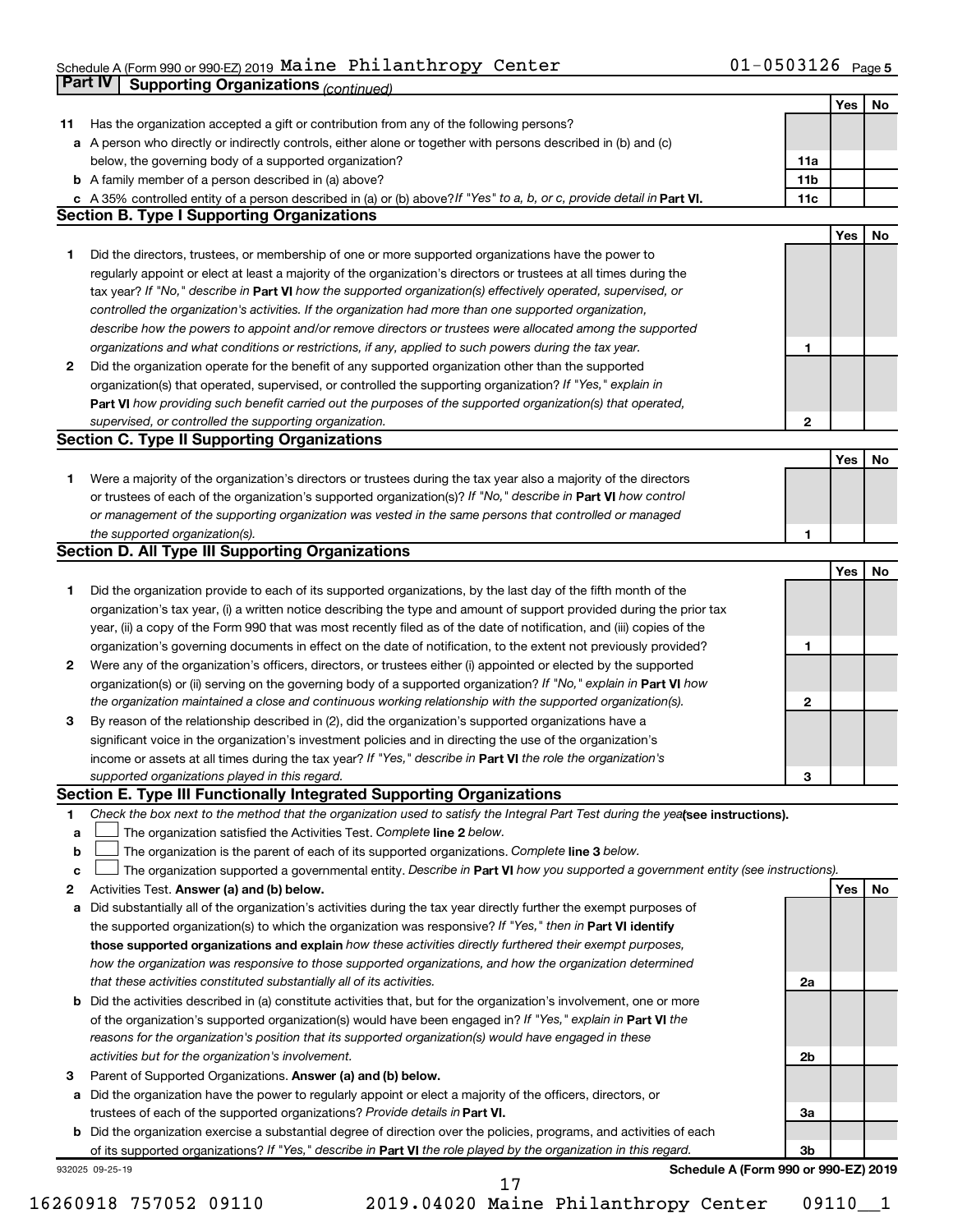### Schedule A (Form 990 or 990-EZ) 2019  ${\tt Maine~Philanthropy~Center} \hspace{1.5cm} 01-0503126$   ${\tt Page}$ **Part V Type III Non-Functionally Integrated 509(a)(3) Supporting Organizations**

1 **Letter See instructions.** All Check here if the organization satisfied the Integral Part Test as a qualifying trust on Nov. 20, 1970 (explain in Part VI). See instructions. All other Type III non-functionally integrated supporting organizations must complete Sections A through E.

|              | Section A - Adjusted Net Income                                                            |                | (A) Prior Year | (B) Current Year<br>(optional) |
|--------------|--------------------------------------------------------------------------------------------|----------------|----------------|--------------------------------|
| 1            | Net short-term capital gain                                                                | 1              |                |                                |
| 2            | Recoveries of prior-year distributions                                                     | $\mathbf{2}$   |                |                                |
| 3            | Other gross income (see instructions)                                                      | 3              |                |                                |
| 4            | Add lines 1 through 3.                                                                     | 4              |                |                                |
| 5            | Depreciation and depletion                                                                 | 5              |                |                                |
| 6            | Portion of operating expenses paid or incurred for production or                           |                |                |                                |
|              | collection of gross income or for management, conservation, or                             |                |                |                                |
|              | maintenance of property held for production of income (see instructions)                   | 6              |                |                                |
| 7            | Other expenses (see instructions)                                                          | $\overline{7}$ |                |                                |
| 8            | Adjusted Net Income (subtract lines 5, 6, and 7 from line 4)                               | 8              |                |                                |
|              | <b>Section B - Minimum Asset Amount</b>                                                    |                | (A) Prior Year | (B) Current Year<br>(optional) |
| 1            | Aggregate fair market value of all non-exempt-use assets (see                              |                |                |                                |
|              | instructions for short tax year or assets held for part of year):                          |                |                |                                |
|              | <b>a</b> Average monthly value of securities                                               | 1a             |                |                                |
|              | <b>b</b> Average monthly cash balances                                                     | 1 <sub>b</sub> |                |                                |
|              | c Fair market value of other non-exempt-use assets                                         | 1c             |                |                                |
|              | <b>d</b> Total (add lines 1a, 1b, and 1c)                                                  | 1d             |                |                                |
|              | e Discount claimed for blockage or other                                                   |                |                |                                |
|              | factors (explain in detail in Part VI):                                                    |                |                |                                |
| 2            | Acquisition indebtedness applicable to non-exempt-use assets                               | $\mathbf{2}$   |                |                                |
| З            | Subtract line 2 from line 1d.                                                              | 3              |                |                                |
| 4            | Cash deemed held for exempt use. Enter 1-1/2% of line 3 (for greater amount,               |                |                |                                |
|              | see instructions).                                                                         | 4              |                |                                |
| 5            | Net value of non-exempt-use assets (subtract line 4 from line 3)                           | 5              |                |                                |
| 6            | Multiply line 5 by .035.                                                                   | 6              |                |                                |
| 7            | Recoveries of prior-year distributions                                                     | $\overline{7}$ |                |                                |
| 8            | Minimum Asset Amount (add line 7 to line 6)                                                | 8              |                |                                |
|              | <b>Section C - Distributable Amount</b>                                                    |                |                | <b>Current Year</b>            |
| 1            | Adjusted net income for prior year (from Section A, line 8, Column A)                      | 1              |                |                                |
| $\mathbf{2}$ | Enter 85% of line 1.                                                                       | $\mathbf{2}$   |                |                                |
| З            | Minimum asset amount for prior year (from Section B, line 8, Column A)                     | 3              |                |                                |
| 4            | Enter greater of line 2 or line 3.                                                         | 4              |                |                                |
| 5            | Income tax imposed in prior year                                                           | 5              |                |                                |
| 6            | <b>Distributable Amount.</b> Subtract line 5 from line 4, unless subject to                |                |                |                                |
|              | emergency temporary reduction (see instructions).                                          | 6              |                |                                |
| –            | الملاقة المستملحات والمطالح<br>a consequent of a series that the a<br>بالمستنقص والمستوفية |                |                |                                |

**7** Check here if the current year is the organization's first as a non-functionally integrated Type III supporting organization (see † instructions).

**Schedule A (Form 990 or 990-EZ) 2019**

932026 09-25-19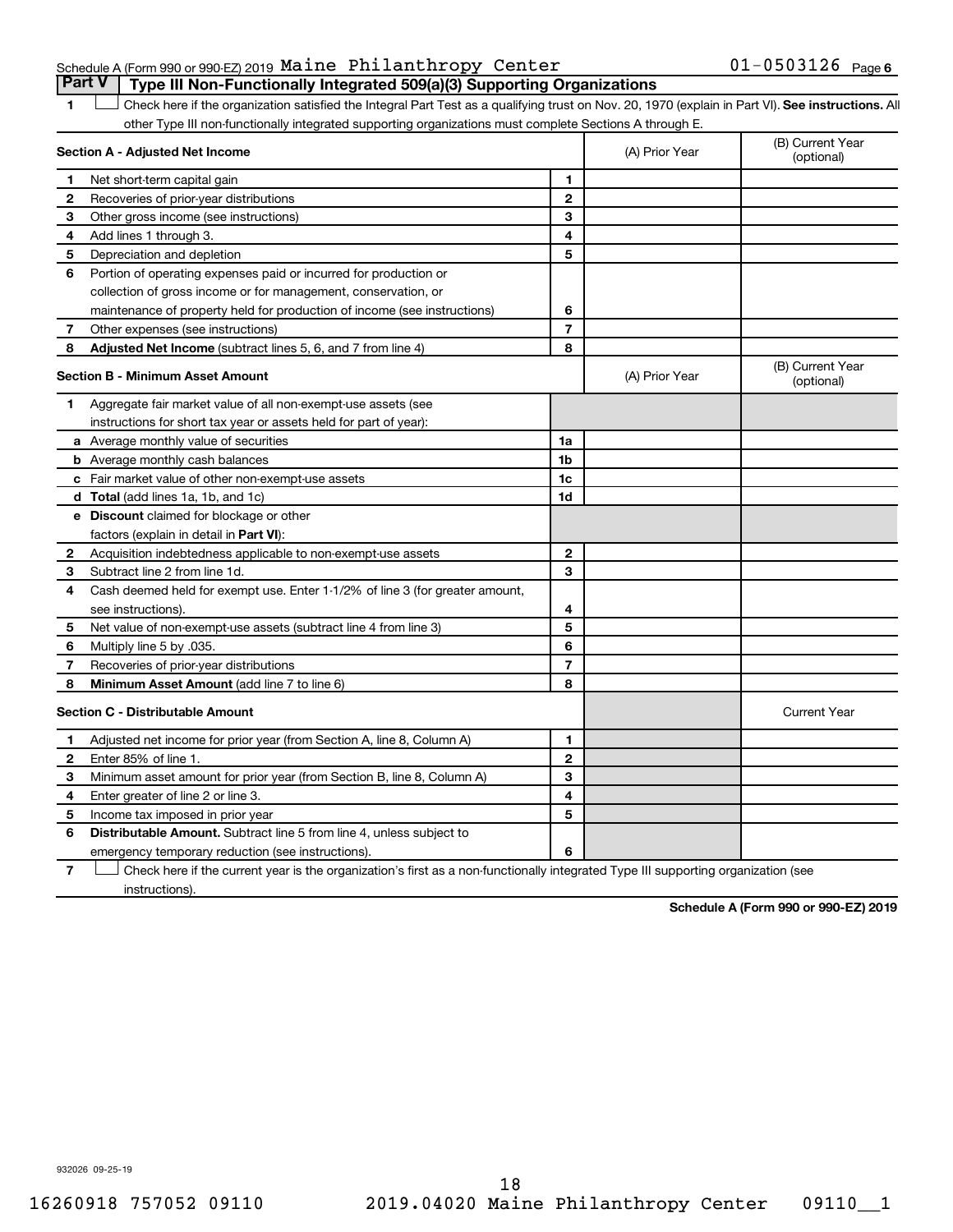#### Schedule A (Form 990 or 990-EZ) 2019 Maine Philanthropy Center  $01-0.503126$  Page Maine Philanthropy Center 01-0503126

|                | <b>Part V</b><br>Type III Non-Functionally Integrated 509(a)(3) Supporting Organizations (continued) |                                    |                                               |                                                         |  |  |  |  |  |  |  |
|----------------|------------------------------------------------------------------------------------------------------|------------------------------------|-----------------------------------------------|---------------------------------------------------------|--|--|--|--|--|--|--|
|                | <b>Section D - Distributions</b>                                                                     |                                    |                                               | <b>Current Year</b>                                     |  |  |  |  |  |  |  |
| 1              | Amounts paid to supported organizations to accomplish exempt purposes                                |                                    |                                               |                                                         |  |  |  |  |  |  |  |
| $\mathbf{2}$   | Amounts paid to perform activity that directly furthers exempt purposes of supported                 |                                    |                                               |                                                         |  |  |  |  |  |  |  |
|                | organizations, in excess of income from activity                                                     |                                    |                                               |                                                         |  |  |  |  |  |  |  |
| 3              | Administrative expenses paid to accomplish exempt purposes of supported organizations                |                                    |                                               |                                                         |  |  |  |  |  |  |  |
| 4              | Amounts paid to acquire exempt-use assets                                                            |                                    |                                               |                                                         |  |  |  |  |  |  |  |
| 5              | Qualified set-aside amounts (prior IRS approval required)                                            |                                    |                                               |                                                         |  |  |  |  |  |  |  |
| 6              | Other distributions (describe in <b>Part VI</b> ). See instructions.                                 |                                    |                                               |                                                         |  |  |  |  |  |  |  |
| 7              | Total annual distributions. Add lines 1 through 6.                                                   |                                    |                                               |                                                         |  |  |  |  |  |  |  |
| 8              | Distributions to attentive supported organizations to which the organization is responsive           |                                    |                                               |                                                         |  |  |  |  |  |  |  |
|                | (provide details in Part VI). See instructions.                                                      |                                    |                                               |                                                         |  |  |  |  |  |  |  |
| 9              | Distributable amount for 2019 from Section C, line 6                                                 |                                    |                                               |                                                         |  |  |  |  |  |  |  |
| 10             | Line 8 amount divided by line 9 amount                                                               |                                    |                                               |                                                         |  |  |  |  |  |  |  |
|                | <b>Section E - Distribution Allocations (see instructions)</b>                                       | (i)<br><b>Excess Distributions</b> | (ii)<br><b>Underdistributions</b><br>Pre-2019 | (iii)<br><b>Distributable</b><br><b>Amount for 2019</b> |  |  |  |  |  |  |  |
| 1              | Distributable amount for 2019 from Section C, line 6                                                 |                                    |                                               |                                                         |  |  |  |  |  |  |  |
| $\mathbf{2}$   | Underdistributions, if any, for years prior to 2019 (reason-                                         |                                    |                                               |                                                         |  |  |  |  |  |  |  |
|                | able cause required- explain in Part VI). See instructions.                                          |                                    |                                               |                                                         |  |  |  |  |  |  |  |
| 3              | Excess distributions carryover, if any, to 2019                                                      |                                    |                                               |                                                         |  |  |  |  |  |  |  |
|                | a From 2014                                                                                          |                                    |                                               |                                                         |  |  |  |  |  |  |  |
|                | $b$ From 2015                                                                                        |                                    |                                               |                                                         |  |  |  |  |  |  |  |
|                | c From 2016                                                                                          |                                    |                                               |                                                         |  |  |  |  |  |  |  |
|                | <b>d</b> From 2017                                                                                   |                                    |                                               |                                                         |  |  |  |  |  |  |  |
|                | e From 2018                                                                                          |                                    |                                               |                                                         |  |  |  |  |  |  |  |
|                | f Total of lines 3a through e                                                                        |                                    |                                               |                                                         |  |  |  |  |  |  |  |
|                | <b>g</b> Applied to underdistributions of prior years                                                |                                    |                                               |                                                         |  |  |  |  |  |  |  |
|                | <b>h</b> Applied to 2019 distributable amount                                                        |                                    |                                               |                                                         |  |  |  |  |  |  |  |
| Ť.             | Carryover from 2014 not applied (see instructions)                                                   |                                    |                                               |                                                         |  |  |  |  |  |  |  |
|                | Remainder. Subtract lines 3g, 3h, and 3i from 3f.                                                    |                                    |                                               |                                                         |  |  |  |  |  |  |  |
| 4              | Distributions for 2019 from Section D,                                                               |                                    |                                               |                                                         |  |  |  |  |  |  |  |
|                | line $7:$                                                                                            |                                    |                                               |                                                         |  |  |  |  |  |  |  |
|                | <b>a</b> Applied to underdistributions of prior years                                                |                                    |                                               |                                                         |  |  |  |  |  |  |  |
|                | <b>b</b> Applied to 2019 distributable amount                                                        |                                    |                                               |                                                         |  |  |  |  |  |  |  |
| c              | Remainder. Subtract lines 4a and 4b from 4.                                                          |                                    |                                               |                                                         |  |  |  |  |  |  |  |
| 5              | Remaining underdistributions for years prior to 2019, if                                             |                                    |                                               |                                                         |  |  |  |  |  |  |  |
|                | any. Subtract lines 3g and 4a from line 2. For result greater                                        |                                    |                                               |                                                         |  |  |  |  |  |  |  |
|                | than zero, explain in Part VI. See instructions.                                                     |                                    |                                               |                                                         |  |  |  |  |  |  |  |
| 6              | Remaining underdistributions for 2019. Subtract lines 3h                                             |                                    |                                               |                                                         |  |  |  |  |  |  |  |
|                | and 4b from line 1. For result greater than zero, explain in                                         |                                    |                                               |                                                         |  |  |  |  |  |  |  |
|                | <b>Part VI.</b> See instructions.                                                                    |                                    |                                               |                                                         |  |  |  |  |  |  |  |
| $\overline{7}$ | Excess distributions carryover to 2020. Add lines 3j                                                 |                                    |                                               |                                                         |  |  |  |  |  |  |  |
|                | and 4c.                                                                                              |                                    |                                               |                                                         |  |  |  |  |  |  |  |
| 8              | Breakdown of line 7:                                                                                 |                                    |                                               |                                                         |  |  |  |  |  |  |  |
|                | a Excess from 2015                                                                                   |                                    |                                               |                                                         |  |  |  |  |  |  |  |
|                | <b>b</b> Excess from 2016                                                                            |                                    |                                               |                                                         |  |  |  |  |  |  |  |
|                | c Excess from 2017                                                                                   |                                    |                                               |                                                         |  |  |  |  |  |  |  |
|                | d Excess from 2018                                                                                   |                                    |                                               |                                                         |  |  |  |  |  |  |  |
|                | e Excess from 2019                                                                                   |                                    |                                               |                                                         |  |  |  |  |  |  |  |

**Schedule A (Form 990 or 990-EZ) 2019**

932027 09-25-19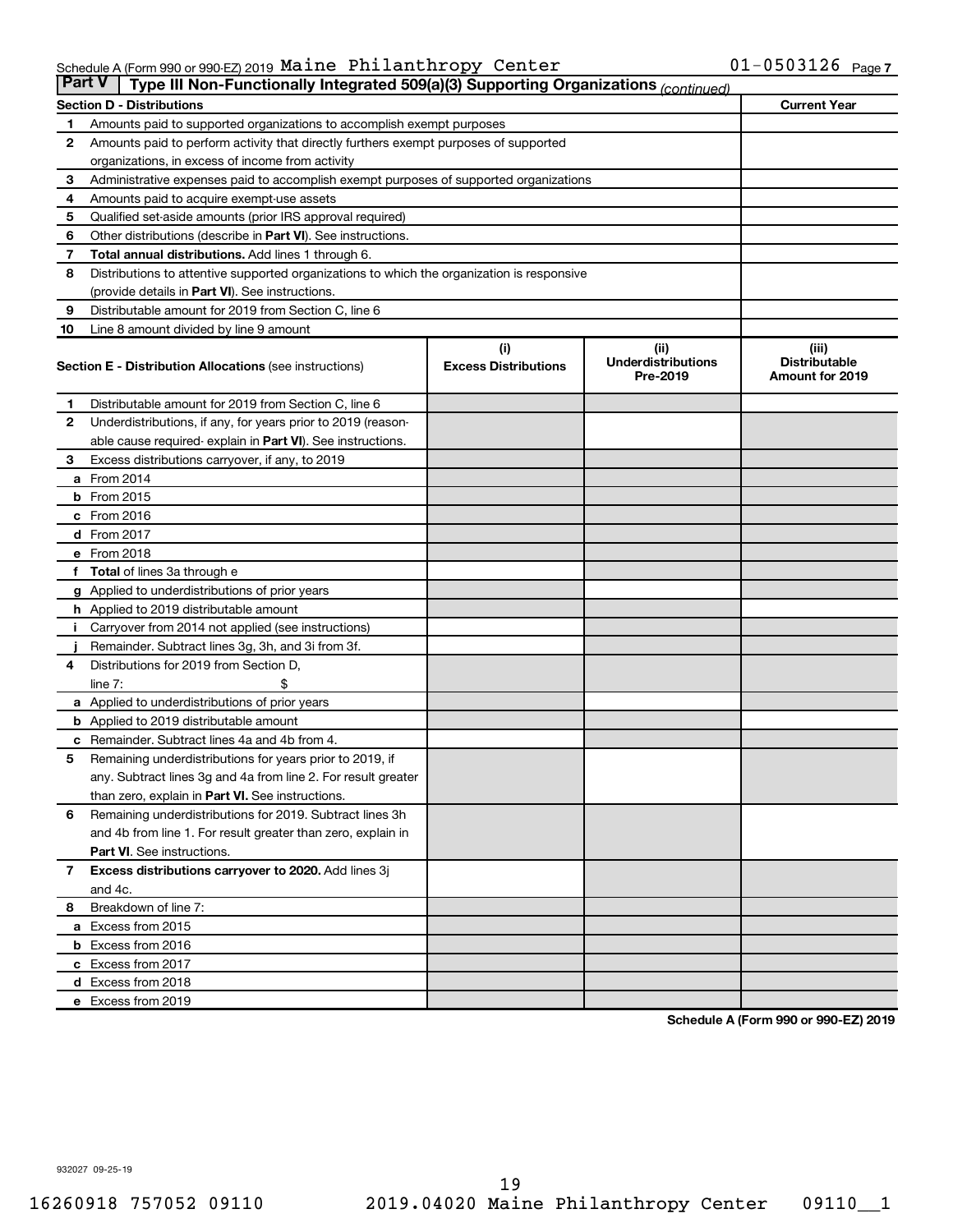| <b>Part VI</b>  | Schedule A (Form 990 or 990-EZ) 2019 Maine Philanthropy Center                                                                                                                                                                                                                                                                                                                                                                                                                                                                                                       |    |                                      | $01 - 0503126$ Page 8 |
|-----------------|----------------------------------------------------------------------------------------------------------------------------------------------------------------------------------------------------------------------------------------------------------------------------------------------------------------------------------------------------------------------------------------------------------------------------------------------------------------------------------------------------------------------------------------------------------------------|----|--------------------------------------|-----------------------|
|                 | Supplemental Information. Provide the explanations required by Part II, line 10; Part II, line 17a or 17b; Part III, line 12;<br>Part IV, Section A, lines 1, 2, 3b, 3c, 4b, 4c, 5a, 6, 9a, 9b, 9c, 11a, 11b, and 11c; Part IV, Section B, lines 1 and 2; Part IV, Section C,<br>line 1; Part IV, Section D, lines 2 and 3; Part IV, Section E, lines 1c, 2a, 2b, 3a, and 3b; Part V, line 1; Part V, Section B, line 1e; Part V,<br>Section D, lines 5, 6, and 8; and Part V, Section E, lines 2, 5, and 6. Also complete this part for any additional information. |    |                                      |                       |
|                 | (See instructions.)                                                                                                                                                                                                                                                                                                                                                                                                                                                                                                                                                  |    |                                      |                       |
|                 |                                                                                                                                                                                                                                                                                                                                                                                                                                                                                                                                                                      |    |                                      |                       |
|                 |                                                                                                                                                                                                                                                                                                                                                                                                                                                                                                                                                                      |    |                                      |                       |
|                 |                                                                                                                                                                                                                                                                                                                                                                                                                                                                                                                                                                      |    |                                      |                       |
|                 |                                                                                                                                                                                                                                                                                                                                                                                                                                                                                                                                                                      |    |                                      |                       |
|                 |                                                                                                                                                                                                                                                                                                                                                                                                                                                                                                                                                                      |    |                                      |                       |
|                 |                                                                                                                                                                                                                                                                                                                                                                                                                                                                                                                                                                      |    |                                      |                       |
|                 |                                                                                                                                                                                                                                                                                                                                                                                                                                                                                                                                                                      |    |                                      |                       |
|                 |                                                                                                                                                                                                                                                                                                                                                                                                                                                                                                                                                                      |    |                                      |                       |
|                 |                                                                                                                                                                                                                                                                                                                                                                                                                                                                                                                                                                      |    |                                      |                       |
|                 |                                                                                                                                                                                                                                                                                                                                                                                                                                                                                                                                                                      |    |                                      |                       |
|                 |                                                                                                                                                                                                                                                                                                                                                                                                                                                                                                                                                                      |    |                                      |                       |
|                 |                                                                                                                                                                                                                                                                                                                                                                                                                                                                                                                                                                      |    |                                      |                       |
|                 |                                                                                                                                                                                                                                                                                                                                                                                                                                                                                                                                                                      |    |                                      |                       |
|                 |                                                                                                                                                                                                                                                                                                                                                                                                                                                                                                                                                                      |    |                                      |                       |
|                 |                                                                                                                                                                                                                                                                                                                                                                                                                                                                                                                                                                      |    |                                      |                       |
|                 |                                                                                                                                                                                                                                                                                                                                                                                                                                                                                                                                                                      |    |                                      |                       |
|                 |                                                                                                                                                                                                                                                                                                                                                                                                                                                                                                                                                                      |    |                                      |                       |
|                 |                                                                                                                                                                                                                                                                                                                                                                                                                                                                                                                                                                      |    |                                      |                       |
|                 |                                                                                                                                                                                                                                                                                                                                                                                                                                                                                                                                                                      |    |                                      |                       |
|                 |                                                                                                                                                                                                                                                                                                                                                                                                                                                                                                                                                                      |    |                                      |                       |
|                 |                                                                                                                                                                                                                                                                                                                                                                                                                                                                                                                                                                      |    |                                      |                       |
|                 |                                                                                                                                                                                                                                                                                                                                                                                                                                                                                                                                                                      |    |                                      |                       |
|                 |                                                                                                                                                                                                                                                                                                                                                                                                                                                                                                                                                                      |    |                                      |                       |
|                 |                                                                                                                                                                                                                                                                                                                                                                                                                                                                                                                                                                      |    |                                      |                       |
|                 |                                                                                                                                                                                                                                                                                                                                                                                                                                                                                                                                                                      |    |                                      |                       |
|                 |                                                                                                                                                                                                                                                                                                                                                                                                                                                                                                                                                                      |    |                                      |                       |
|                 |                                                                                                                                                                                                                                                                                                                                                                                                                                                                                                                                                                      |    |                                      |                       |
|                 |                                                                                                                                                                                                                                                                                                                                                                                                                                                                                                                                                                      |    |                                      |                       |
|                 |                                                                                                                                                                                                                                                                                                                                                                                                                                                                                                                                                                      |    |                                      |                       |
|                 |                                                                                                                                                                                                                                                                                                                                                                                                                                                                                                                                                                      |    |                                      |                       |
|                 |                                                                                                                                                                                                                                                                                                                                                                                                                                                                                                                                                                      |    |                                      |                       |
|                 |                                                                                                                                                                                                                                                                                                                                                                                                                                                                                                                                                                      |    |                                      |                       |
|                 |                                                                                                                                                                                                                                                                                                                                                                                                                                                                                                                                                                      |    |                                      |                       |
|                 |                                                                                                                                                                                                                                                                                                                                                                                                                                                                                                                                                                      |    |                                      |                       |
|                 |                                                                                                                                                                                                                                                                                                                                                                                                                                                                                                                                                                      |    |                                      |                       |
|                 |                                                                                                                                                                                                                                                                                                                                                                                                                                                                                                                                                                      |    |                                      |                       |
|                 |                                                                                                                                                                                                                                                                                                                                                                                                                                                                                                                                                                      |    |                                      |                       |
|                 |                                                                                                                                                                                                                                                                                                                                                                                                                                                                                                                                                                      |    |                                      |                       |
|                 |                                                                                                                                                                                                                                                                                                                                                                                                                                                                                                                                                                      |    |                                      |                       |
|                 |                                                                                                                                                                                                                                                                                                                                                                                                                                                                                                                                                                      |    |                                      |                       |
| 932028 09-25-19 |                                                                                                                                                                                                                                                                                                                                                                                                                                                                                                                                                                      |    | Schedule A (Form 990 or 990-EZ) 2019 |                       |
|                 |                                                                                                                                                                                                                                                                                                                                                                                                                                                                                                                                                                      | 20 |                                      |                       |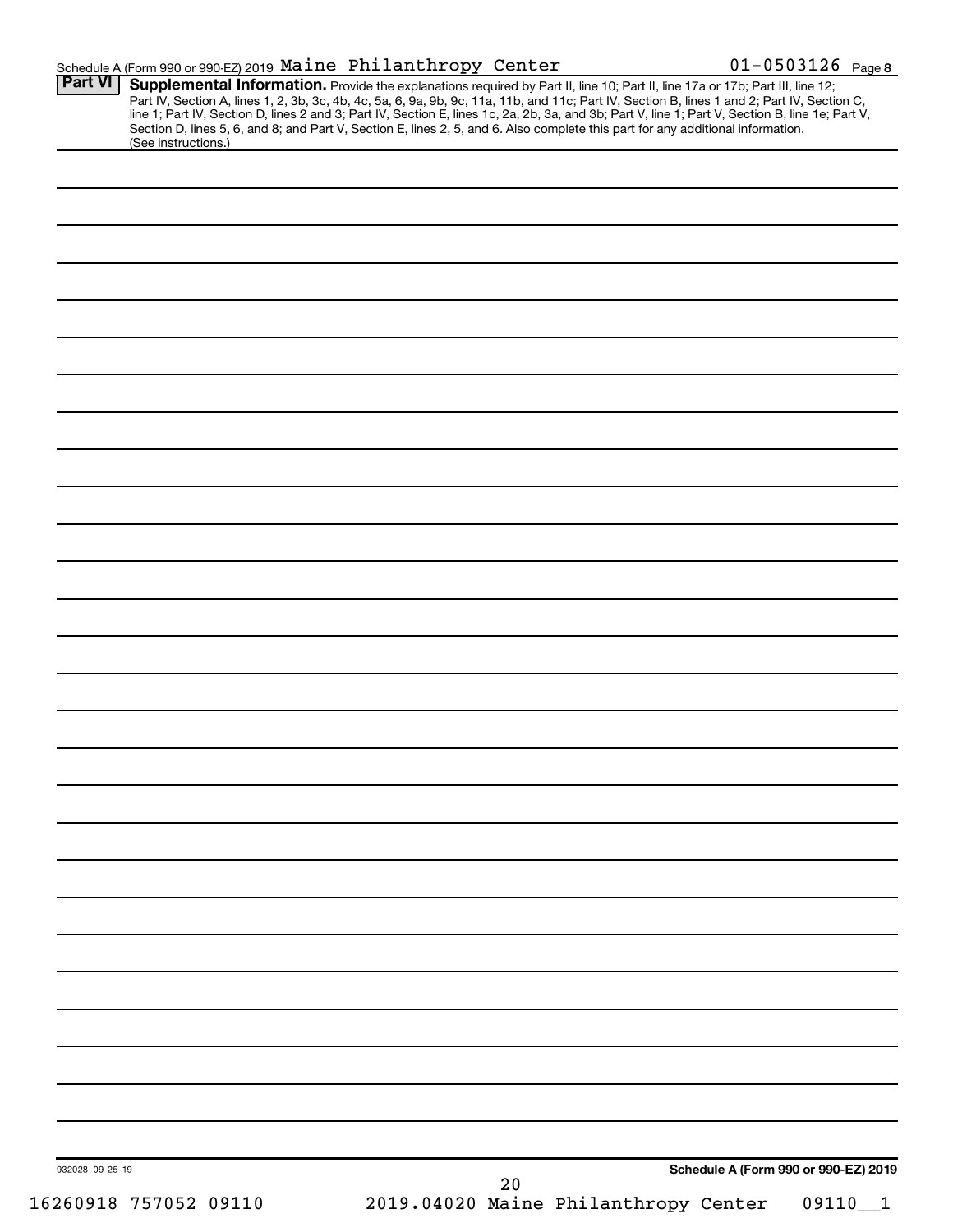**(Form 990, 990-EZ,**

Department of the Treasury Internal Revenue Service

Name of the organization

# **Schedule B Schedule of Contributors**

**or 990-PF) | Attach to Form 990, Form 990-EZ, or Form 990-PF. | Go to www.irs.gov/Form990 for the latest information.** OMB No. 1545-0047

**2019**

**Employer identification number**

| Maine Philanthropy Center | $01 - 0503126$ |
|---------------------------|----------------|
|---------------------------|----------------|

| <b>Organization type (check one):</b> |                                                                           |
|---------------------------------------|---------------------------------------------------------------------------|
| Filers of:                            | Section:                                                                  |
| Form 990 or 990-EZ                    | $\boxed{\textbf{X}}$ 501(c)( 3) (enter number) organization               |
|                                       | 4947(a)(1) nonexempt charitable trust not treated as a private foundation |
|                                       | 527 political organization                                                |
| Form 990-PF                           | 501(c)(3) exempt private foundation                                       |
|                                       | 4947(a)(1) nonexempt charitable trust treated as a private foundation     |
|                                       | 501(c)(3) taxable private foundation                                      |

Check if your organization is covered by the General Rule or a Special Rule. **Note:**  Only a section 501(c)(7), (8), or (10) organization can check boxes for both the General Rule and a Special Rule. See instructions.

#### **General Rule**

 $\Box$ 

For an organization filing Form 990, 990-EZ, or 990-PF that received, during the year, contributions totaling \$5,000 or more (in money or property) from any one contributor. Complete Parts I and II. See instructions for determining a contributor's total contributions.

#### **Special Rules**

any one contributor, during the year, total contributions of the greater of (1) \$5,000; or (2) 2% of the amount on (i) Form 990, Part VIII, line 1h;  $\boxed{\text{X}}$  For an organization described in section 501(c)(3) filing Form 990 or 990-EZ that met the 33 1/3% support test of the regulations under sections 509(a)(1) and 170(b)(1)(A)(vi), that checked Schedule A (Form 990 or 990-EZ), Part II, line 13, 16a, or 16b, and that received from or (ii) Form 990-EZ, line 1. Complete Parts I and II.

year, total contributions of more than \$1,000 *exclusively* for religious, charitable, scientific, literary, or educational purposes, or for the For an organization described in section 501(c)(7), (8), or (10) filing Form 990 or 990-EZ that received from any one contributor, during the prevention of cruelty to children or animals. Complete Parts I, II, and III.  $\Box$ 

purpose. Don't complete any of the parts unless the General Rule applies to this organization because it received nonexclusively year, contributions exclusively for religious, charitable, etc., purposes, but no such contributions totaled more than \$1,000. If this box is checked, enter here the total contributions that were received during the year for an exclusively religious, charitable, etc., For an organization described in section 501(c)(7), (8), or (10) filing Form 990 or 990-EZ that received from any one contributor, during the religious, charitable, etc., contributions totaling \$5,000 or more during the year  $\ldots$  $\ldots$  $\ldots$  $\ldots$  $\ldots$  $\ldots$  $\Box$ 

**Caution:**  An organization that isn't covered by the General Rule and/or the Special Rules doesn't file Schedule B (Form 990, 990-EZ, or 990-PF),  **must** but it answer "No" on Part IV, line 2, of its Form 990; or check the box on line H of its Form 990-EZ or on its Form 990-PF, Part I, line 2, to certify that it doesn't meet the filing requirements of Schedule B (Form 990, 990-EZ, or 990-PF).

**For Paperwork Reduction Act Notice, see the instructions for Form 990, 990-EZ, or 990-PF. Schedule B (Form 990, 990-EZ, or 990-PF) (2019)** LHA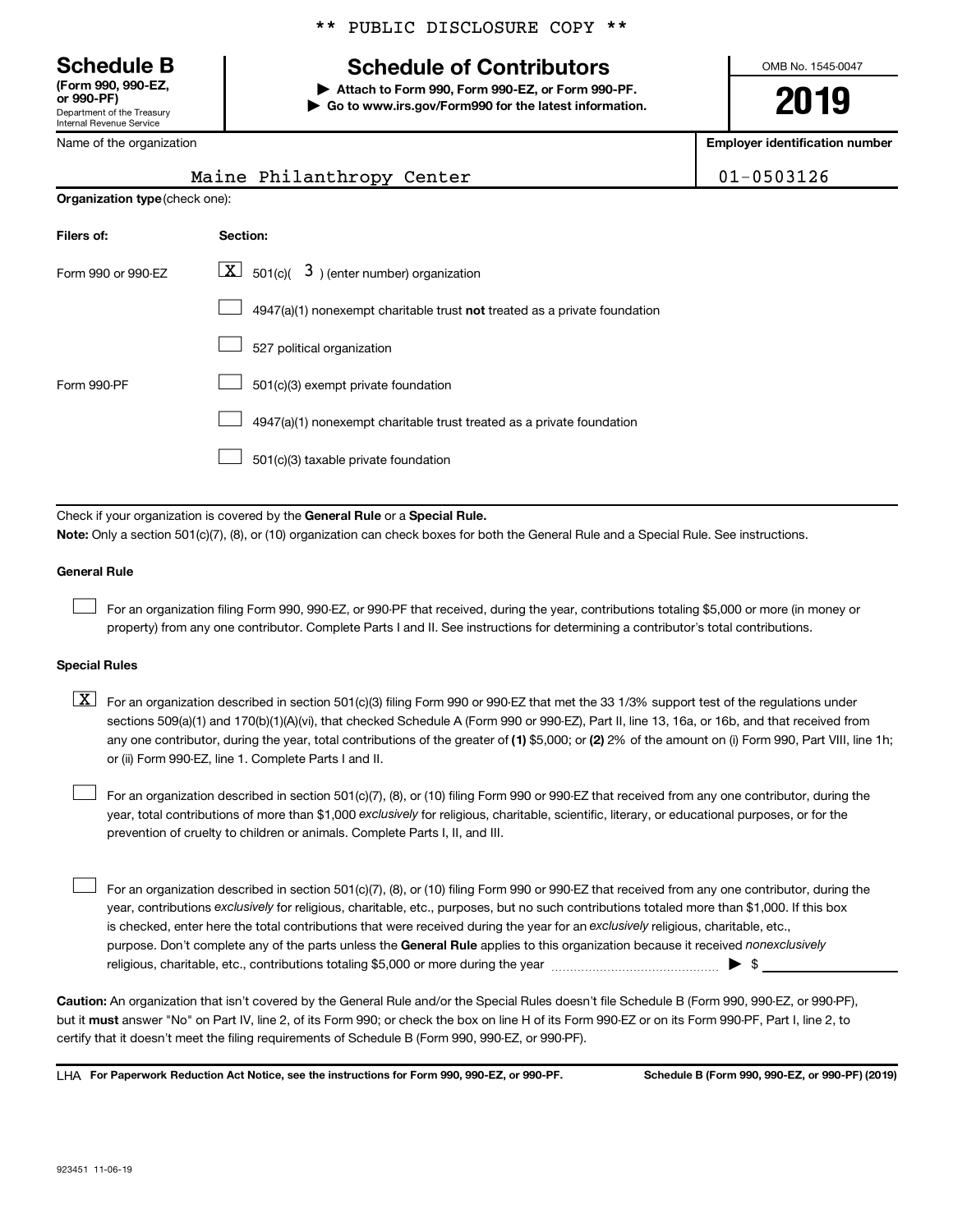### Schedule B (Form 990, 990-EZ, or 990-PF) (2019)

Name of organization

**Employer identification number**

### Maine Philanthropy Center 1999 101-0503126

| Part I               | <b>Contributors</b> (see instructions). Use duplicate copies of Part I if additional space is needed. |                                   |                                                                                                                                                            |
|----------------------|-------------------------------------------------------------------------------------------------------|-----------------------------------|------------------------------------------------------------------------------------------------------------------------------------------------------------|
| (a)<br>No.           | (b)<br>Name, address, and ZIP + 4                                                                     | (c)<br><b>Total contributions</b> | (d)<br>Type of contribution                                                                                                                                |
| 1                    |                                                                                                       | 35,000.<br>\$                     | $\mathbf{X}$<br>Person<br>Payroll<br><b>Noncash</b><br>(Complete Part II for<br>noncash contributions.)                                                    |
| (a)<br>No.           | (b)<br>Name, address, and ZIP + 4                                                                     | (c)<br><b>Total contributions</b> | (d)<br>Type of contribution                                                                                                                                |
| 2                    |                                                                                                       | 15,000.<br>\$                     | $\mathbf{X}$<br>Person<br>Payroll<br><b>Noncash</b><br>(Complete Part II for<br>noncash contributions.)                                                    |
| (a)<br>No.           | (b)<br>Name, address, and ZIP + 4                                                                     | (c)<br><b>Total contributions</b> | (d)<br>Type of contribution                                                                                                                                |
| 3                    |                                                                                                       | 30,000.<br>\$                     | $\overline{\mathbf{x}}$<br>Person<br>Payroll<br><b>Noncash</b><br>(Complete Part II for<br>noncash contributions.)                                         |
| (a)<br>No.           | (b)<br>Name, address, and ZIP + 4                                                                     | (c)<br><b>Total contributions</b> | (d)<br>Type of contribution                                                                                                                                |
| 4                    |                                                                                                       | 16,000.<br>\$                     | $\mathbf{X}$<br>Person<br>Payroll<br>Noncash<br>(Complete Part II for<br>noncash contributions.)                                                           |
| (a)<br>No.           | (b)<br>Name, address, and ZIP + 4                                                                     | (c)<br><b>Total contributions</b> | (d)<br>Type of contribution                                                                                                                                |
| 5                    |                                                                                                       | 16,000.<br>\$                     | $\overline{\mathbf{X}}$<br>Person<br>Payroll<br><b>Noncash</b><br>(Complete Part II for<br>noncash contributions.)                                         |
| (a)<br>No.           | (b)<br>Name, address, and ZIP + 4                                                                     | (c)<br><b>Total contributions</b> | (d)<br>Type of contribution                                                                                                                                |
| 6<br>923452 11-06-19 |                                                                                                       | 17,500.<br>\$                     | $\mathbf{X}$<br>Person<br>Payroll<br><b>Noncash</b><br>(Complete Part II for<br>noncash contributions.)<br>Schedule B (Form 990, 990-EZ, or 990-PF) (2019) |

16260918 757052 09110 2019.04020 Maine Philanthropy Center 09110\_\_1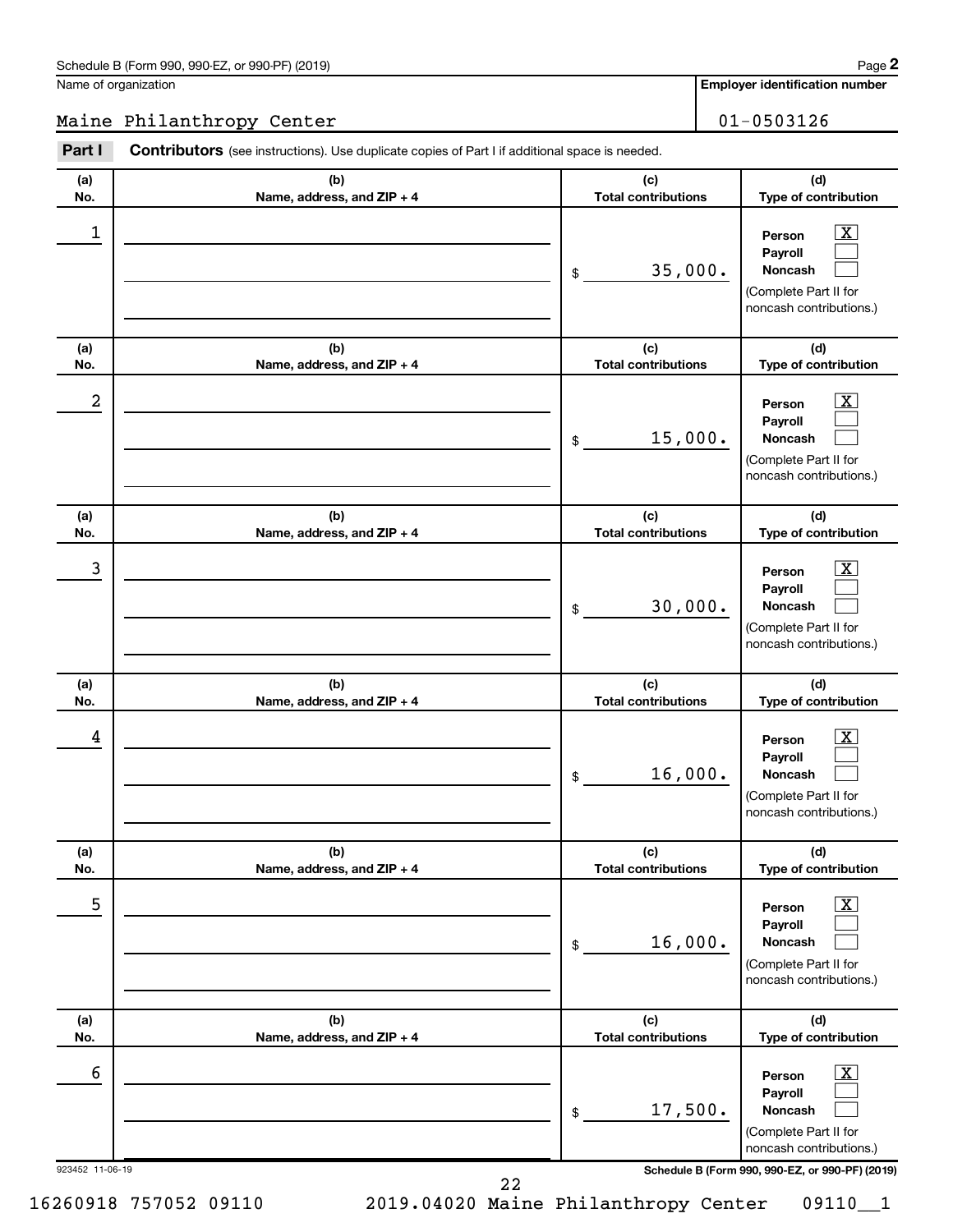Name of organization

**Employer identification number**

### Maine Philanthropy Center 1999 101-0503126

| Part I                | <b>Contributors</b> (see instructions). Use duplicate copies of Part I if additional space is needed. |                                   |                                                                                                                                                                    |
|-----------------------|-------------------------------------------------------------------------------------------------------|-----------------------------------|--------------------------------------------------------------------------------------------------------------------------------------------------------------------|
| (a)<br>No.            | (b)<br>Name, address, and ZIP + 4                                                                     | (c)<br><b>Total contributions</b> | (d)<br>Type of contribution                                                                                                                                        |
| 7                     |                                                                                                       | 15,000.<br>\$                     | $\mathbf{X}$<br>Person<br>Payroll<br><b>Noncash</b><br>(Complete Part II for<br>noncash contributions.)                                                            |
| (a)<br>No.            | (b)<br>Name, address, and ZIP + 4                                                                     | (c)<br><b>Total contributions</b> | (d)<br>Type of contribution                                                                                                                                        |
| 8                     |                                                                                                       | 14,000.<br>\$                     | $\mathbf{X}$<br>Person<br>Payroll<br><b>Noncash</b><br>(Complete Part II for<br>noncash contributions.)                                                            |
| (a)<br>No.            | (b)<br>Name, address, and ZIP + 4                                                                     | (c)<br><b>Total contributions</b> | (d)<br>Type of contribution                                                                                                                                        |
| 9                     |                                                                                                       | 11,600.<br>\$                     | $\mathbf{X}$<br>Person<br>Payroll<br><b>Noncash</b><br>(Complete Part II for<br>noncash contributions.)                                                            |
| (a)<br>No.            | (b)<br>Name, address, and ZIP + 4                                                                     | (c)<br><b>Total contributions</b> | (d)<br>Type of contribution                                                                                                                                        |
| 10                    |                                                                                                       | 11,000.<br>\$                     | $\mathbf{X}$<br>Person<br>Payroll<br><b>Noncash</b><br>(Complete Part II for<br>noncash contributions.)                                                            |
| (a)<br>No.            | (b)<br>Name, address, and ZIP + 4                                                                     | (c)<br><b>Total contributions</b> | (d)<br>Type of contribution                                                                                                                                        |
| 11                    |                                                                                                       | 25,000.<br>\$                     | $\boxed{\textbf{X}}$<br>Person<br>Payroll<br><b>Noncash</b><br>(Complete Part II for<br>noncash contributions.)                                                    |
| (a)<br>No.            | (b)<br>Name, address, and ZIP + 4                                                                     | (c)<br><b>Total contributions</b> | (d)<br>Type of contribution                                                                                                                                        |
| 12<br>923452 11-06-19 |                                                                                                       | 7,500.<br>\$                      | $\boxed{\textbf{X}}$<br>Person<br>Payroll<br><b>Noncash</b><br>(Complete Part II for<br>noncash contributions.)<br>Schedule B (Form 990, 990-EZ, or 990-PF) (2019) |

16260918 757052 09110 2019.04020 Maine Philanthropy Center 09110\_\_1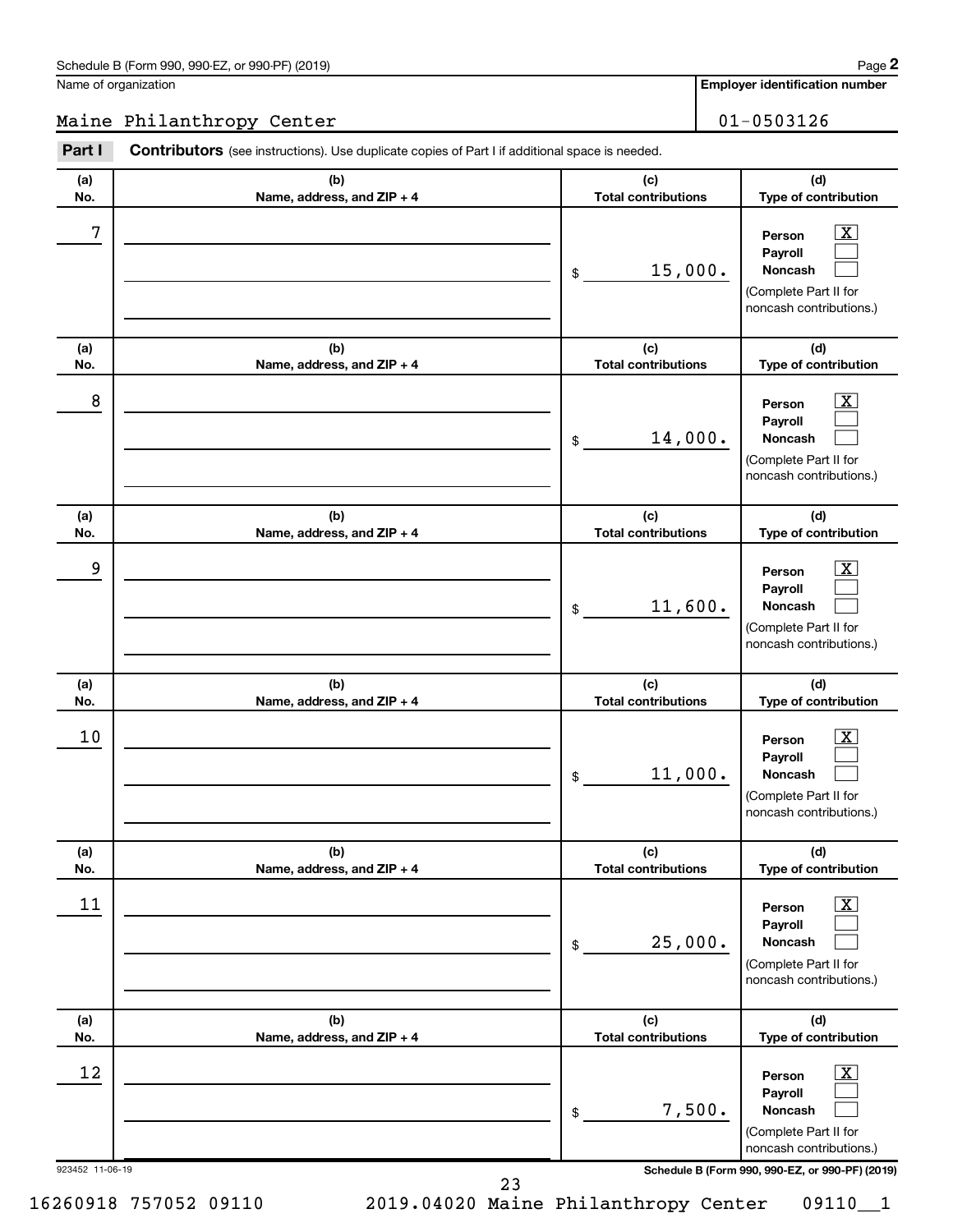### Schedule B (Form 990, 990-EZ, or 990-PF) (2019)

Name of organization

**Employer identification number**

### Maine Philanthropy Center 01-0503126

| Part I          | <b>Contributors</b> (see instructions). Use duplicate copies of Part I if additional space is needed. |                                   |                                                                                                                    |
|-----------------|-------------------------------------------------------------------------------------------------------|-----------------------------------|--------------------------------------------------------------------------------------------------------------------|
| (a)<br>No.      | (b)<br>Name, address, and ZIP + 4                                                                     | (c)<br><b>Total contributions</b> | (d)<br>Type of contribution                                                                                        |
| 13              |                                                                                                       | 7,500.<br>\$                      | $\mathbf{X}$<br>Person<br>Payroll<br><b>Noncash</b><br>(Complete Part II for<br>noncash contributions.)            |
| (a)<br>No.      | (b)<br>Name, address, and ZIP + 4                                                                     | (c)<br><b>Total contributions</b> | (d)<br>Type of contribution                                                                                        |
| 14              |                                                                                                       | 7,500.<br>\$                      | $\overline{\mathbf{X}}$<br>Person<br>Payroll<br><b>Noncash</b><br>(Complete Part II for<br>noncash contributions.) |
| (a)<br>No.      | (b)<br>Name, address, and ZIP + 4                                                                     | (c)<br><b>Total contributions</b> | (d)<br>Type of contribution                                                                                        |
| 15              |                                                                                                       | 10,000.<br>\$                     | $\overline{\mathbf{x}}$<br>Person<br>Payroll<br><b>Noncash</b><br>(Complete Part II for<br>noncash contributions.) |
| (a)<br>No.      | (b)<br>Name, address, and ZIP + 4                                                                     | (c)<br><b>Total contributions</b> | (d)<br>Type of contribution                                                                                        |
|                 |                                                                                                       | \$                                | Person<br>Payroll<br><b>Noncash</b><br>(Complete Part II for<br>noncash contributions.)                            |
| (a)<br>No.      | (b)<br>Name, address, and ZIP + 4                                                                     | (c)<br><b>Total contributions</b> | (d)<br>Type of contribution                                                                                        |
|                 |                                                                                                       | \$                                | Person<br>Payroll<br><b>Noncash</b><br>(Complete Part II for<br>noncash contributions.)                            |
| (a)<br>No.      | (b)<br>Name, address, and ZIP + 4                                                                     | (c)<br><b>Total contributions</b> | (d)<br>Type of contribution                                                                                        |
|                 |                                                                                                       | \$                                | Person<br>Payroll<br><b>Noncash</b><br>(Complete Part II for<br>noncash contributions.)                            |
| 923452 11-06-19 |                                                                                                       | 21                                | Schedule B (Form 990, 990-EZ, or 990-PF) (2019)                                                                    |

**2**

16260918 757052 09110 2019.04020 Maine Philanthropy Center 09110\_\_1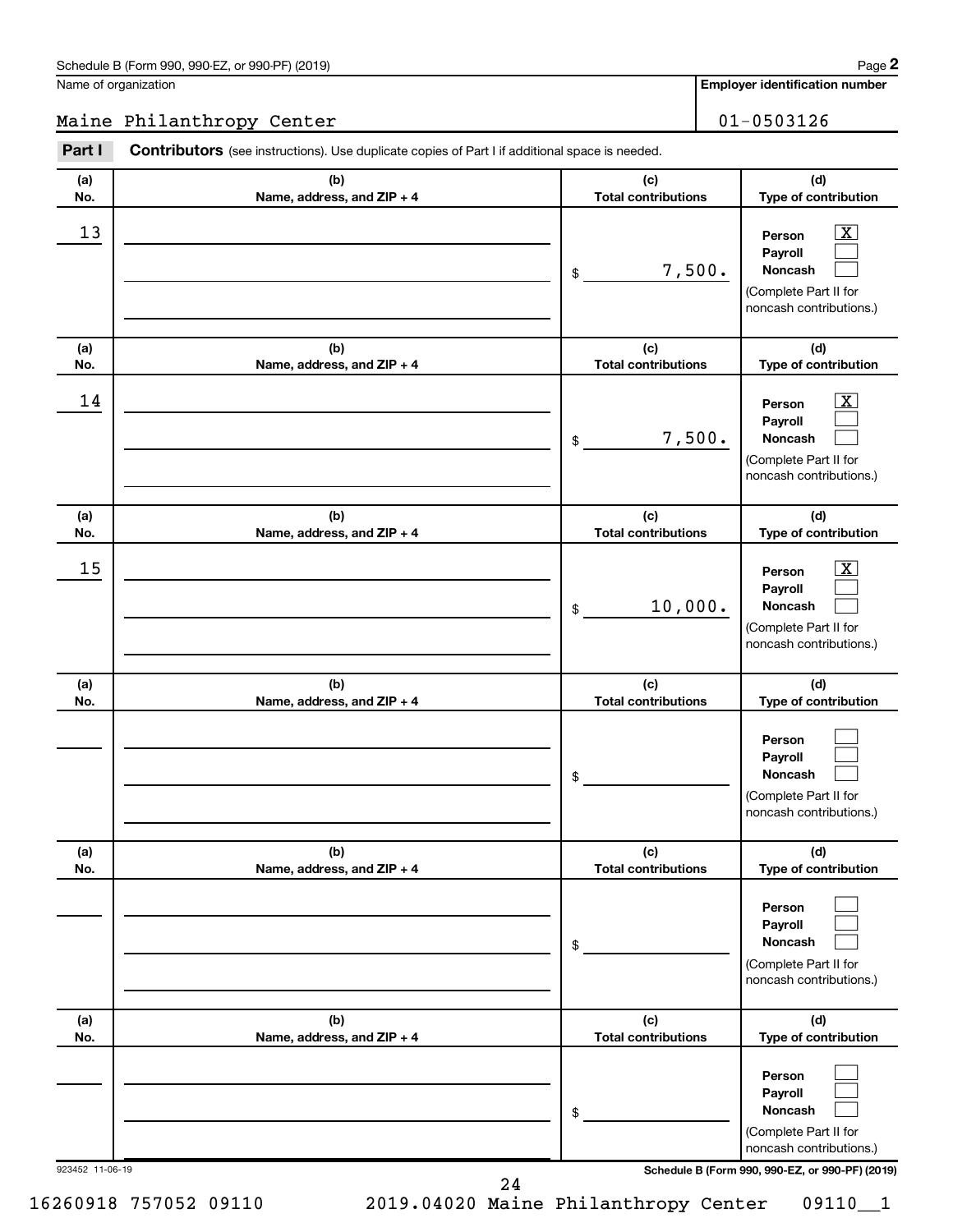Name of organization

**Employer identification number**

Maine Philanthropy Center 1999 | 01-0503126

Part II Noncash Property (see instructions). Use duplicate copies of Part II if additional space is needed.

| (b)<br>Description of noncash property given | (c)<br>FMV (or estimate)<br>(See instructions.)<br>$\,$ | (d)<br>Date received                                  |
|----------------------------------------------|---------------------------------------------------------|-------------------------------------------------------|
|                                              |                                                         |                                                       |
|                                              |                                                         |                                                       |
| (b)<br>Description of noncash property given | (c)<br>FMV (or estimate)<br>(See instructions.)         | (d)<br>Date received                                  |
|                                              | $\,$                                                    |                                                       |
| (b)<br>Description of noncash property given | (c)<br>FMV (or estimate)<br>(See instructions.)         | (d)<br>Date received                                  |
|                                              | $\$$                                                    |                                                       |
| (b)<br>Description of noncash property given | (c)<br>FMV (or estimate)<br>(See instructions.)         | (d)<br>Date received                                  |
|                                              | $\$$                                                    |                                                       |
| (b)<br>Description of noncash property given | (c)<br>FMV (or estimate)<br>(See instructions.)         | (d)<br>Date received                                  |
|                                              | $\$$                                                    |                                                       |
| (b)<br>Description of noncash property given | (c)<br>FMV (or estimate)<br>(See instructions.)         | (d)<br>Date received                                  |
|                                              | \$                                                      |                                                       |
|                                              |                                                         | Schedule B (Form 990, 990-EZ, or 990-PF) (2019)<br>25 |

**3**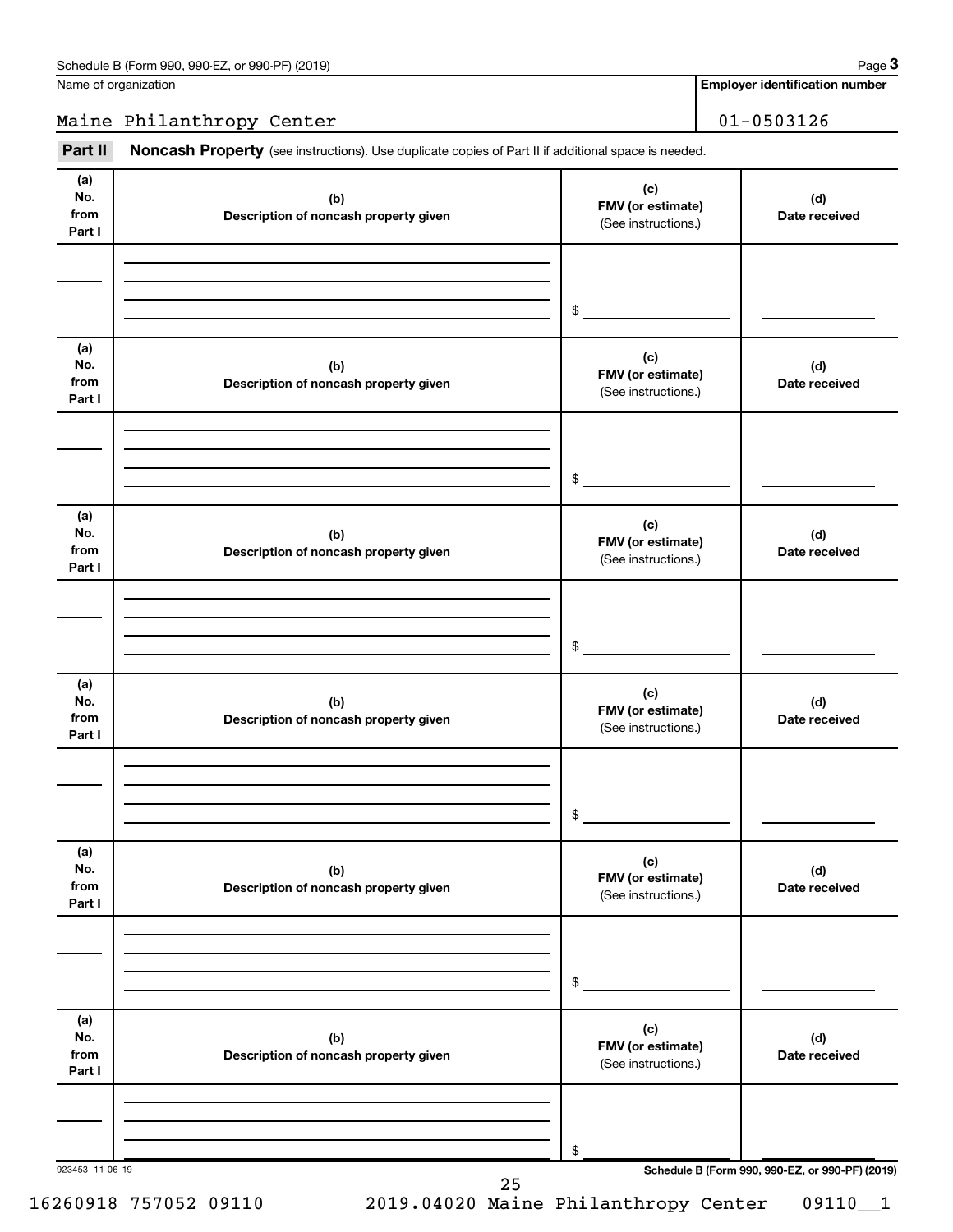**4**

| Maine Philanthropy Center<br>Part III<br>Exclusively religious, charitable, etc., contributions to organizations described in section 501(c)(7), (8), or (10) that total more than \$1,000 for the year<br>from any one contributor. Complete columns (a) through (e) and the following line entry. For organizations<br>completing Part III, enter the total of exclusively religious, charitable, etc., contributions of \$1,000 or less for the year. (Enter this info. once.)<br>Use duplicate copies of Part III if additional space is needed.<br>(a) No.<br>from<br>(b) Purpose of gift<br>(c) Use of gift<br>(d) Description of how gift is held<br>Part I<br>(e) Transfer of gift<br>Transferee's name, address, and ZIP + 4<br>Relationship of transferor to transferee<br>$\overline{a}$ ) No.<br>from<br>(b) Purpose of gift<br>(c) Use of gift<br>(d) Description of how gift is held<br>Part I<br>(e) Transfer of gift<br>Transferee's name, address, and ZIP + 4<br>Relationship of transferor to transferee<br>$\overline{a}$ ) No.<br>from<br>(b) Purpose of gift<br>(c) Use of gift<br>(d) Description of how gift is held<br>Part I<br>(e) Transfer of gift<br>Transferee's name, address, and ZIP + 4<br>Relationship of transferor to transferee<br>(a) No.<br>from<br>(b) Purpose of gift<br>(c) Use of gift<br>(d) Description of how gift is held<br>Part I<br>(e) Transfer of gift<br>Transferee's name, address, and ZIP + 4<br>Relationship of transferor to transferee | Name of organization |  | <b>Employer identification number</b> |
|----------------------------------------------------------------------------------------------------------------------------------------------------------------------------------------------------------------------------------------------------------------------------------------------------------------------------------------------------------------------------------------------------------------------------------------------------------------------------------------------------------------------------------------------------------------------------------------------------------------------------------------------------------------------------------------------------------------------------------------------------------------------------------------------------------------------------------------------------------------------------------------------------------------------------------------------------------------------------------------------------------------------------------------------------------------------------------------------------------------------------------------------------------------------------------------------------------------------------------------------------------------------------------------------------------------------------------------------------------------------------------------------------------------------------------------------------------------------------------------------------|----------------------|--|---------------------------------------|
|                                                                                                                                                                                                                                                                                                                                                                                                                                                                                                                                                                                                                                                                                                                                                                                                                                                                                                                                                                                                                                                                                                                                                                                                                                                                                                                                                                                                                                                                                                    |                      |  | $01 - 0503126$                        |
|                                                                                                                                                                                                                                                                                                                                                                                                                                                                                                                                                                                                                                                                                                                                                                                                                                                                                                                                                                                                                                                                                                                                                                                                                                                                                                                                                                                                                                                                                                    |                      |  |                                       |
|                                                                                                                                                                                                                                                                                                                                                                                                                                                                                                                                                                                                                                                                                                                                                                                                                                                                                                                                                                                                                                                                                                                                                                                                                                                                                                                                                                                                                                                                                                    |                      |  |                                       |
|                                                                                                                                                                                                                                                                                                                                                                                                                                                                                                                                                                                                                                                                                                                                                                                                                                                                                                                                                                                                                                                                                                                                                                                                                                                                                                                                                                                                                                                                                                    |                      |  |                                       |
|                                                                                                                                                                                                                                                                                                                                                                                                                                                                                                                                                                                                                                                                                                                                                                                                                                                                                                                                                                                                                                                                                                                                                                                                                                                                                                                                                                                                                                                                                                    |                      |  |                                       |
|                                                                                                                                                                                                                                                                                                                                                                                                                                                                                                                                                                                                                                                                                                                                                                                                                                                                                                                                                                                                                                                                                                                                                                                                                                                                                                                                                                                                                                                                                                    |                      |  |                                       |
|                                                                                                                                                                                                                                                                                                                                                                                                                                                                                                                                                                                                                                                                                                                                                                                                                                                                                                                                                                                                                                                                                                                                                                                                                                                                                                                                                                                                                                                                                                    |                      |  |                                       |
|                                                                                                                                                                                                                                                                                                                                                                                                                                                                                                                                                                                                                                                                                                                                                                                                                                                                                                                                                                                                                                                                                                                                                                                                                                                                                                                                                                                                                                                                                                    |                      |  |                                       |
|                                                                                                                                                                                                                                                                                                                                                                                                                                                                                                                                                                                                                                                                                                                                                                                                                                                                                                                                                                                                                                                                                                                                                                                                                                                                                                                                                                                                                                                                                                    |                      |  |                                       |
|                                                                                                                                                                                                                                                                                                                                                                                                                                                                                                                                                                                                                                                                                                                                                                                                                                                                                                                                                                                                                                                                                                                                                                                                                                                                                                                                                                                                                                                                                                    |                      |  |                                       |
|                                                                                                                                                                                                                                                                                                                                                                                                                                                                                                                                                                                                                                                                                                                                                                                                                                                                                                                                                                                                                                                                                                                                                                                                                                                                                                                                                                                                                                                                                                    |                      |  |                                       |
|                                                                                                                                                                                                                                                                                                                                                                                                                                                                                                                                                                                                                                                                                                                                                                                                                                                                                                                                                                                                                                                                                                                                                                                                                                                                                                                                                                                                                                                                                                    |                      |  |                                       |
|                                                                                                                                                                                                                                                                                                                                                                                                                                                                                                                                                                                                                                                                                                                                                                                                                                                                                                                                                                                                                                                                                                                                                                                                                                                                                                                                                                                                                                                                                                    |                      |  |                                       |
|                                                                                                                                                                                                                                                                                                                                                                                                                                                                                                                                                                                                                                                                                                                                                                                                                                                                                                                                                                                                                                                                                                                                                                                                                                                                                                                                                                                                                                                                                                    |                      |  |                                       |
|                                                                                                                                                                                                                                                                                                                                                                                                                                                                                                                                                                                                                                                                                                                                                                                                                                                                                                                                                                                                                                                                                                                                                                                                                                                                                                                                                                                                                                                                                                    |                      |  |                                       |
|                                                                                                                                                                                                                                                                                                                                                                                                                                                                                                                                                                                                                                                                                                                                                                                                                                                                                                                                                                                                                                                                                                                                                                                                                                                                                                                                                                                                                                                                                                    |                      |  |                                       |
|                                                                                                                                                                                                                                                                                                                                                                                                                                                                                                                                                                                                                                                                                                                                                                                                                                                                                                                                                                                                                                                                                                                                                                                                                                                                                                                                                                                                                                                                                                    |                      |  |                                       |
|                                                                                                                                                                                                                                                                                                                                                                                                                                                                                                                                                                                                                                                                                                                                                                                                                                                                                                                                                                                                                                                                                                                                                                                                                                                                                                                                                                                                                                                                                                    |                      |  |                                       |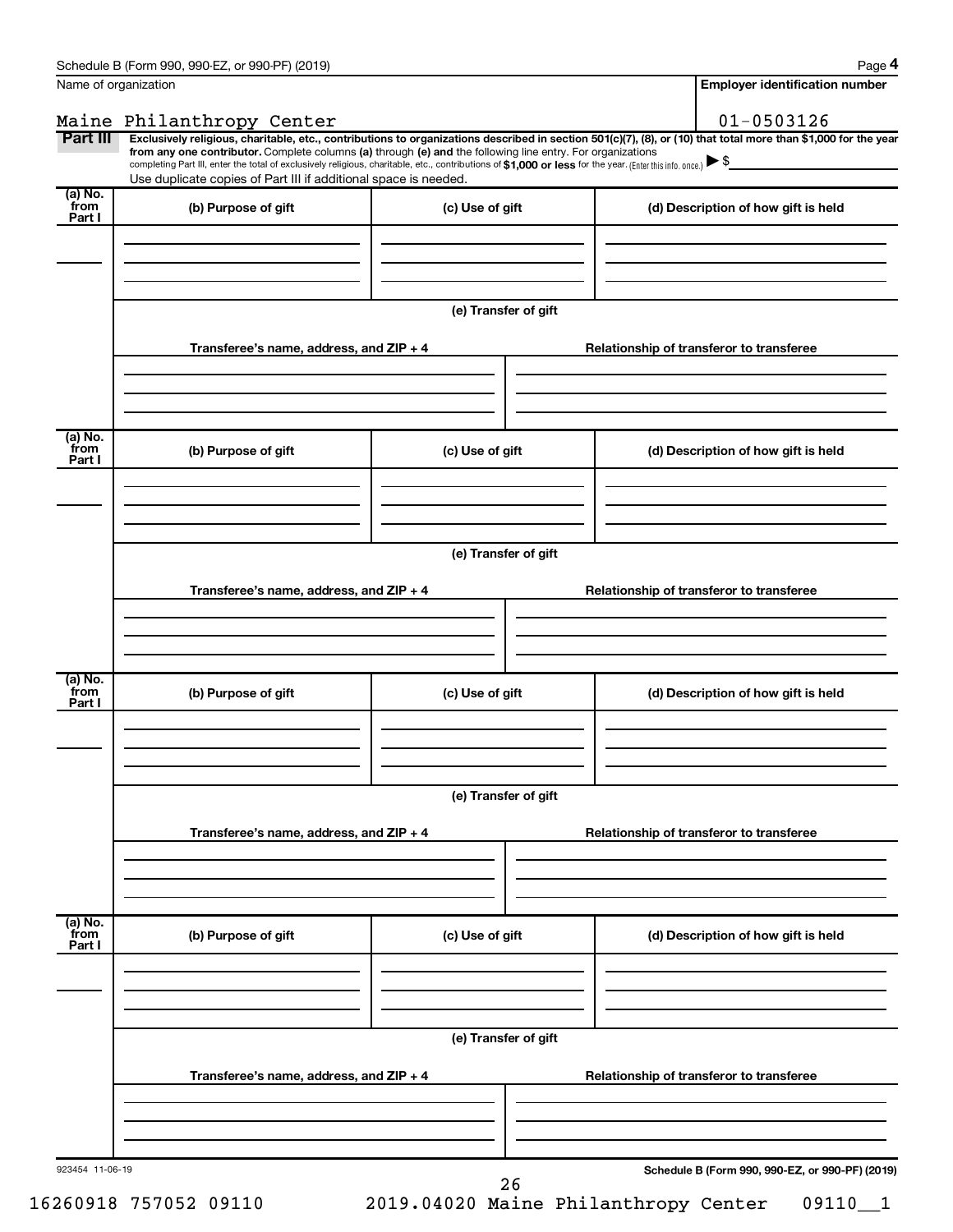**(Form 990 or 990-EZ)**

Department of the Treasury Internal Revenue Service Name of the organization

**Complete to provide information for responses to specific questions on Form 990 or 990-EZ or to provide any additional information. | Attach to Form 990 or 990-EZ. | Go to www.irs.gov/Form990 for the latest information. SCHEDULE O Supplemental Information to Form 990 or 990-EZ 2019**



Maine Philanthropy Center 1988 101-0503126

Form 990, Part I, Line 1, Description of Organization Mission:

in Maine and its ability to make a meaningful difference.

Form 990, Part III, Line 1, Description of Organization Mission:

learn from each other. It helps grant seekers research funding sources

and keep apprised of current grant opportunities and provides programs

and activities that link grantmakers and grant seekers, allowing them

to share information and build relationships.

Form 990, Part III, Line 4a, Program Service Accomplishments:

for people across the nation and right here in Maine, while the Fall

Forum challenged nonprofits and grantmakers to decolonize their work.

MPC is also building a more active focus on the role of the philanthropic community in advocacy on issues of importance to our sector. We continued our effort to raise awareness around Census 2020 and the role that funders can play to help assure a fair, accurate and complete count and supported the Maine Census Fund.

932211 09-06-19 LHA For Paperwork Reduction Act Notice, see the Instructions for Form 990 or 990-EZ. Schedule O (Form 990 or 990-EZ) (2019) MPC continues to encourage and support funder collaborations in early childhood, education, oral health and immigrant/refugee communities while also serving as the fiscal agent for the Environmental Funders Network (EFN). These groups exchange information, explore new ideas and consider joint/aligned funding opportunities. This year, EFN supported programs on climate change, aquaculture, and sponsored a funder tour of the Katahdin Region. The corporate funders group explored such topics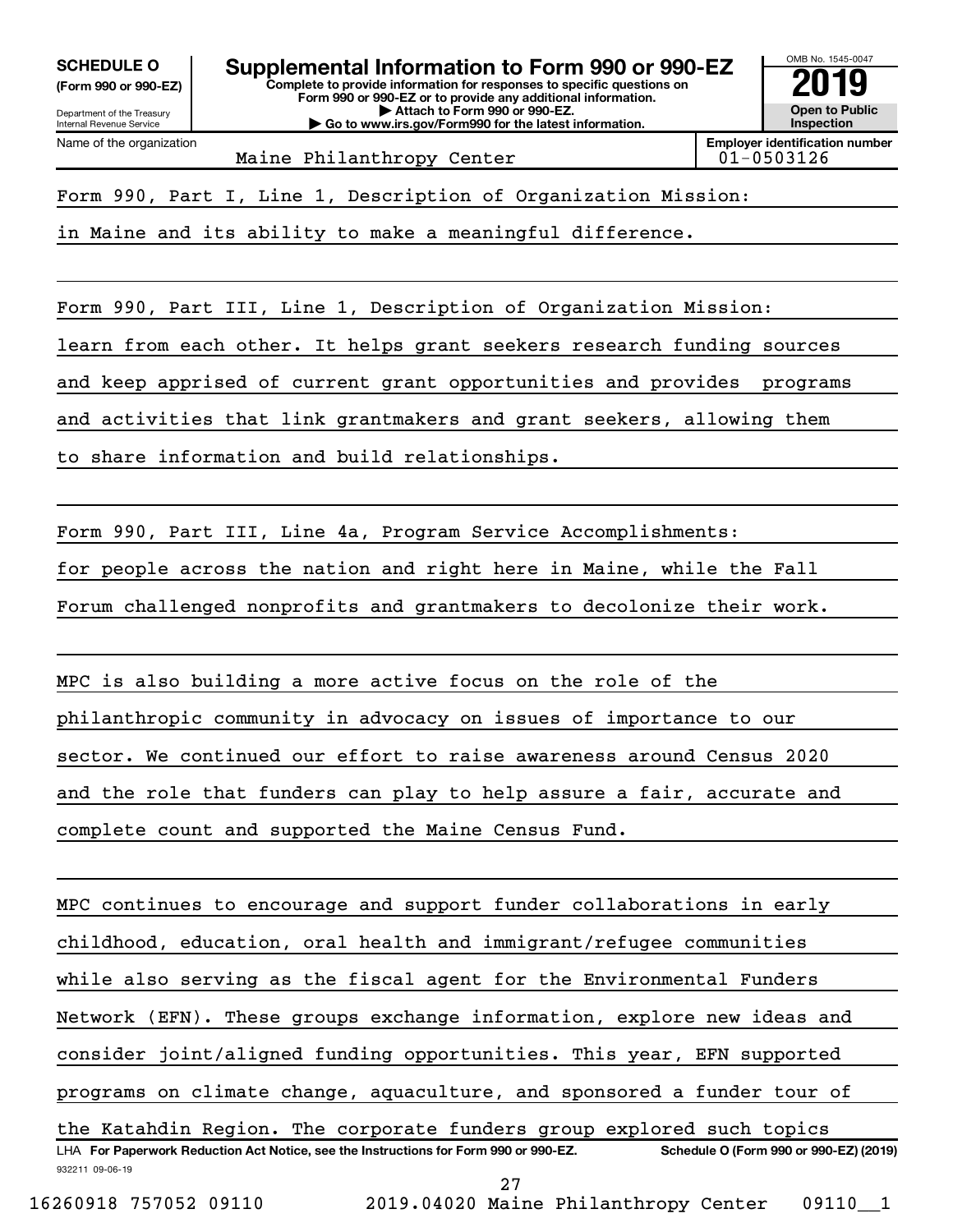| Schedule O (Form 990 or 990-EZ) (2019)                | Page 2                                              |
|-------------------------------------------------------|-----------------------------------------------------|
| Name of the organization<br>Maine Philanthropy Center | <b>Employer identification number</b><br>01-0503126 |
|                                                       |                                                     |

as selecting pillars of giving and employee assistance programs.

MPC offers services to help nonprofits enhance their grant seeking skills and potential such as monthly tutorials, monthly electronic grant advisories and the Directory of Maine Grant makers.

The Maine Philanthropy Center promotes broad public awareness of philanthropy in a variety of ways including the publication of an annual Maine giving report, and a public website with local and national data about charitable foundations. Our Get on the Map project with funders is designed to further enhance our philanthropy reports by improving the accuracy and availability of current, detailed grant making data across our region.

MPC is affiliated with the Foundation Center, a national nonprofit that tracks foundation information. Through this agreement, MPC maintains on-site library resources including public access to the Foundation Center's searchable national database of foundations. In 2019, we hosted 235 visits from nonprofit organizations who came to the USM library to research foundation information. In addition, MPC members can directly access the Online Directory of Maine Grant makers, a database of 391 funders that are active in Maine.

932212 09-06-19 **Schedule O (Form 990 or 990-EZ) (2019)** Form 990, Part VI, Section A, line 6: The Organization offers several categories of membership: Grantmaker Members, Associate Members, Philanthropic Advisors and Individual Philanthropists. Grantmaker members include organizations that make financial grants to nonprofit organizations in Maine and may include 16260918 757052 09110 2019.04020 Maine Philanthropy Center 09110\_\_1 28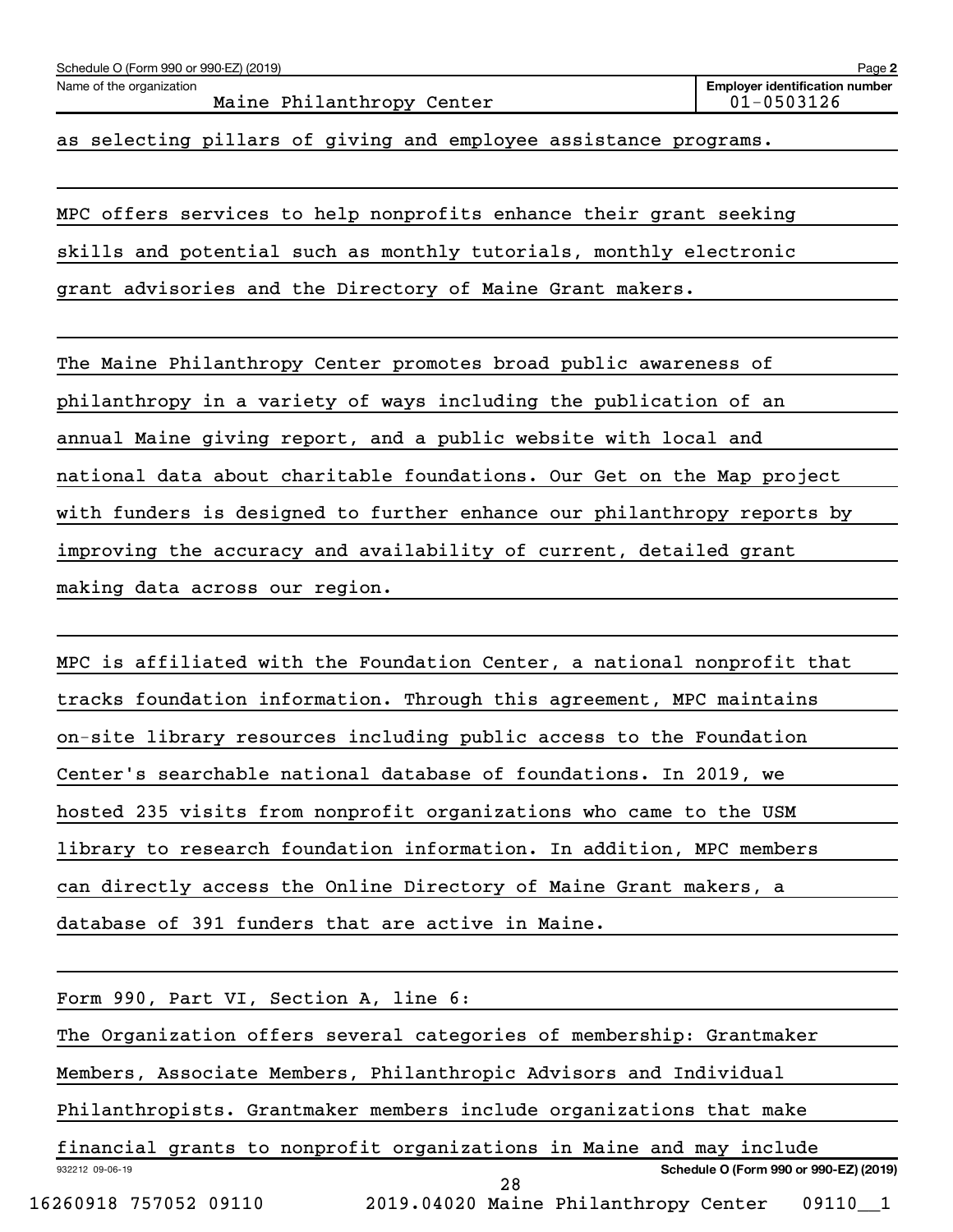| Schedule O (Form 990 or 990-EZ) (2019)                                      | Page 2                                                  |  |  |
|-----------------------------------------------------------------------------|---------------------------------------------------------|--|--|
| Name of the organization<br>Maine Philanthropy Center                       | <b>Employer identification number</b><br>$01 - 0503126$ |  |  |
| private foundations, community foundations, corporate foundations/giving    |                                                         |  |  |
| programs and public charity grantmakers. Associate members include          |                                                         |  |  |
| nonprofit organizations and consultants/professional advisors serving       |                                                         |  |  |
| nonprofits. Philanthropic advisors are those who are providing services and |                                                         |  |  |
| consultation to funders, both organizations and individuals. Members in all |                                                         |  |  |
| categories receive the benefits of membership including access to programs  |                                                         |  |  |
| and online resources.                                                       |                                                         |  |  |
|                                                                             |                                                         |  |  |
| Form 990, Part VI, Section B, line 11b:                                     |                                                         |  |  |
| The MPC Finance Committee and MPC President review the draft 990 at their   |                                                         |  |  |

May meeting or as soon as available and make suggestions for corrections, if needed. The MPC Board reviews the draft 990 at their June meeting and makes suggestions for corrections, if needed. The MPC Executive Committee then approves the final 990 at their August meeting before it is filed.

Form 990, Part VI, Section B, Line 12c:

Each member of the MPC Board and Staff is asked to review the Organization's conflict of interest policy each September and self-disclose any potential conflict of interest by completing and signing a disclosure statement. The reported conflicts are reviewed by both the MPC President and the MPC Board Chair.

932212 09-06-19 **Schedule O (Form 990 or 990-EZ) (2019)** In the case of an actual or possible conflict or appearance of conflict, it is the responsibility of the affected MPC Board, committee or staff member to disclose it prior to any related decisions being made by or for MPC. In cases involving a board or committee member, once such disclosure has been made the remaining board or committee members will determine whether or not there is a conflict of interest; if they determine that there is a conflict 16260918 757052 09110 2019.04020 Maine Philanthropy Center 09110\_\_1 29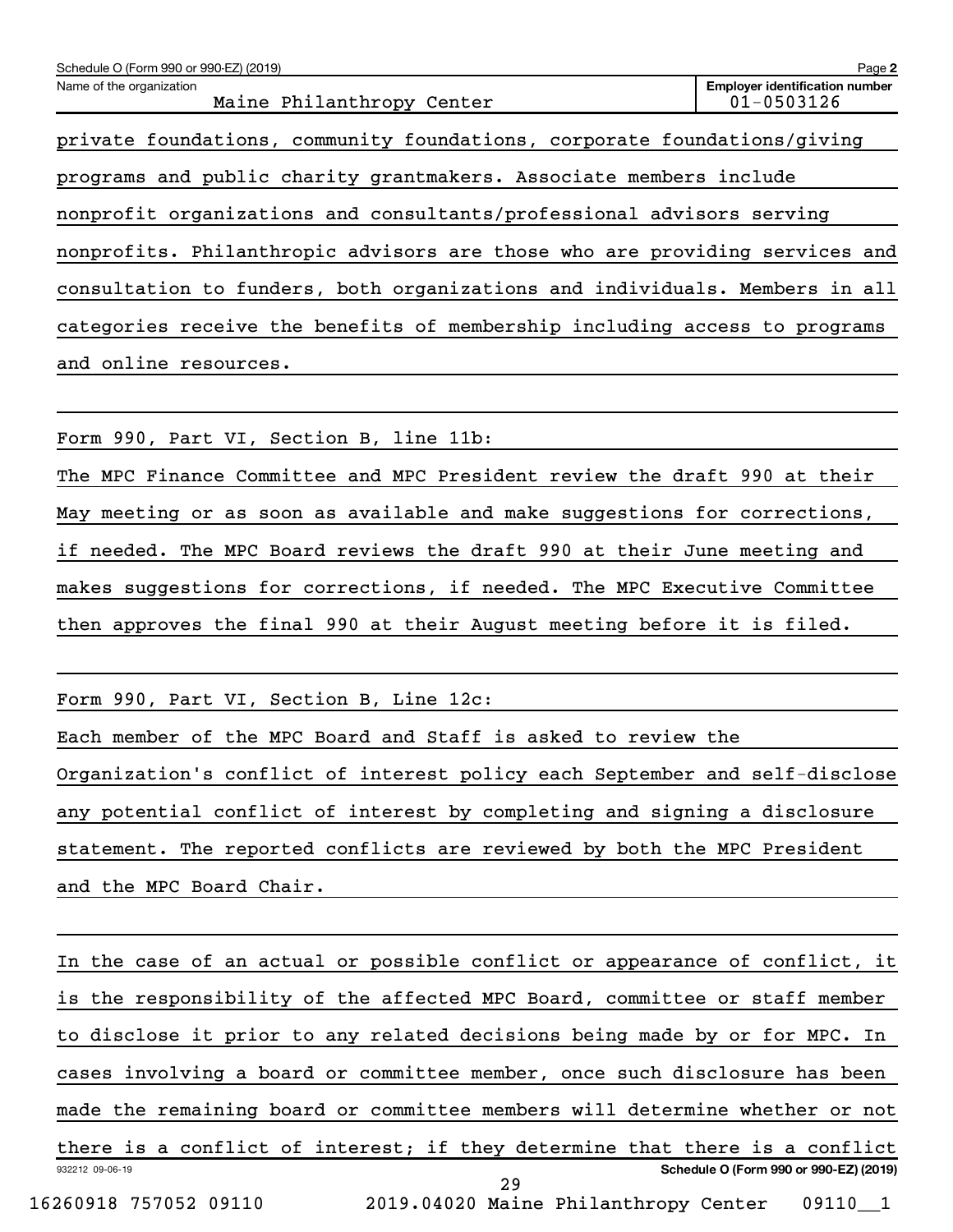| Schedule O (Form 990 or 990-EZ) (2019)                                      | Page 2                                                  |
|-----------------------------------------------------------------------------|---------------------------------------------------------|
| Name of the organization<br>Maine Philanthropy Center                       | <b>Employer identification number</b><br>$01 - 0503126$ |
| of interest, the director or committee member involved shall not vote or    |                                                         |
| use personal influence on the matter, and the minutes of the meeting shall  |                                                         |
| reflect such disclosure as well as that the individual involved did not     |                                                         |
| vote; however, if so requested by a majority of the other members present,  |                                                         |
| may remain in the room to answer questions of a factual nature that may     |                                                         |
| assist the board or committee in its deliberations. In cases involving a    |                                                         |
| member of MPC staff, the MPC President (or if the President has the         |                                                         |
| potential conflict, the Chair of the Board) will determine whether or not   |                                                         |
| there is a conflict of interest. An individual who is unsure whether his or |                                                         |
| her circumstances involve an actual conflict should err on the side of      |                                                         |
| disclosure.                                                                 |                                                         |

Form 990, Part VI, Section B, Line 15: The Organization strives to provide compensation that recognizes, motivates and rewards its staff for their accomplishments and commitment to the Organization's mission. The Board of Directors performs an annual performance evaluation of the Organization's president and consults salary surveys conducted by the United Philanthropy Forum and the Maine Association of Nonprofits to set the compensation.

| Form 990, Part VI, Section C, Line 19:                                     |
|----------------------------------------------------------------------------|
| The Organization posts its latest Form 990 on its website and indicates on |
| the website that certain other financial information and governance        |
| policies are available upon request.                                       |
|                                                                            |
| Form 990, Part IX, Line 11g, Other Fees:                                   |

Project Fees:

932212 09-06-19 Program service expenses and the service of the service expenses and the service of the service of the service of  $11,837$ .

**Schedule O (Form 990 or 990-EZ) (2019)**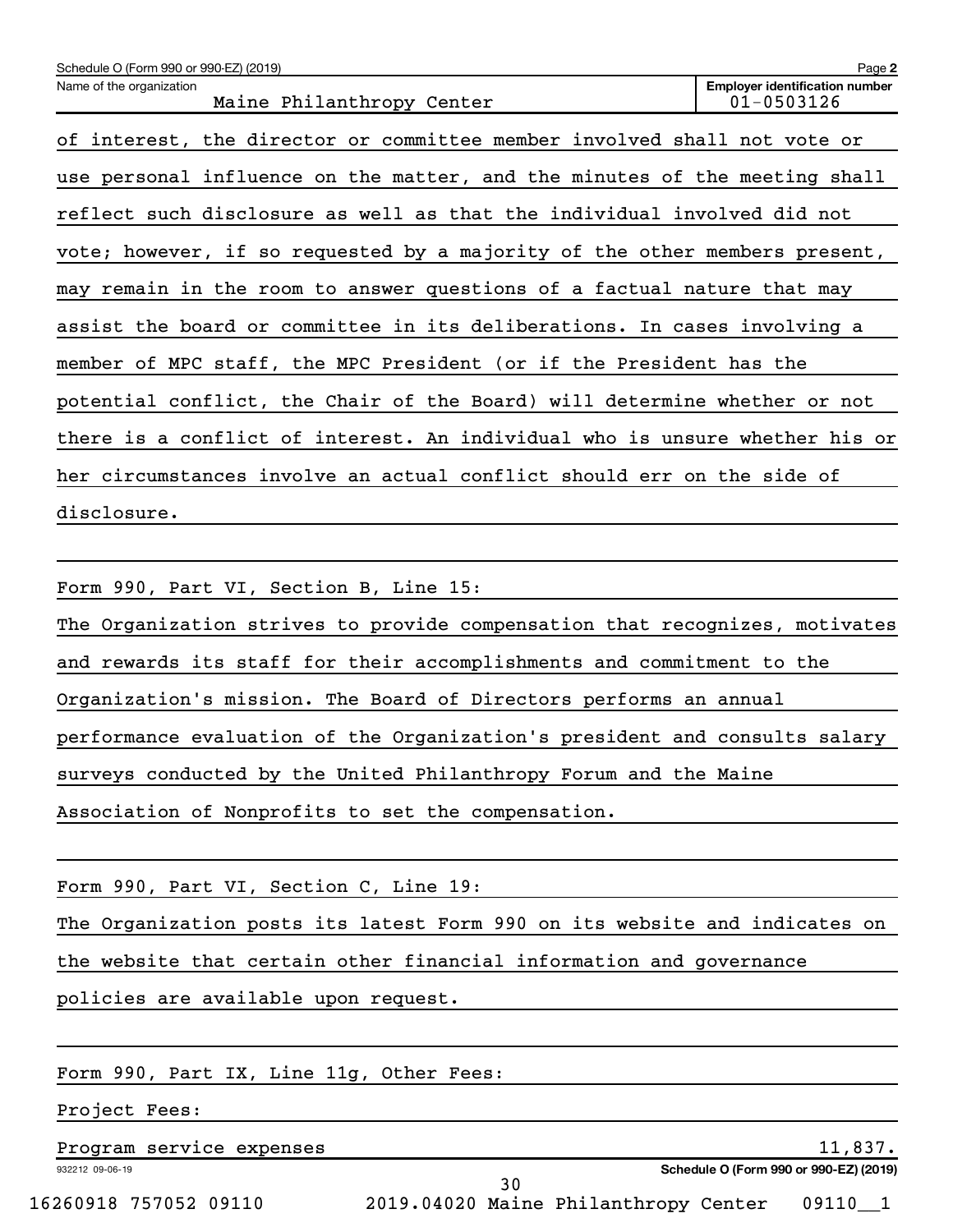| Schedule O (Form 990 or 990-EZ) (2019)                 | Page 2                                                  |
|--------------------------------------------------------|---------------------------------------------------------|
| Name of the organization<br>Maine Philanthropy Center  | <b>Employer identification number</b><br>$01 - 0503126$ |
| Management and general expenses                        | 1,393.                                                  |
| Fundraising expenses                                   | 696.                                                    |
| Total expenses                                         | 13,926.                                                 |
| Network Development Consultant:                        |                                                         |
| Program service expenses                               | 83.                                                     |
| Management and general expenses                        | $10.$                                                   |
| Fundraising expenses                                   | 5.                                                      |
| Total expenses                                         | 98.                                                     |
| Miscellaneous Fees:                                    |                                                         |
| Program service expenses                               | 34,474.                                                 |
| Management and general expenses                        | 4,056.                                                  |
| Fundraising expenses                                   | 2,028.                                                  |
| Total expenses                                         | 40,558.                                                 |
| Total Other Fees on Form 990, Part IX, line 11g, Col A | 54,582.                                                 |
|                                                        |                                                         |
|                                                        |                                                         |
|                                                        |                                                         |
|                                                        |                                                         |
|                                                        |                                                         |
|                                                        |                                                         |
| 932212 09-06-19<br>31                                  | Schedule O (Form 990 or 990-EZ) (2019)                  |